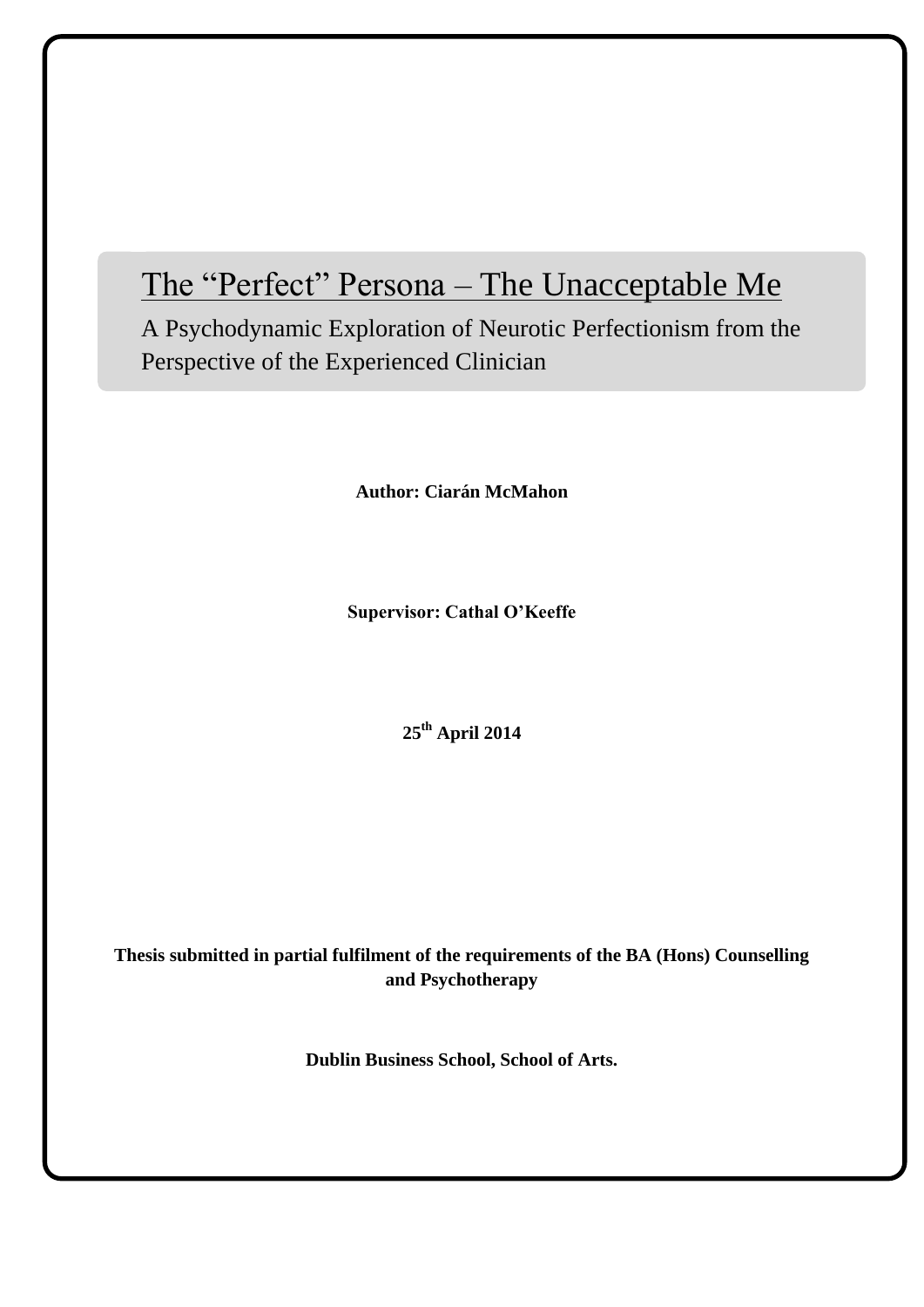| 1.1          |  |
|--------------|--|
| 1.2          |  |
| 1.3          |  |
| 1.3.1        |  |
| 1.3.2        |  |
|              |  |
| 2.1          |  |
| 2.2          |  |
| 2.3          |  |
| 2.4          |  |
| 2.5          |  |
| 2.6          |  |
| 2.7          |  |
| 2.8          |  |
|              |  |
| 3.1          |  |
| 3.2          |  |
| 3.3          |  |
| 3.4          |  |
| 3.5          |  |
| 3.6          |  |
| 3.7          |  |
|              |  |
| 4.1          |  |
| 4.2          |  |
| 4.2.1        |  |
|              |  |
| 4.2.2<br>4.3 |  |
| 4.3.1        |  |
| 4.3.2        |  |
| 4.4          |  |
| 4.4.1        |  |
| 4.4.2        |  |
| 4.5          |  |
|              |  |
|              |  |
| 5.1          |  |
| 5.2          |  |
| 5.3          |  |
| 5.4          |  |
| 5.5          |  |

# **Table of Contents**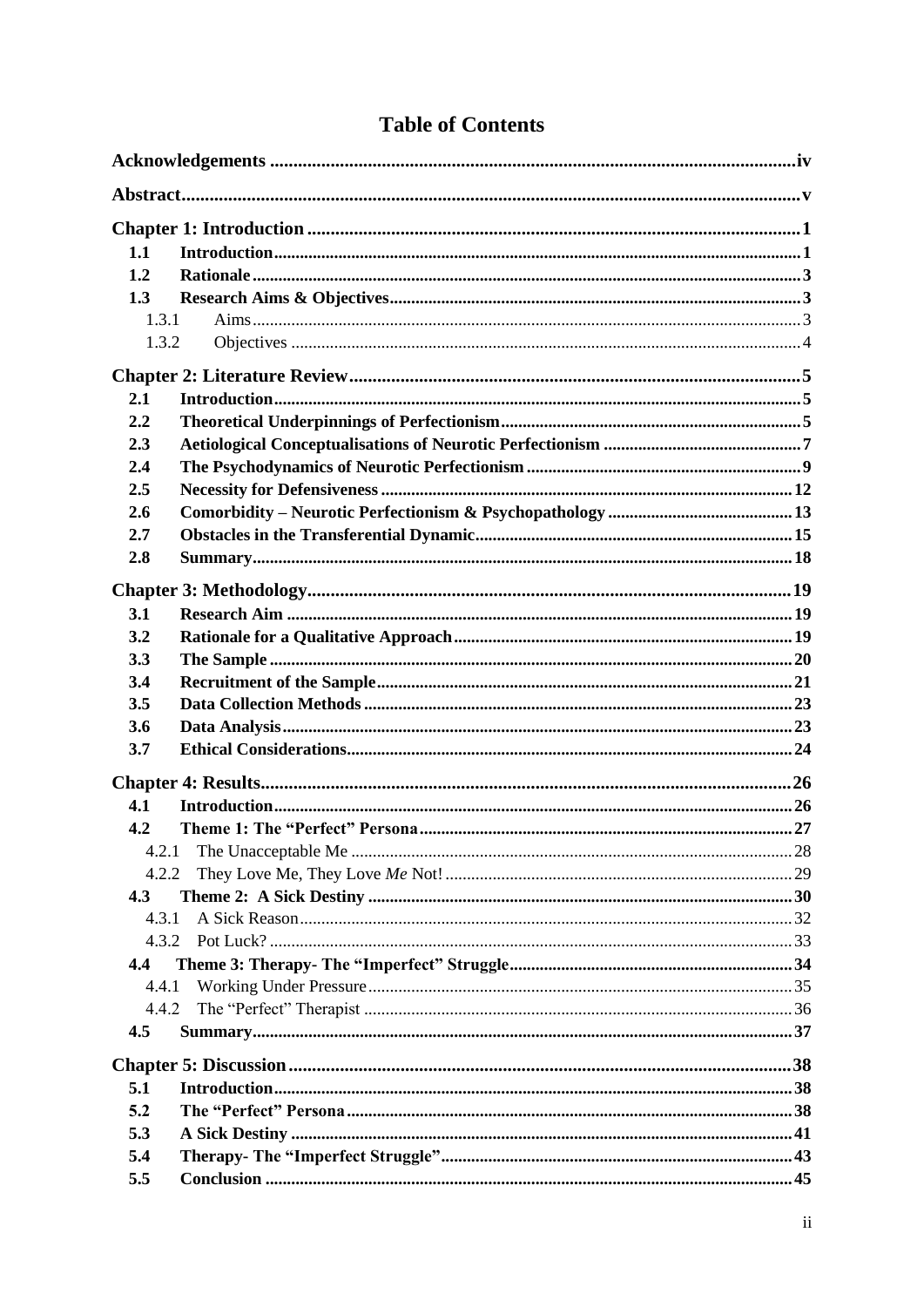| 5.6 |  |
|-----|--|
| 5.7 |  |
|     |  |
|     |  |
|     |  |
|     |  |
|     |  |
|     |  |
|     |  |
|     |  |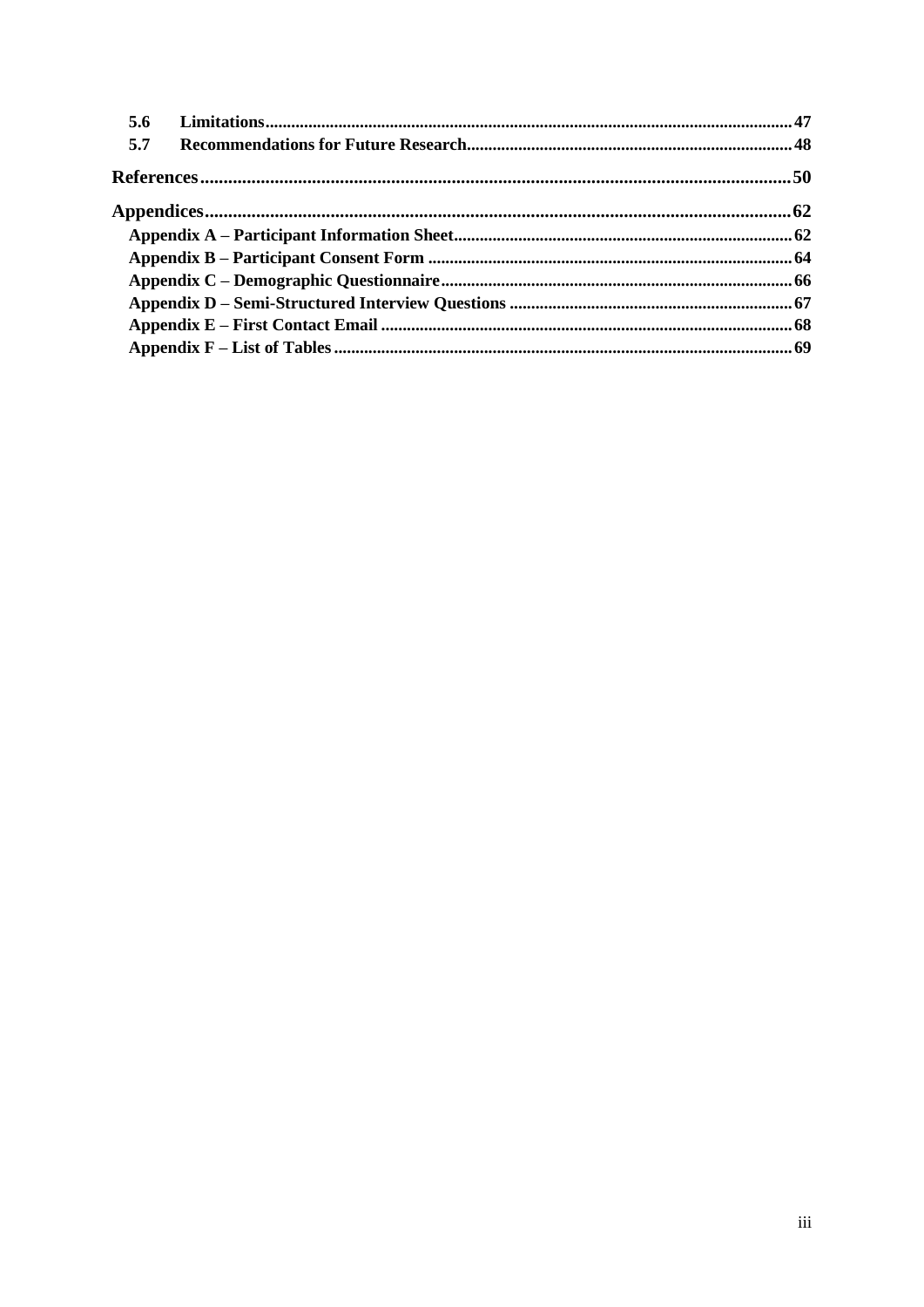# **Acknowledgements**

<span id="page-3-0"></span>I extend my deepest thanks and gratitude to:

Dr. Gráinne Donohue- for sharing your enthusiasm for research with me, and for very patiently helping me to find my own way to this extraordinary research area.

Cathal O"Keeffe, my academic supervisor- for your encouragement to always trust my judgement, and also for stimulating me to stay inquisitive... "all I know is that I don't know anything".

Frances Kenny-Denneny, my clinical supervisor- for your endless compassion, guidance, understanding, and faith in me. I feel so privileged to have learned so much from you.

Sarah Kay, my clinical group supervisor- for your honesty, strength, and wisdom. Learning from you has been so inspirational. Destiny really looked after me by putting me into your class.

My participants- for sharing your time, experience, and fascinating insights.

Some very special thank yous, to some *very special* people:

Irene, my fantastic mother- you have always told me I could do *anything* I put my mind to, and it turns out you were right!! I am so very grateful for all the love and support you have given me.

Shane, my *incredibly* supportive partner- thank you for sticking by me in what were the toughest of times. I really could not have done all this without you. Life officially starts again…now!

Ed, my brother, and oldest friend- you have always believed in me so much more than I ever believed in myself. What an incredible human being you really are. Thank you!

Paul, my absolute rock- you have been with me every single step of the way, without fail, for the last 10 years. Thank you so much for your inexhaustible encouragement and support.

Pat & Stephen- it is so fitting that I get to acknowledge you both in my work. You literally gave me a home when I felt homeless…twice! I am still so humbled, and so very proud, to be your friend.

Brian- you really did keep me sane in some of my most insane moments with this! Thank you for always having my back, you know I will always have yours! You truly are a wonderful friend.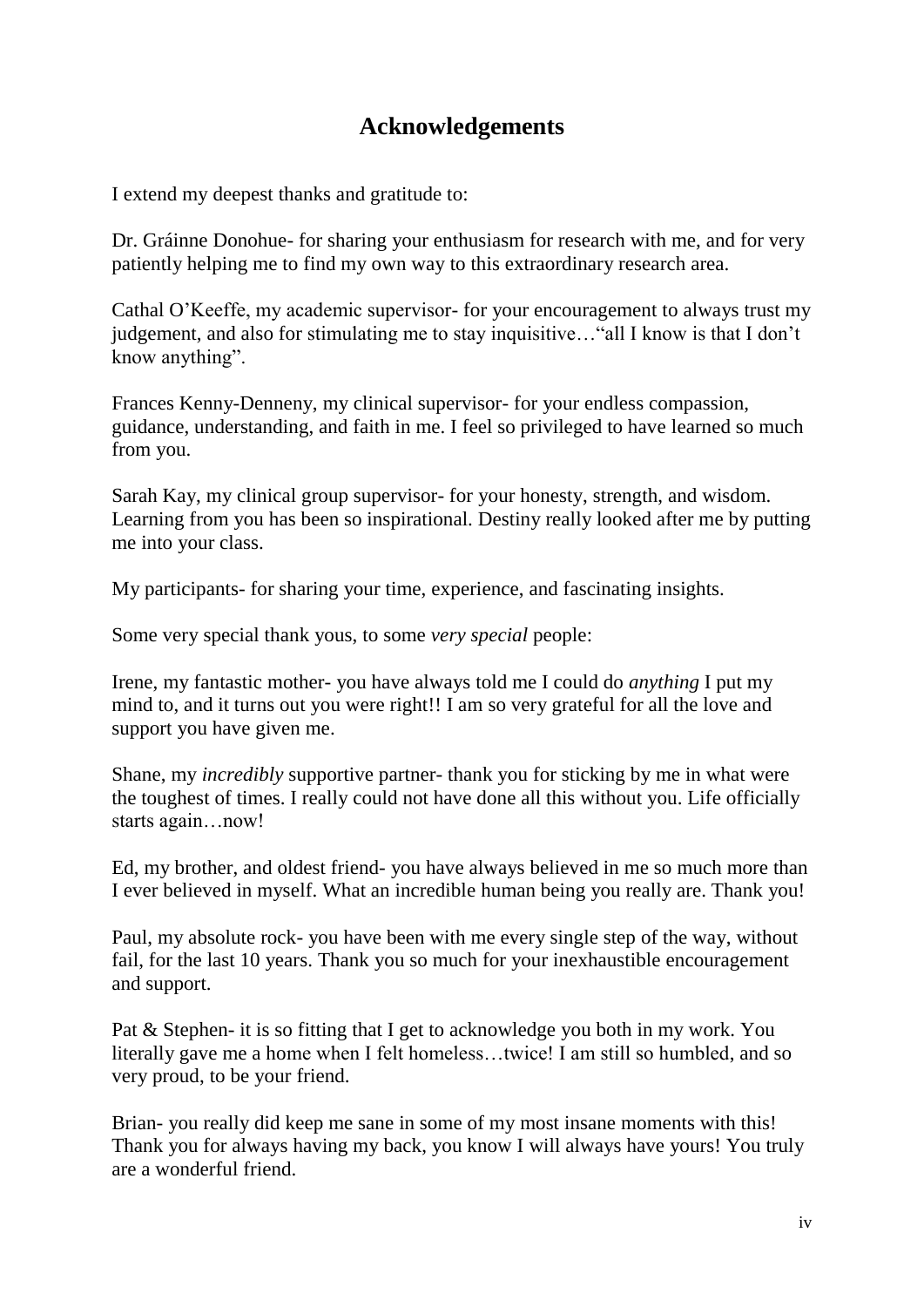### **Abstract**

<span id="page-4-0"></span>With aetiological roots in obsessional neurosis, neurotic perfectionism is the self-destructive branch of the dichotomous perfectionism construct. The most distinguishing characteristics of this phenomenon include the persistent striving to achieve completely unattainable selfimposed standards, and relentless, most often cruel, punitive self-criticism. In this perpetual pursuit of perfection, it is psychopathology that is inevitably found around every corner. The primary research aim of this study is to conduct a psychodynamic exploration of neurotic perfectionism from the perspective of the experienced clinician. As extant psychotherapeutic research has long focused on quantitative methodological approaches, this study seeks to gain a fresh new insight into the qualitatively untapped area of neurotic perfectionism. A qualitative research study was therefore carried out using the data collection method of semistructured interviews, with 5 extensively experienced Irish accredited psychotherapists, regarding their clinical work with neurotic perfectionists. Interview transcripts were analysed using thematic analysis to translate the participants' subjective experiences into objective qualitative data. Three prominent superordinate themes consequently emerged from this analysis: 1) The Unacceptable Me; 2) A Sick Destiny; 3) Therapy- The "Imperfect" Struggle. This research ultimately showed that neurotic perfectionism is a phony "perfect" persona that is unconsciously constructed, when the true self is rejected in childhood, as a defensive mask of survival to gain love and acceptance from significant others. Comorbidity was found to be positively associated between neurotic perfectionism and psychopathology, resulting from the continued repression of the true self. The therapeutic encounter was found to be an incredibly tempestuous, and pressurised, see-saw experience for the psychotherapist working with neurotic perfectionists, as it is littered with a multitude of obstructive negative transference and countertransference reactions. This qualitative study undoubtedly highlights the unequivocal destructive power of the phenomenon of neurotic perfectionism.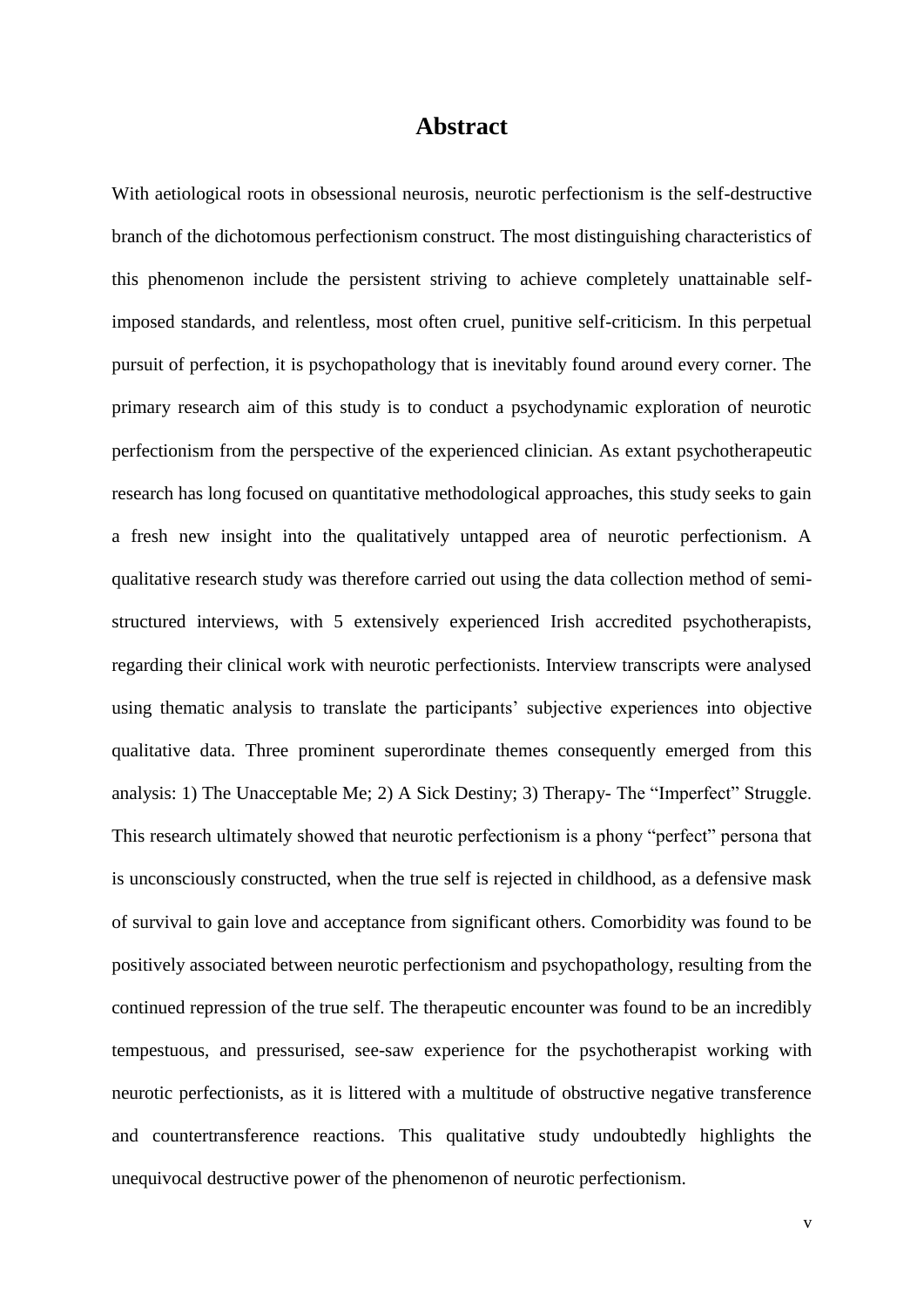# **Chapter 1: Introduction**

<span id="page-5-0"></span>*"Perfection does not exist. To understand it is the triumph of human intelligence; the desire to possess it is the most dangerous kind of madness" - Alfred de Musset (1810-1857)*

#### <span id="page-5-1"></span>**1.1 Introduction**

The phenomenon of perfectionism has been extensively reviewed since its first psychoanalytic conceptualisation by Freud (1926) as being located within the realm of neurotic symptomatology. Perfectionism subsequently proceeded on a journey of reconceptualisation after reconceptualisation, as the more attention it received from various scholars, the more it grew in volume and complexity within the literature (Greenspon, 2008). This once budding area has consequently blossomed over the decades and evolved into the diverse and multifaceted field of perfectionism that is so robustly present in the burgeoning contemporary psychotherapeutic literature available today. Moreover, perfectionism has further branched out from its originating psychotherapeutic roots into mainstream psychological and psychiatric study.

Originally considered a unidimensional construct, it was Hamachek"s (1978) seminal work that brought forth the transformation of perfectionism into the dichotomous constructs of normal and neurotic perfectionism that are still discussed to this day. One-dimensionality was exchanged for a fresh multidimensional theory of perfectionism, with interpersonal layers conceptualised by Frost, Marten, Lahart & Rosenblate (1990), and intrapersonal layers theorised by Hewitt & Flett (1990, 1991a, 1991b). A further revolutionary concept, the measurement of multidimensional perfectionism, was later conceived and a number of quantitative measurement tools were further developed (Sorotzkin, 1985; Halgin & Leahy, 1989; Shafran, Cooper, & Fairburn, 2002).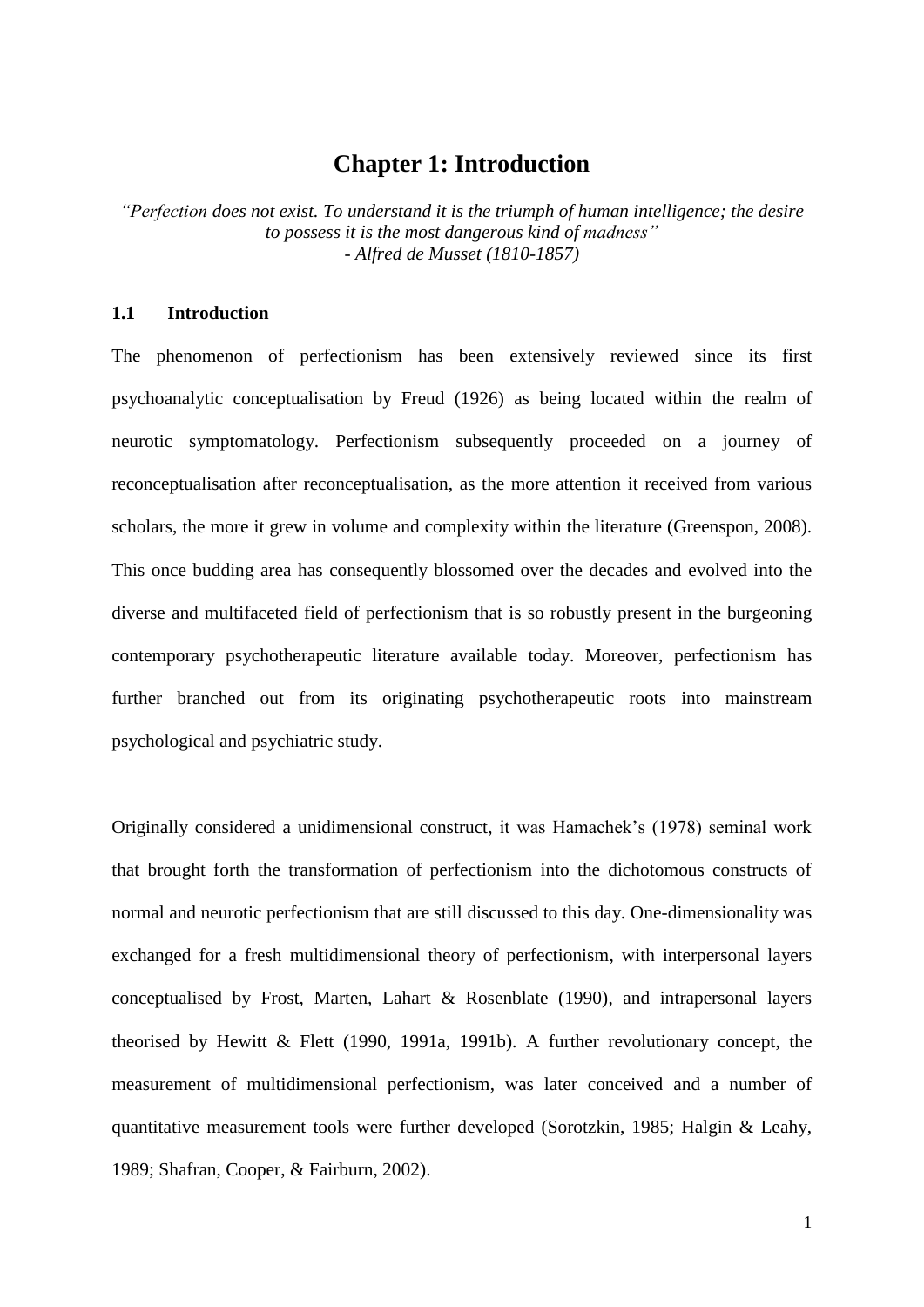Some of the most common features associated with neurotic perfectionism in its earliest conceptual stages were; the incessant striving for impossible standards, relentless selfcriticism, and a self-deprecatory obsession over making any kind of mistakes (Burns, 1980b). However, more relatively recent research has further concluded that the neurotic branch of perfectionism is positively associated with a broad spectrum of psychopathology (Flett & Hewitt, 2002), such as, depression (see Rice & Mirzadeh, 2000), eating disorders (see Halmi et al., 2000), anxiety disorders (see Flett & Hewitt, 2004), obsessive compulsive disorders (see Frost & Steketee, 1997), personality disorders (see Devens & Erichson, 1998), psychosomatic disorders (see Forman, Tosi, & Rudy, 1987), sexual dysfunction disorders (Quadland, 1980), and also suicidality (see Hewitt, Flett, & Turnbull-Donovan, 1992).

The current, and reclassified, psychiatric definition of maladaptive perfectionism, located in the recently revised diagnostic and statistical manual of mental disorders (DSM-5), is rigid perfectionism; a pathological personality trait within the core diagnostic criteria for obsessive-compulsive personality disorder (American Psychiatric Association, 2013). Arguably, this alludes to an obvious comorbidity between neurotic perfectionism and general obsessive compulsivity (Schweitzer & Hamilton, 2002). So, perfectionism has come a monumentally long way since Freud"s (1924) deceptively simplistic original theory. A most noteworthy point to make is that ninety years, and five publications of the DSM later, Freud"s (1924) concept of the link between perfectionism and obsessionality continues to live on, with particular support from the psychiatric community. Finally, one is left wondering about those who struggled with their own neurotic perfectionism related psychopathologies prior to our current understanding of what Blatt (1995) insisted is "the destructiveness of perfectionism" (p.1003).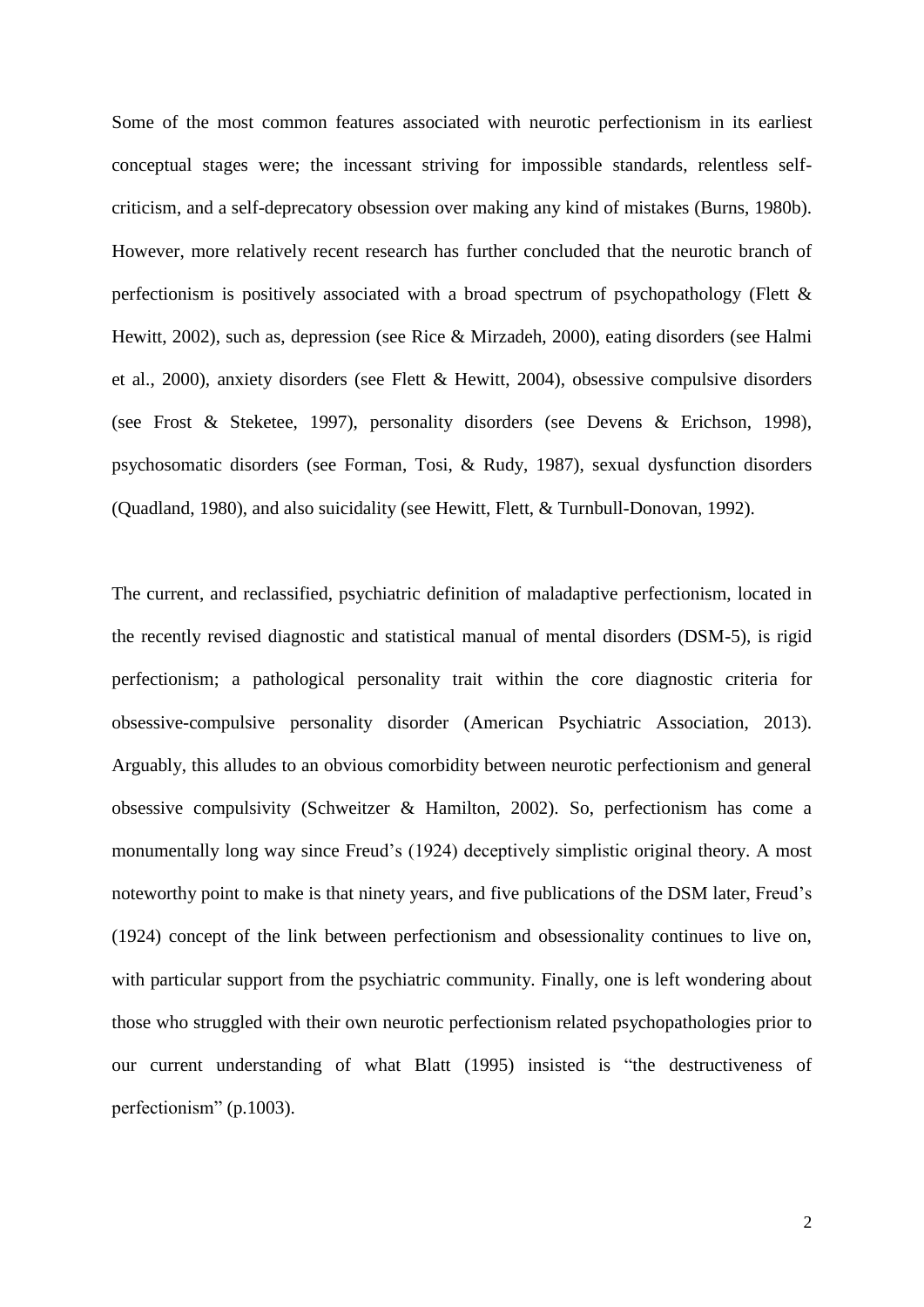#### <span id="page-7-0"></span>**1.2 Rationale**

Extant psychotherapeutic knowledge of neurotic perfectionism has been built upon developing research predominantly conducted by the cognitive behavioural and psychoanalytic traditions. While this research has been responsible for the advancement of the neurotic perfectionism construct, there still remains a monumental dearth of study from the psychodynamic and object relations perspectives. Additionally, while the area of parentchild attachment has been clearly identified as a fundamental predisposing factor to neurotic perfectionism, apart from a very small body of published literature (see Rice & Mirzadeh, 2000; Andersson & Perris, 2000; Flett et al., 2001; Speirs-Neumeister & Finch, 2006), surprisingly little research has actually been directly carried out in this area.

Furthermore, in light of the vast amount of knowledge which has been gained through continued research in this field, most studies conducted, and published, regarding neurotic perfectionism favour a purely quantitative methodological approach. Research data is therefore generally established using a plethora of quantitative measurement tools, such as, self-reports, questionnaires, and scales. As a result, there is a noticeable paucity of any kind of rich subjective data which can only be appropriately obtained through qualitative methodological research. Additionally, no research has been located pertaining to the experiential understanding of the psychotherapist working with neurotic perfectionists in the clinic.

#### <span id="page-7-1"></span>**1.3 Research Aims & Objectives**

#### <span id="page-7-2"></span>**1.3.1 Aims**

 Bridge the gaps identified in the literature by conducting an in-depth psychodynamic exploration of neurotic perfectionism from the perspective of the experienced clinician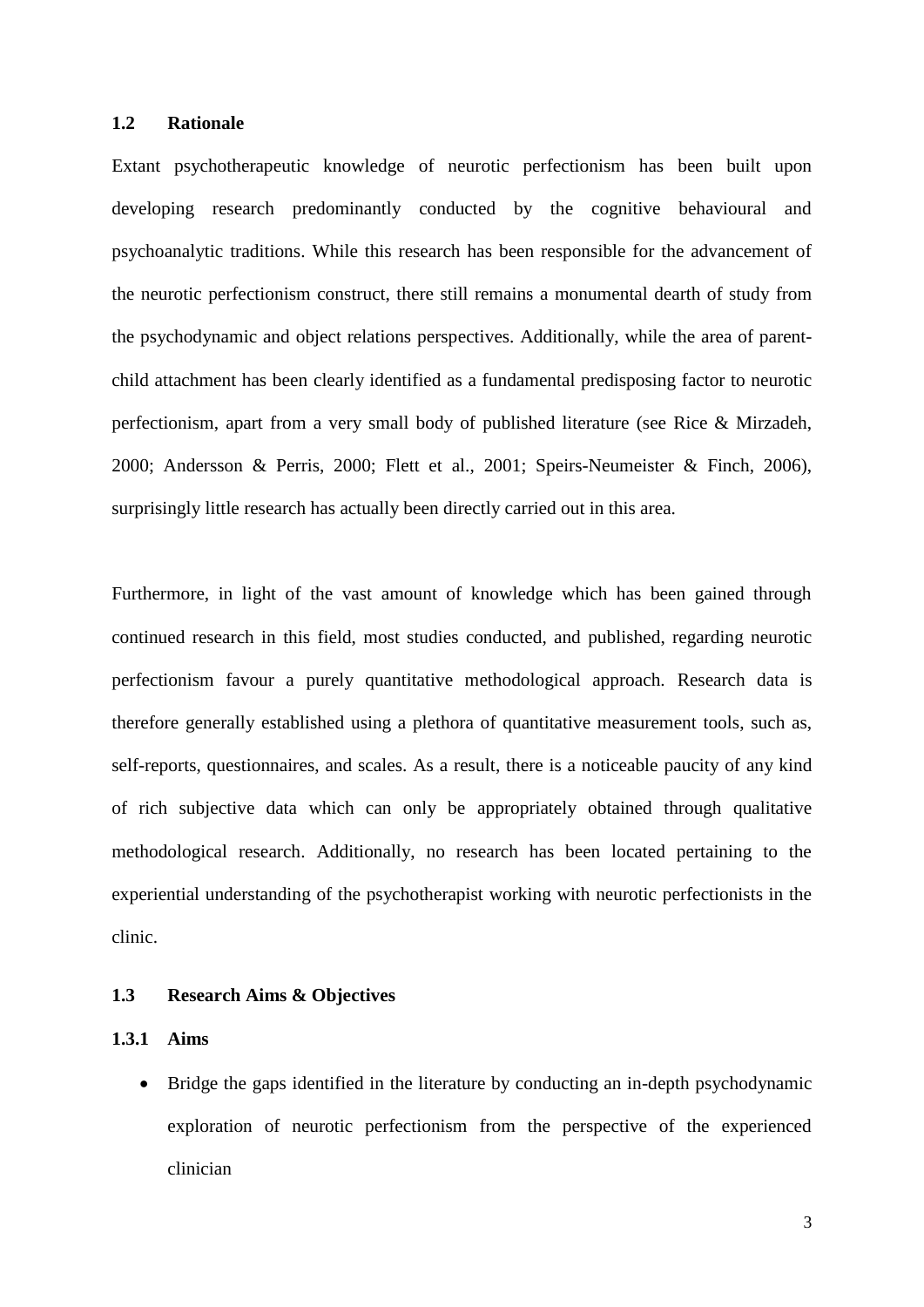- Focus qualitative exploration from a psychodynamic and object relations perspective.
- Broaden extant theoretical knowledge of the phenomenon of neurotic perfectionism, to provide further insight for clinicians working with neurotic perfectionists.

## <span id="page-8-0"></span>**1.3.2 Objectives**

- Assess the participants" theoretical interpretation of the construct of neurotic perfectionism.
- Examine the participants' views of the parent-child attachment styles of neurotic perfectionists.
- Investigate the existence of comorbidity between neurotic perfectionism and psychopathological disorders in accordance with the perceptions of the participants.
- Explore the rationale for any positive associations made by participants between neurotic perfectionism and psychopathology.
- Identify negative transference and negative countertransference issues experienced by the participants.
- Determine the participants' experience of the impact of neurotic perfectionism on the psychotherapeutic process.

**Note: the terms "neurotic" and "maladaptive" are used interchangeably throughout the thesis as they denote the same concept.**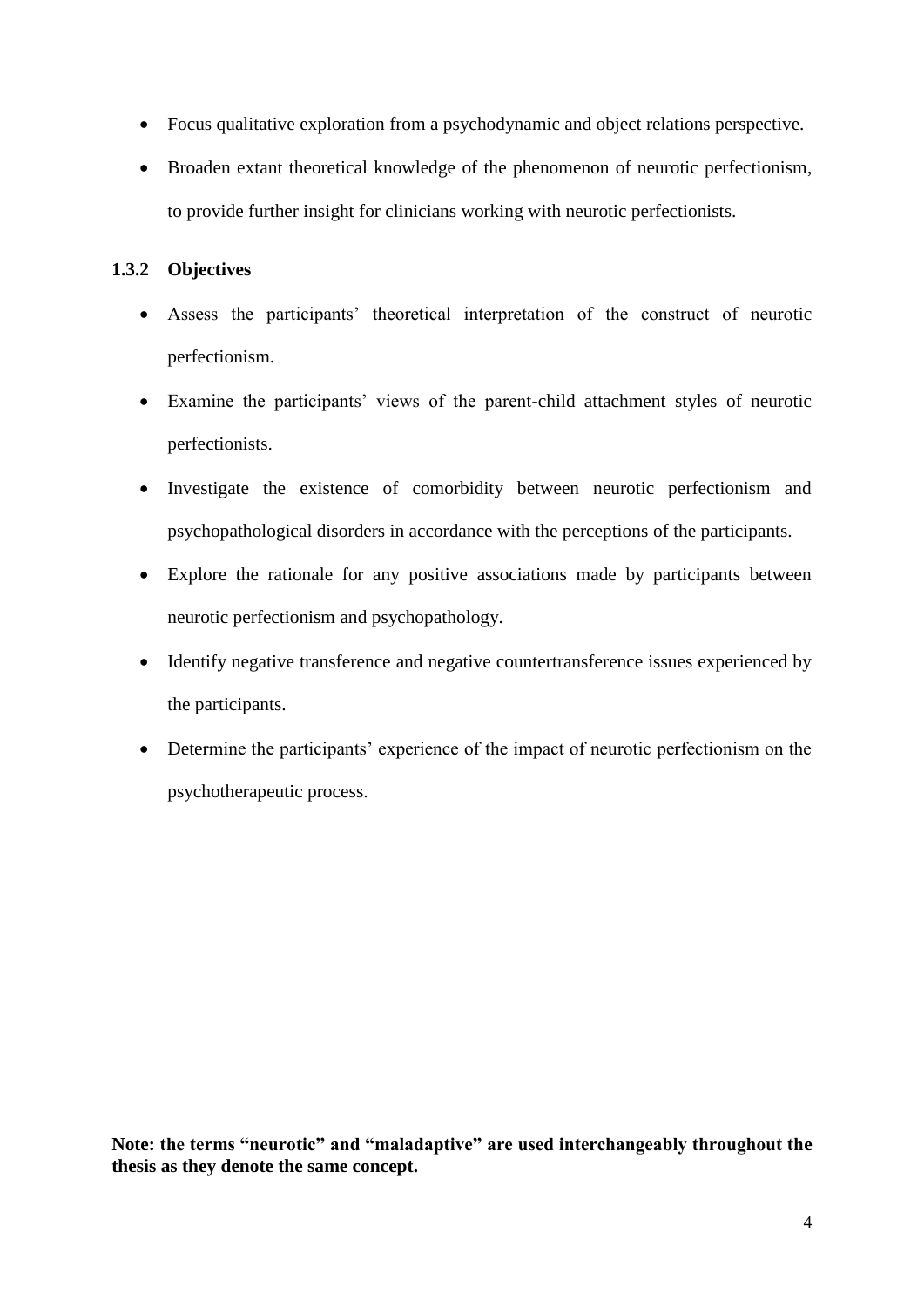### **Chapter 2: Literature Review**

<span id="page-9-0"></span>*"The desire for perfection is the worst disease that ever afflicted the human mind" - Marquis Louis Fontanes (1757-1821) to Napoleon 1 (in 1804)*

#### <span id="page-9-1"></span>**2.1 Introduction**

The literature review will begin with a discussion of the key developmental stages, and most prevalent characteristics, of neurotic perfectionism. The aetiology of neurotic perfectionism will next be expounded from the perspectives of psychoanalytic theory, and maladaptive parenting. Following this, psychodynamic literature will elaborate the dynamic processes of insecure attachment, and unconscious internalisations, in relation to the development of neurotic perfectionism. Unconscious defensive strategies will then be outlined in terms of the use of neurotic perfectionism as defence in itself. Next, the positive association between neurotic perfectionism and the development of psychopathology will be examined. To conclude, the transferential dynamic will be brought into focus to elucidate the obstructive nature of certain transferential phenomena that can hinder any psychotherapeutic relationship.

#### <span id="page-9-2"></span>**2.2 Theoretical Underpinnings of Perfectionism**

A variety of theories regarding the construct of perfectionism have been put forward by leading theoreticians (Dickinson & Ashby 2005). Freud"s (1926) description of perfectionism as a core symptom of obsessional neurosis was the earliest theory recorded in the literature. Hamachek (1978) conceptualised 2 opposing constructs of perfectionism, normal (adaptive) and neurotic (maladaptive), thus suggesting that perfectionism can either be useful, or destructive. Hewitt & Flett (1990) advanced the extant research with their conceptualisation of perfectionism as a multidimensional construct. On foot of this research, Frost et al. (1990) introduced an innovative quantitative measurement tool, the Frost Multidimensional Perfectionism Scale (FMPS), which measured various intrapersonal dimensions of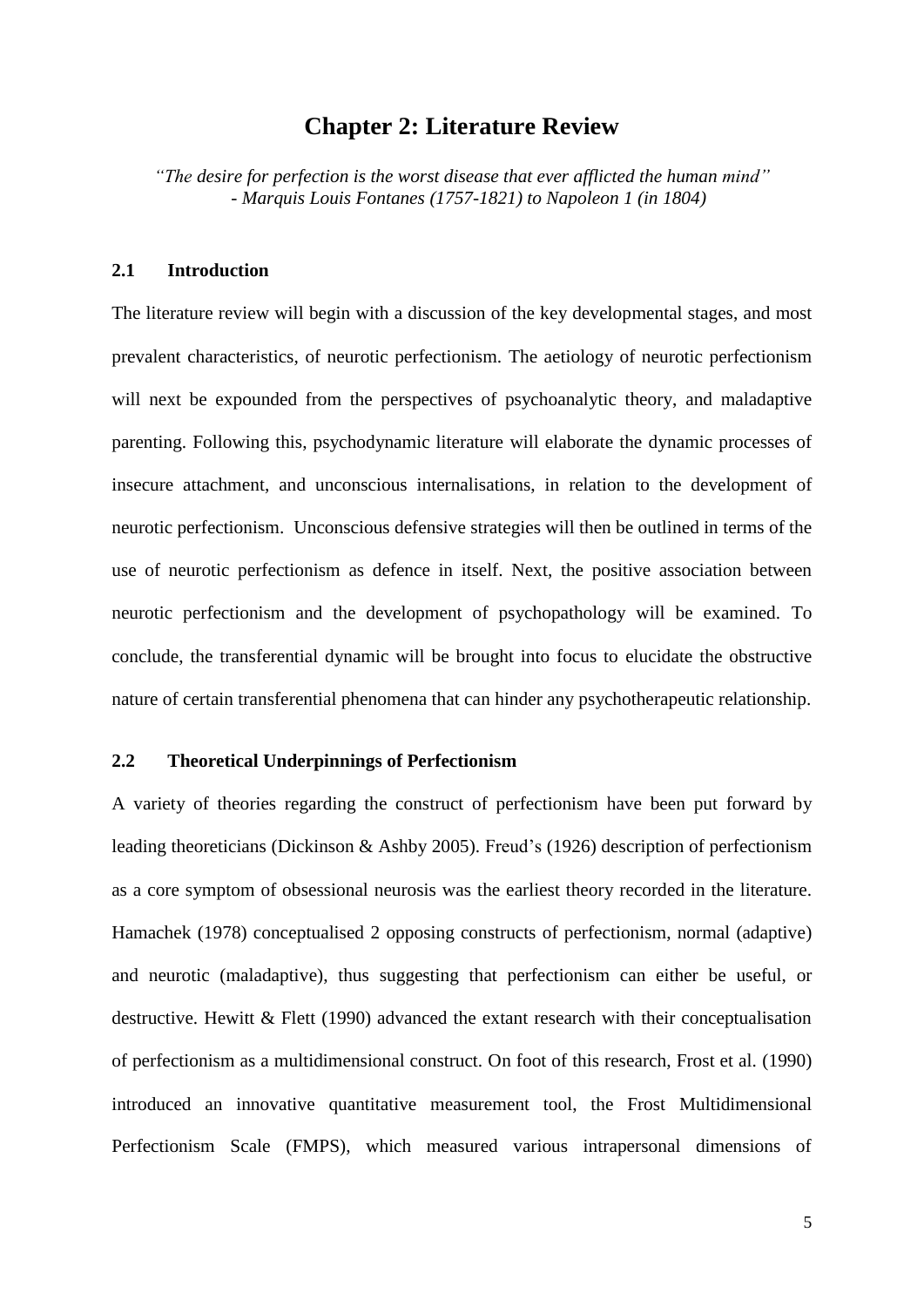perfectionism (Lo & Abbott, 2013). Subsequently, Hewitt & Flett (1991a, 1991b) presented their own multidimensional perfectionism scale, the HMPS, which advanced the previous one-dimensional, self-directed, FMPS by adding two new interpersonal dimensions of perfectionism; social orientated perfectionism, and other oriented perfectionism (Crosby, Bates, & Twohig, 2011).

According to Hamacheck (1978), neurotic perfectionists set unattainably high standards, without any allowable margin for error, and therefore never achieve satisfaction or pleasure from their endeavours, because, "in their own eyes they never seem to do things good enough" (p.27). Wei, Mallinckrodt, Russell, & Abraham (2004) concluded that maladaptive perfectionism is usually comprised of excessive worrying about failure, and a deep underlying fear of rejection or abandonment. Rice, Lopez, & Vergara (2005) further ascribe debilitating self-criticism, self-doubt, and the relentless pursuit of achievement, as central characteristics of maladaptive perfectionism. Neurotic perfectionists are consequently plagued by anxiety related to their perceived imperfections (LoCicero & Ashby, 2000), laden with feelings of inferiority (Ashby & Kottman, 1996), and suffer greatly with very low selfesteem (Rice & Slaney, 2002). Neurotic perfectionism is thus most succinctly described as destructive (Blatt, 1995), and insidious (Pacht, 1984), thereby making psychotherapeutic treatment incredibly difficult (Nadler, 1983).

As part of Beck"s (1967, 1976) cognitive model of psychopathology, the dysfunctional attitudes scale (DAS; Weissman & Beck, 1978; Weissman, 1979) was formulated to measure the cognitive content of various forms of psychopathology (Beck, Brown, Steer, & Weissman, 1991). In a study comparing three different treatments for depression, the DAS was completed by participants (Elkin, Parloff, Hadley, & Autry, 1985). An underlying self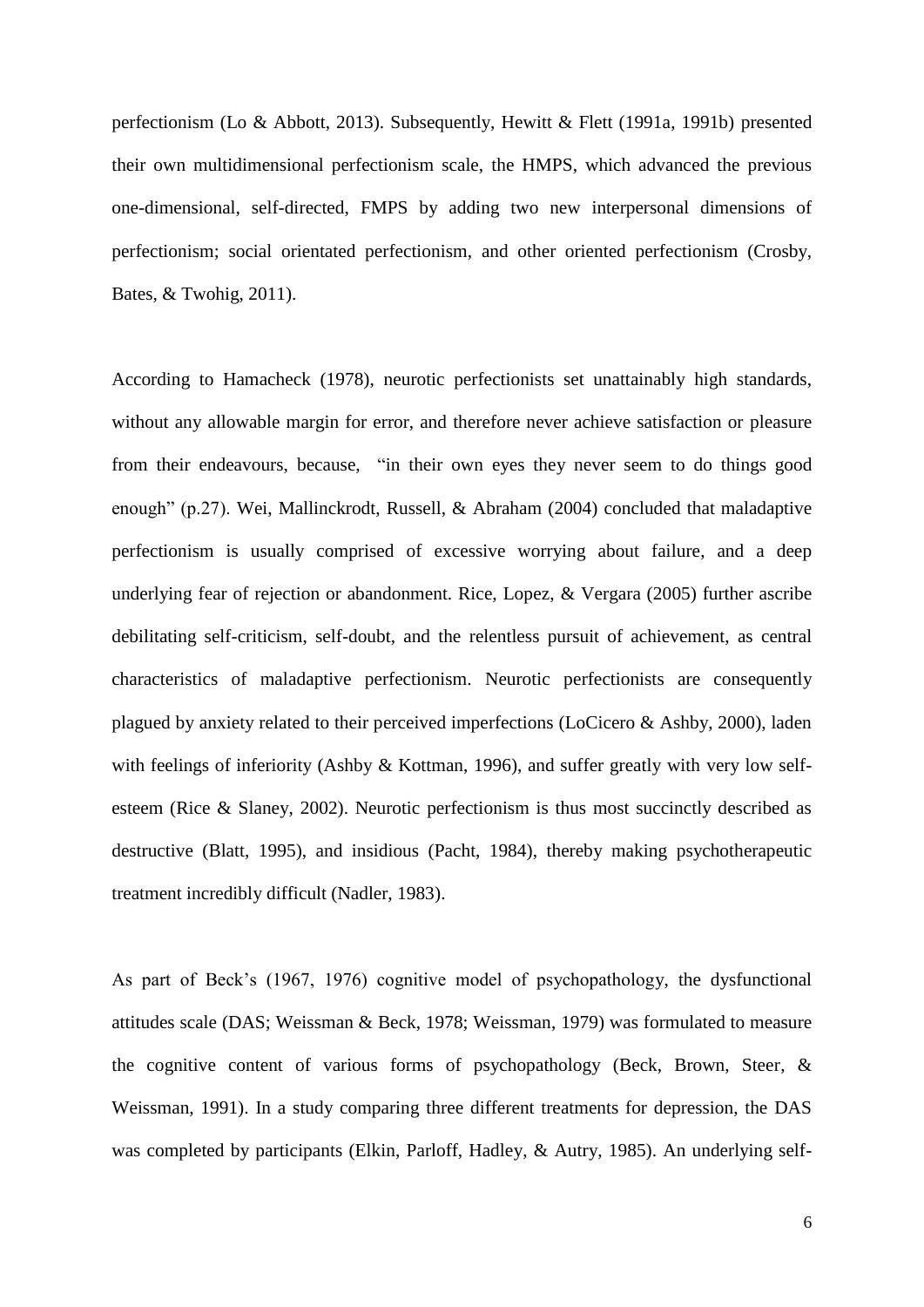critical factor was determined in all participants, which was subsequently named perfectionism (Blatt, Quinlan, Pilkonis, & Shea, 1995). Additionally, several authors have reached the same conclusion as Blatt et al. (1995), that is, maladaptive perfectionism and self-criticism are one and the same concept (see Shahar, 2006; Beck, 1983; Blatt, Quinlan, Chevron, McDonald, & Zuroff, 1982; Shahar, Blatt, & Zurofi, 2007; Ashby & Kottman, 1996).

Moreover, the term self-critical perfectionism was theorised to demonstrate the inextricability between self-criticism and neurotic perfectionism (Clara, Cox, & Enns, 2007; Dunkley, & Blankstein, 2000; Dunkley, Zuroff, & Blankstein, 2003; Powers, Zuroff, & Topciu, 2004; Terry-Short, Owens, Slade, & Dewey 1995; Robins et al. 1994). Some shared, and poignant, characteristics of self-criticism and neurotic perfectionism (self-critical perfectionism) include; the tendency to set unrealistically high standards, a punitive and demeaning attitude towards the self for any small personal failure (Shahar et al., 2007), a consuming preoccupation with the establishment of a worthy sense of self (Whelton, Paulson, & Marusiak, 2007), high levels of neuroticism, low levels of agreeableness (Zuroff,1994), severe interpersonal difficulties (Mongrain, Vettese, Shuster, & Kendal, 1998) , and social dysfunction (Aube & Whiffen, 1996).

#### <span id="page-11-0"></span>**2.3 Aetiological Conceptualisations of Neurotic Perfectionism**

Freud (1926) postulated that neurotic perfectionism was at the root of obsessional neurosis. The danger of repressed oedipal impulses, and conflicts, returning to consciousness results in the ego and superego regressing to an anal fixation, while the id threatens to explode with aggressive impulses (Sorotzkin, 1985). However, Branfman & Bergler (1955) argued that neurotic perfectionists can also be orally regressed, that is, they are not all just anally regressed neurotics. The external symptomatology of obsessional neurosis is thus a compromise formation manifesting as unrelentingly punitive, obsessive-compulsive, self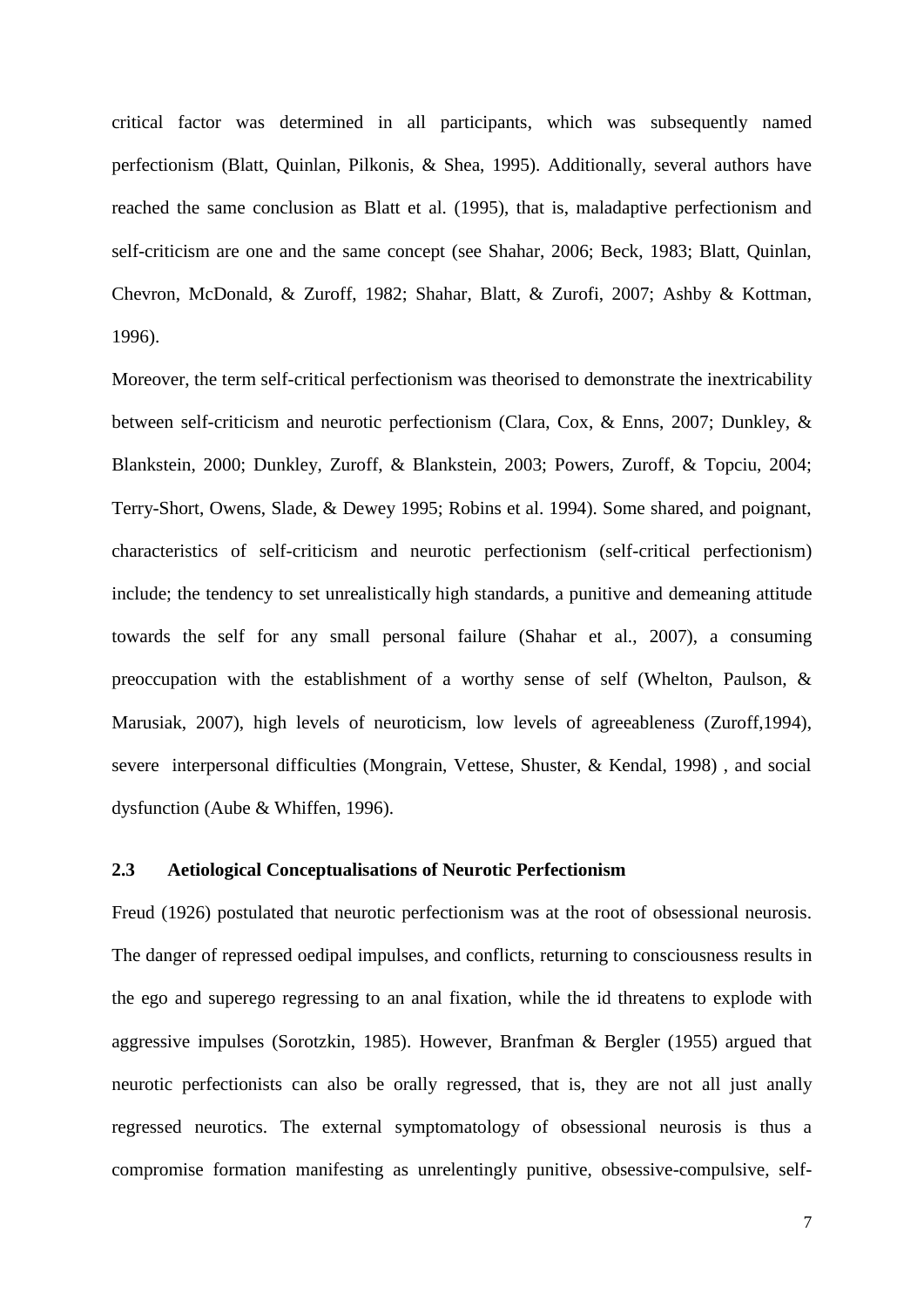correcting tendencies (Fenichel, 1945) to disguise, and counteract, deep seated aggressive impulses (Sorotzkin, 1985). Furthermore, White & Watt (1981) asserted that extensive feelings of guilt penetrate the individual, which are experienced as almost inescapable. Therefore, neurotic perfectionism aims to fulfil a specific purpose as a self-protecting psychological mechanism (Hamachek, 1978), that is, to unconsciously avoid the criticism, blame, guilt, and rejection that is punitively imposed by the punitive superego (Dickinson & Ashby, 2005).

Freud (1926) stressed that in obsessional neurosis "the super-ego becomes exceptionally severe…and the ego…[*obediently*] produces strong reaction formations in the shape of conscientiousness, piety, and cleanliness" (p. 115). Both the classical cognitive behavioural and psychoanalytic orientations are united in the agreement that the characteristic low selfesteem experienced by the neurotic perfectionist, is a direct consequence of failure to meet the demands of the harsh superego (Sorotzkin, 1985; Beck, 1976). Sorotzkin (1985) further declared that it is the exacting pressures of the punitive superego, resulting from latent aggression and hostility, that are responsible for the defensive manifestation of neurotic perfectionism (Sandler & Rosenblatt, 1962), in protest to the demanding voice of the critical superego (Pacht, 1984).

Greenspon (2002, 2008) theorised that neurotic perfectionism results from a developmental environment of conditional approval, where love and acceptance are only ever conditional rewards in exchange for meeting parental demands (Flett, Hewitt, Oliver, & MacDonald, 2002; Rice, Lopez, & Vergara, 2005; Missildine, 1963). These parentally imposed conditions of worth teach the child that the basic human needs of love, and acceptance, may only be attained through meeting the needs of others (Rogers, 1951). Self-worth becomes locked into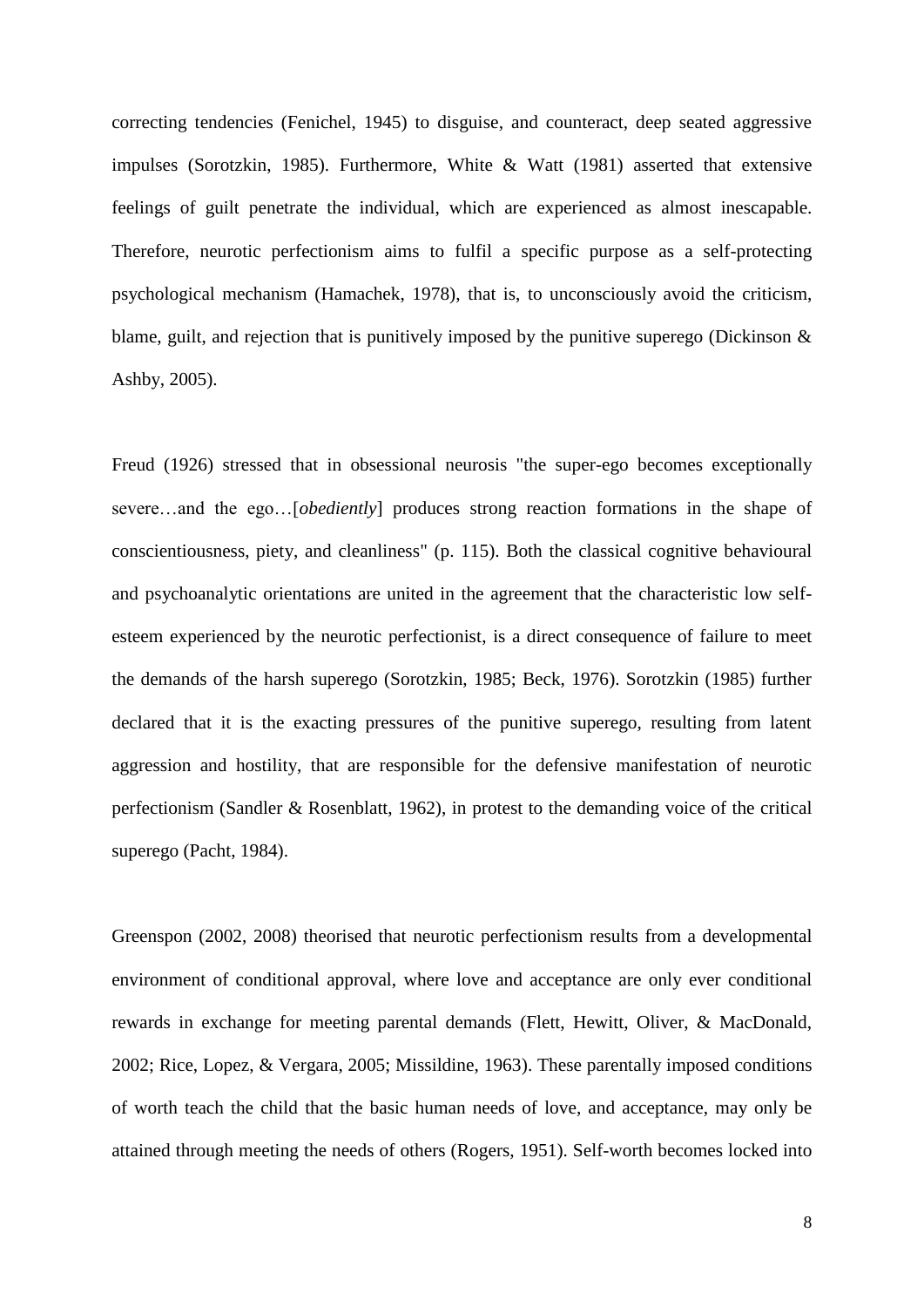an other-oriented feedback loop of continually pleasing others, to gain acceptance, to feel worthy (Mearns & Thorne, 2007). Locus of evaluation becomes external, and the child grows into an individual living life in accordance with how others have deemed worthy of their love and acceptance (Thorne, 2008)…*"I will love you if…"* The individual is thus existing with a disconnected sense of self, and a self-concept that has been moulded into a way of being in the world that is guided by other peoples" belief systems, values, and attitudes (Rogers, 2004).

In addition, punitive parenting styles have been hypothesised as a precursor to the development of neurotic perfectionism (Rice, Ashby, & Preusser, 1996; Driscoll, 1982; Shafran & Mansell, 2001). These parents tend to be very harsh, critical, controlling and intimidating (Sullivan, 1953). As a result, these oppressed children are often controlled and humiliated by egotistical parents (Tziner & Tanami, 2013). Also, Tziner & Tanami (2013) asserted that it was the failure of children to meet the impossible standards set by their parents that ultimately led to inappropriate punishments. Rice, Lopez,  $& Vergara's (2005)$ quantitative study of parental influences on perfectionism found that maladaptive perfectionists held internalised beliefs that their parents were/are critical, and often dismissive of their personal successes. Neurotic perfectionism may therefore be considered a result of the child"s continual striving for acceptance from parents who are excessively critical, seldom content with good performance, and fickle with their approval (Rice, Lopez, & Vergara, 2005).

#### <span id="page-13-0"></span>**2.4 The Psychodynamics of Neurotic Perfectionism**

Problematic parent-child attachment has long been conjectured as a correlational factor in the genesis of neurotic perfectionism (Wei et al., 2004; Tziner & Tanami, 2013; Murray, Brian, & Ian, n.d), however a modicum of research has actually been conducted in this area.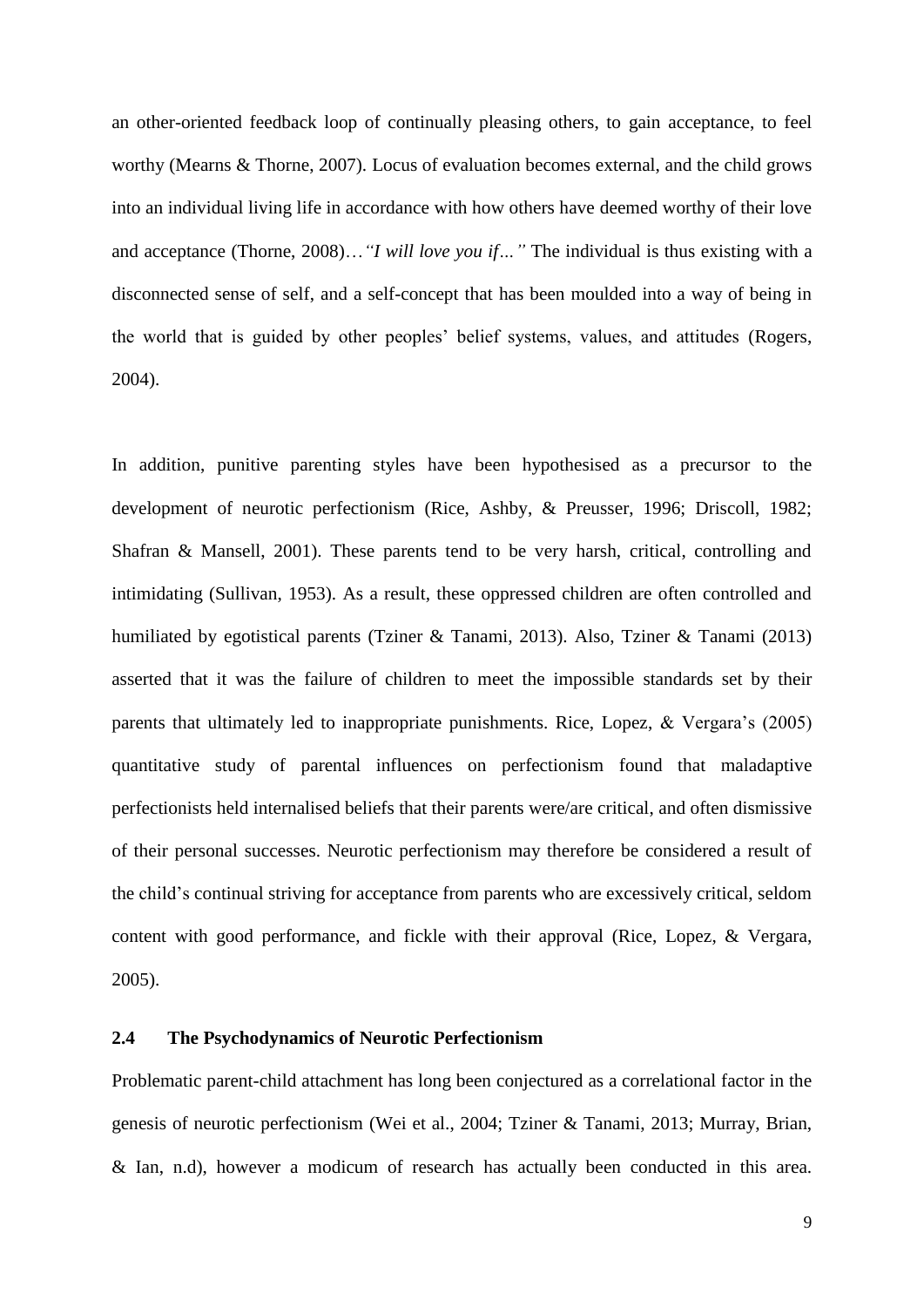Bowlby"s (1969, 1979) attachment theory distinguished between two contrasting attachment styles, secure (safe) and insecure (unsafe). Insecure attachment is believed to result from misattuned, inconsistent, and punitive parenting (Bowlby, 1988). In Winnicottian terms, failure of adaptation by the parents to the child"s basic needs for unconditional love, and acceptance, results in an environment that is deemed not good-enough (Winnicott, 1986, 1991) for the provision of a secure attachment, or for healthy psychological, and personality, development (Winnicott, 2005, 2006). As a result, the child can develop an external façade to adapt to the demands of the parents in the attempts of gaining the love, and approval, that is so desperately needed. Winnicott (1965) christened this external mask; the false self, as it takes the place of the self that was originally born into the world; the real self.

Among the handful of published studies available, Rice & Mirzadeh"s (2000) groundbreaking quantitative study of attachment and perfectionism in college students, was the first to establish a direct correlation between insecure parental attachment and maladaptive perfectionism. Andersson & Perris"s (2000) empirical study of attachment styles and dysfunctional assumptions provided substantial support for Rice & Mirzadeh"s (2000) findings, by also reporting a positive association between insecure attachment and maladaptive perfectionism. Subsequent additional quantitative studies by Flett et al. (2001) and Speirs-Neumeister  $&$  Finch (2006) further echoed their predecessors' conclusions by asserting that insecure parental attachment is indeed firmly associated with maladaptive perfectionism.

As a result of this insecure parental attachment, the child unconsciously internalises the punitive attitudes and expectations of the parents (Rice & Mirzadeh, 2000; Kohut & Wolf, 1978). These hostile introjects (Whelton et al., 2007) become unconscious mental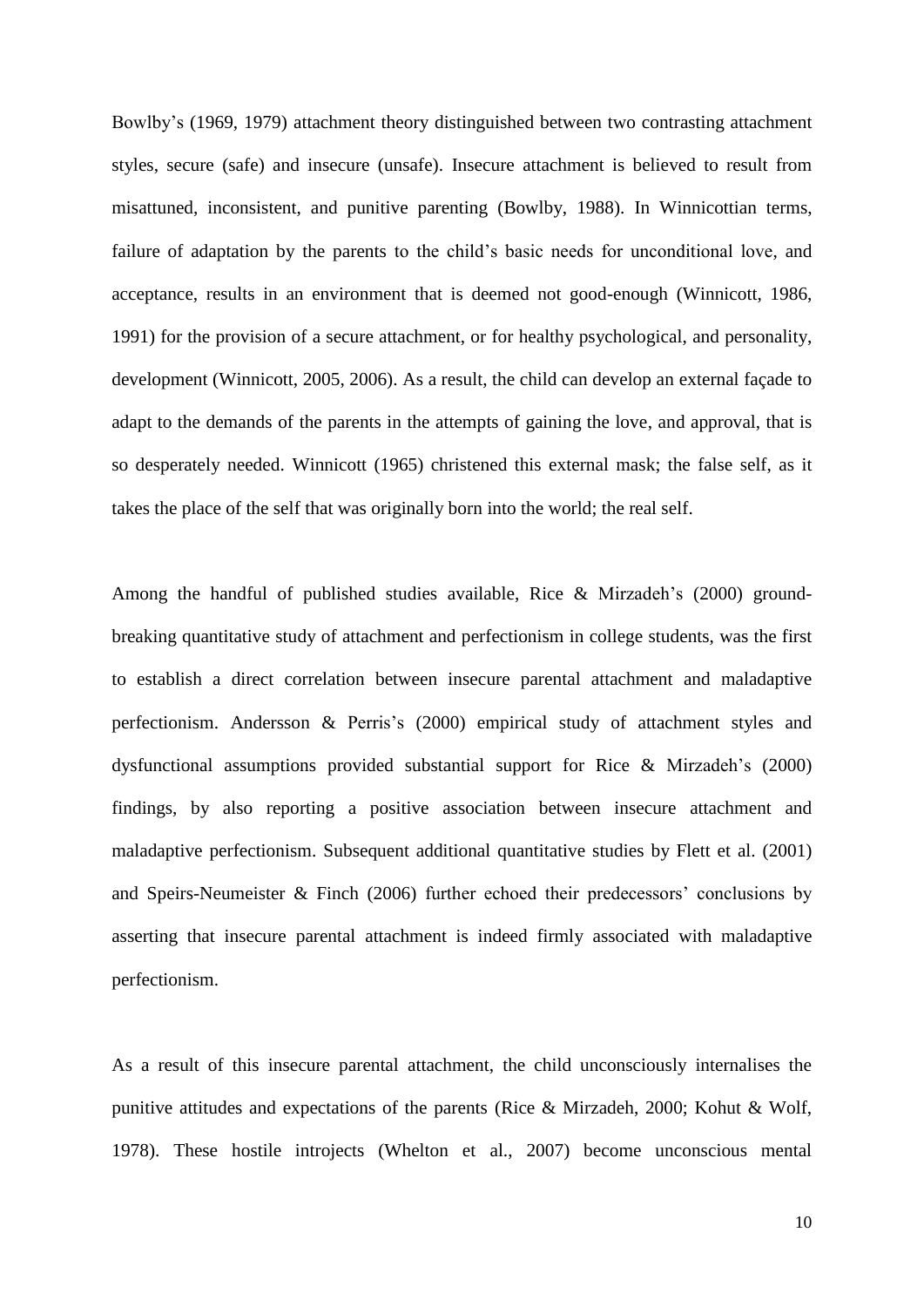representations, or internal working models, which are then destructively turned inwards towards the self (Wei, Heppner, Russell, & Young, 2006). Kleinian object relations theory explicated these unconscious processes as the identification with, and introjection of, internalised bad objects; the parents (Klein, 1984; Klein, Heimann, & Kyrle, 1985). Tremendous anxiety ensues thus setting the scene for maladaptive psychological development, and personality disintegration (Klein, Riviere, & Jones, 1989; Klein, Strachey, & Thorner, 1997). Consequently, a core belief system is set up that no level of accomplishment, or success, will ever be truly acceptable, sufficient, or good enough (Schweitzer & Hamilton, 2002).

Freud (1924) conceptualised the punitive superego as consisting of the conscience and the ego ideal. The ego ideal contains the introjected primary attachment objects/part-objects, the parents, into the ego, along with their punitive predispositions (Babikian, 1985). Hence, the superego symbolises an internalised parent, *the critical inner voice*, into whom the child has also projected his/her own punitive tendencies (Bateman & Holmes, 2002). Therefore, neurotic perfectionism involves a continual striving to become the same as the ego ideal, that is, identification with a critical parent (Asch, 1976). An endless internal cycle of rejection and criticism follows, where the neurotic perfectionist repeatedly rejects and criticises him/herself in the same way as the parents did (Frederickson, 2103). Bergler (1952) argued that this is a type of superego pathology, whereby the superego callously uses the ego ideals of neurotic perfectionists against them as a form of self-torture. Frederickson (2013) concluded that neurotic perfectionism is thus a form of self-hatred, reinforced by the unconscious belief that the individual is unlovable unless he/she becomes the unattainable ego ideal.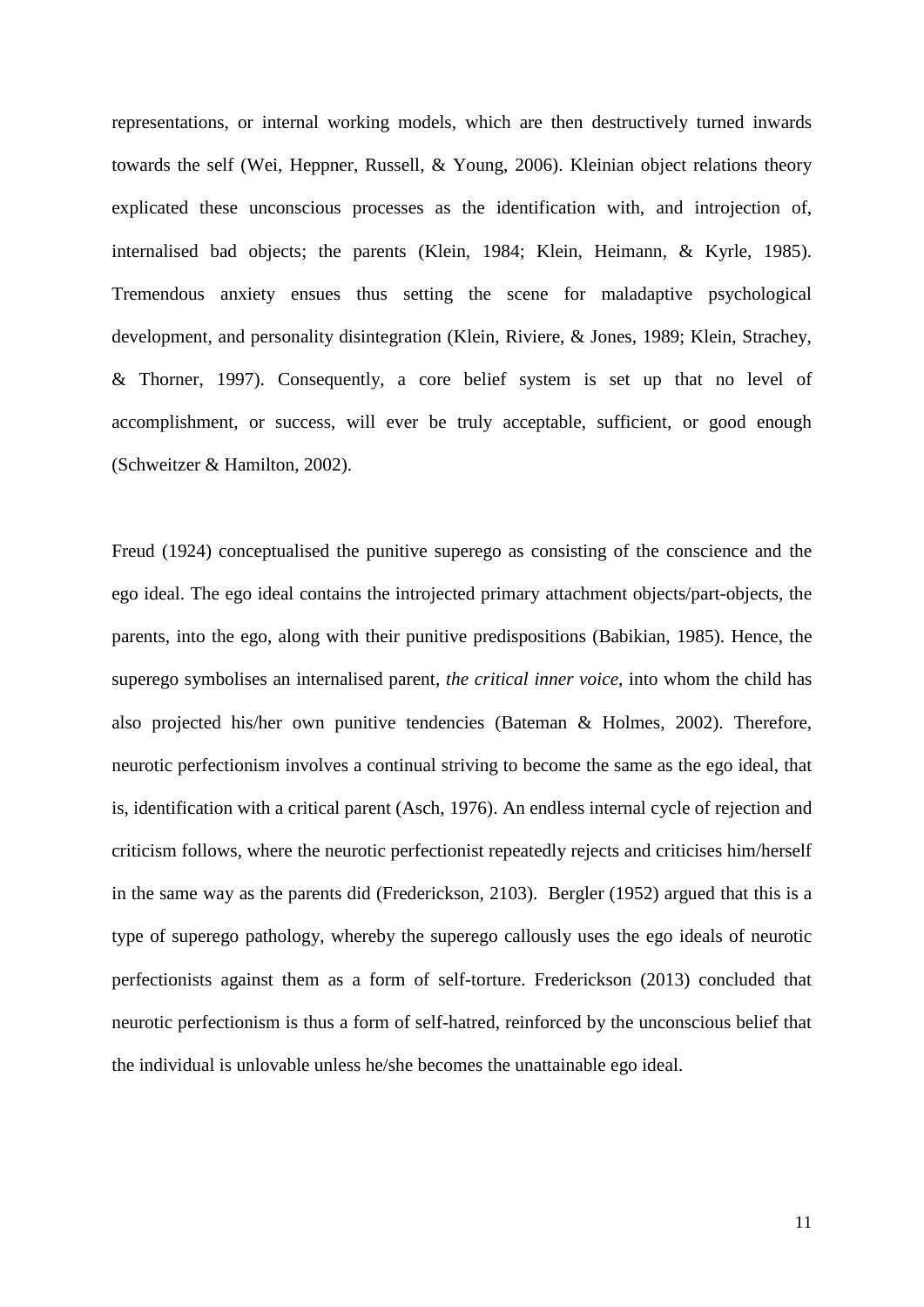#### <span id="page-16-0"></span>**2.5 Necessity for Defensiveness**

Wei et al. (2004) conceptualised maladaptive perfectionism as a defensive response to insecure parental attachment. Therefore, a significant deficit existed in attunement, dyadic emotional regulation, acceptance, and positive regard (Winnicott, 2006). In attempting to become overtly "perfect" to please the parents, the child thus discovers that being the "perfect child" is the only real way possible to gain parental love, affection, and acceptance; conditional though it may be. Accordingly, Harter (1998) maintained that the persistent neurotic pursuit of perfection was the child"s unconscious defensive reaction to conceal latent feelings of worthlessness and unworthiness. Consequently, the neurotic perfectionist grows into adulthood with a negative and wholly inaccurate self- image, in addition to deeply engrained unconscious beliefs that his/her true self is not worthy of, being loved (Lapan & Patton, 1986; Robbins & Patton, 1985).

Furthermore, Frederickson"s (2013) contemporary psychoanalytic research has theorised that neurotic perfectionism is a character defence that results from deeply unconscious anxiety, and fear of rejection. This is manifested by the individual treating him/herself in the same manner as the parents treated him/her in early childhood. Identification with a critical parent thus facilitates the development of an intensive self-directed criticism (Greenspon, 2008), as a defence against directing forbidden aggressions towards a parent (Frederickson, 2013). Arguably, Sorotzkin"s (1985) definition of neurotic perfectionism as "a defense against intrapsychic conflict" (p.567) appears to fit quite naturally with Frederickson's (2013) concept. Similarly, in their empirical study, Rice & Mirzadeh (2000) found that this internalised self-criticism served the function of avoiding parental loss by enabling the individual to turn against him/herself, as opposed to directing aggression towards the parent.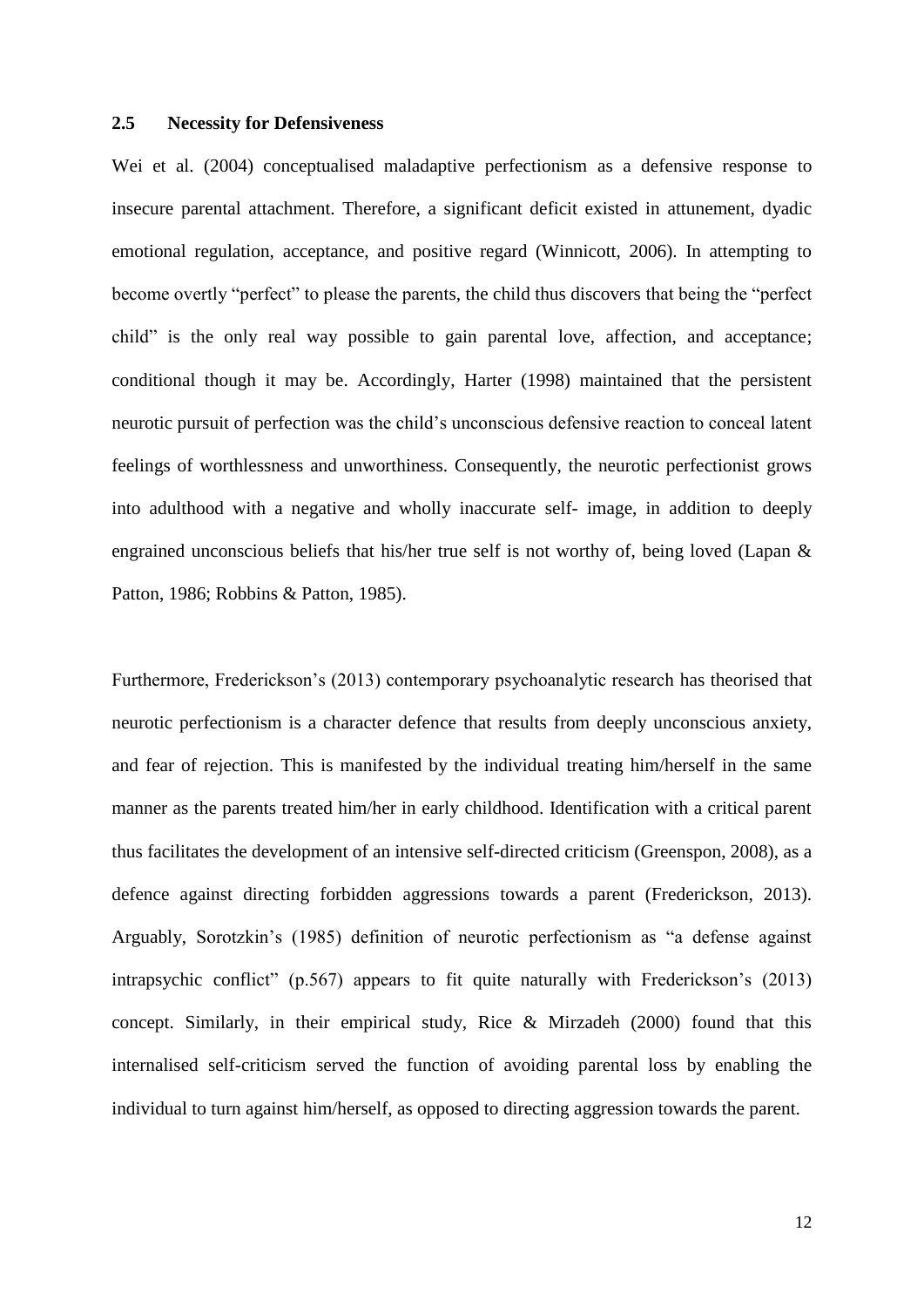Intra-psychic ego defence mechanisms are used to unconsciously defend against the anxiety associated with conflicts and ego threats (Flett, Hewitt, Oliver, & MacDonald, 2002; Valliant, 1977). These involuntary defences are thereby employed to protect the ego against this anxiety, whilst also maintaining an appropriate internal balance (Dickinson & Ashby, 2005). Defences have been categorised by various theorists as part of an overall hierarchy, from least to most complex, which reflects the adaptiveness of the defences (see Flett, Besser & Hewitt, 2005; Valliant & Valliant, 1992, Valliant, 1992, 1994;). Cramer (1987) outlined three specific categories of ego defence mechanisms which are unconsciously used by the individual. First, are neurotic defences, such as; repression, displacement, and reaction formation. Second, are immature/primitive defences, including; projection, projective identification, and denial. Last, are mature defences, including; suppression, humour, and sublimation.

#### <span id="page-17-0"></span>**2.6 Comorbidity – Neurotic Perfectionism & Psychopathology**

Neurotic perfectionism is considered an insidious vulnerability factor associated with the aetiology of a multitude of psychopathologies (Dunn, Whelton, & Sharpe, 2006; Knutt, 2007; Flett & Hewitt, 2002, Shafran & Mansell, 2001; Valliant, 1994). To date, researchers have directly connected maladaptive perfectionism with eating disorders (see Halmi et al., 2000; Cash, & Szymanski, 1995; Minarik & Ahrens, 1996), anxiety disorders (see Flett & Hewitt, 2004; Flett, Hewitt, & Dyck, 1989; Antony, Purdon, Huta, & Swinson, 1998), and obsessive compulsive disorders (see Frost & Steketee, 1997; McFall & Wollersheim, 1979; Burns, 1980a). However, depression remains the most predominant, and widely discussed, subject throughout the literature (Flett, Besser, & Hewitt, 2005). Some of the most germane studies relating to maladaptive perfectionism as a largely pernicious factor in the development of depression include; Hewitt & Flett (1990, 199la, 1991b), Rice, Ashby, & Slaney (1998), Flett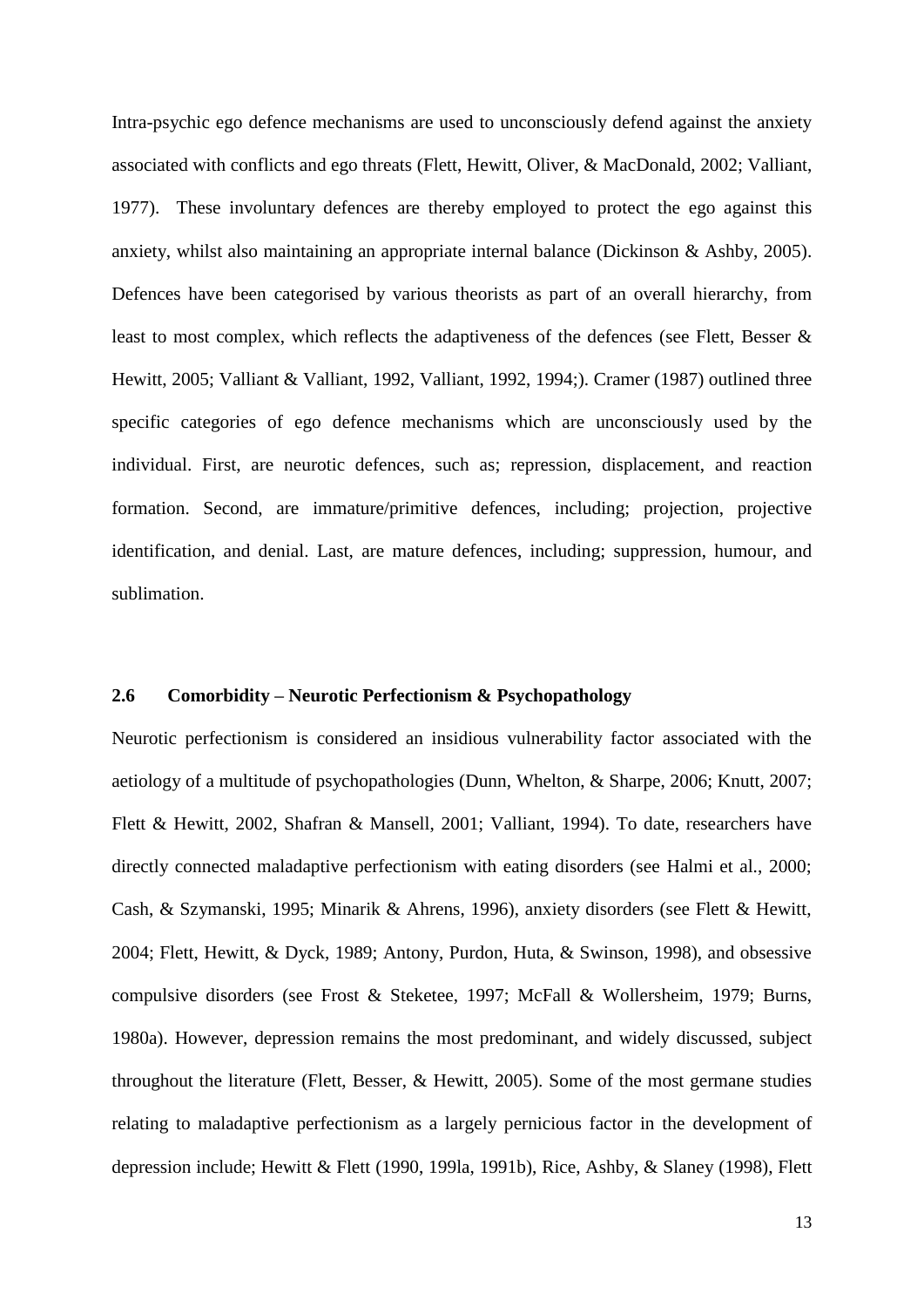et al. (2005), Blatt, Quinlan, Pilkonis, & Shea (1995), Blatt, Zuroff, Quinlan, & Pilkonis (1996), Hewitt & Dyck (1986), Hewitt, Flett, & Ediger (1996), and Cheng (2001).

Despite the obviously steadfast agreement of the existence of comorbidity between neurotic perfectionism and psychopathology, no such harmony exists when it comes to a rationale for the development of this exceptionally destructive relationship. Shafran, Cooper, & Fairburn"s (2002) model of clinical, or maladaptive, perfectionism proposed that a predominant causal factor in the development of psychopathology was the self-directed pressure to incessantly strive for the unachievable. However, Hewitt et al. (2003) fervently argued that perfectionistic self-representation, which includes overt self-proclamation of perfection and self-concealment of imperfections, was the dimension primarily responsible for the associated deleterious psychological effects. Additionally, Kawamura  $\&$  Frost's (2004) quantitative study provided further support for Hewitt et al."s (2003) findings, by reporting that self-concealment was a core mediating factor between maladaptive perfectionism and psychological disturbances.

On the other hand, quantitative research studies by Bieling, Israeli, & Antony (2004), DiBartolo, Frost, Chang, LaSota, & Grills (2004), and DiBartolo, Li, & Frost (2008), in addition to articles from Bieling, Israeli, Smith, & Antony (2003) and Dunkley et al. (2006), all concluded that the maladaptive evaluative concerns (MEC) dimension of perfectionism was the most pernicious of all, and therefore the one ultimately responsible for the onset of psychopathology. MEC incorporates various negative self-evaluative elements, such as, negative self-talk, distress over making mistakes, anxiety surrounding criticism, and general self-doubt (ibid). Nevertheless, while these concepts may shed some light on the relationship between neurotic perfectionism and psychopathological disorders, no research has yet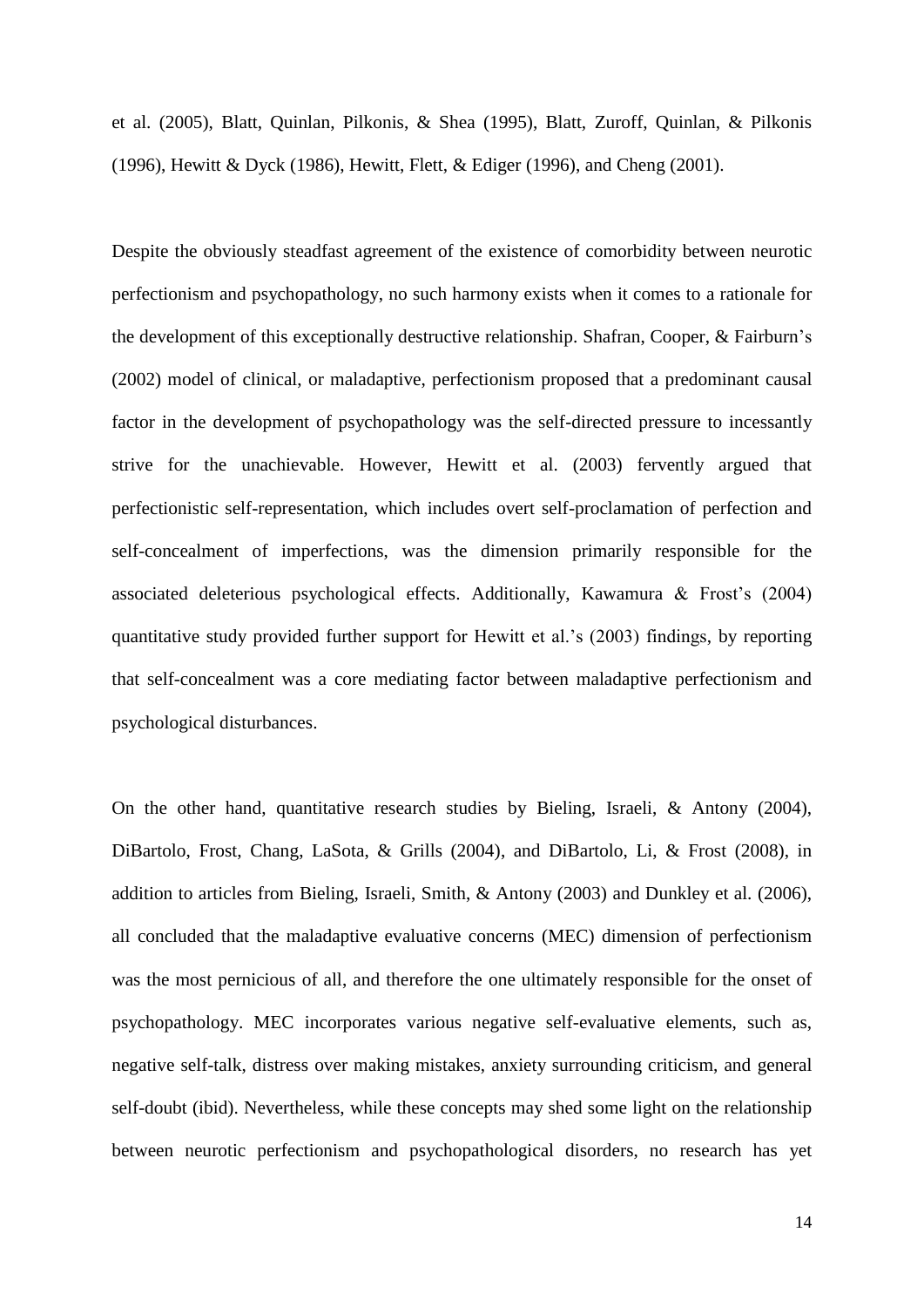ascertained why certain individuals will develop one disorder, say an eating disorder, while other individuals will develop a completely different disorder, OCD for example (Bieling, Summerfeldt, Israeli, & Antony, 2004).

The theories presented thus far to explicate the comorbidity between neurotic perfectionism and psychopathology have all been sourced from the very small body of existing research, primarily CBT, surrounding this phenomenon. This is a consequence of the noticeable paucity of research from any other psychotherapeutic orientation relating to this matter. As a result, these concepts all concentrate on specific dimensions of the construct of maladaptive perfectionism exclusively in accordance with CBT theory (Shafran et al., 2002; Hewitt et al., 2003; DiBartolo et al., 2004). However, in an attempt to move more towards a possible psychodynamic explanation, an inference could be made that, in psychoanalytic terms, psychopathology may be representative of Freud"s (1896) theory of "the return of the repressed" (p. 169). Thus, specifically in terms of neurotic perfectionism, whatever has been repressed into the unconscious at an earlier developmental stage in childhood, may in fact be finding its way out, in a disguised form, via the psychopathological disorder.

#### <span id="page-19-0"></span>**2.7 Obstacles in the Transferential Dynamic**

At the beating heart of psychodynamic theory and practice sits the transferential dynamic, consisting of the unconscious transference and countertransference phenomena, which pumps the transferential blood that circulates through every psychotherapeutic relationship (Jacobs, 2010). Transference, the unconscious projection of past experiences, attitudes, and strong feelings relating to significant others, from the client onto the therapist, is arguably one of Freud"s (1905) most illustrious psychoanalytic concepts (Malan 1995). Negative transference, according to Guidi (1993), is the projection of intense feelings onto the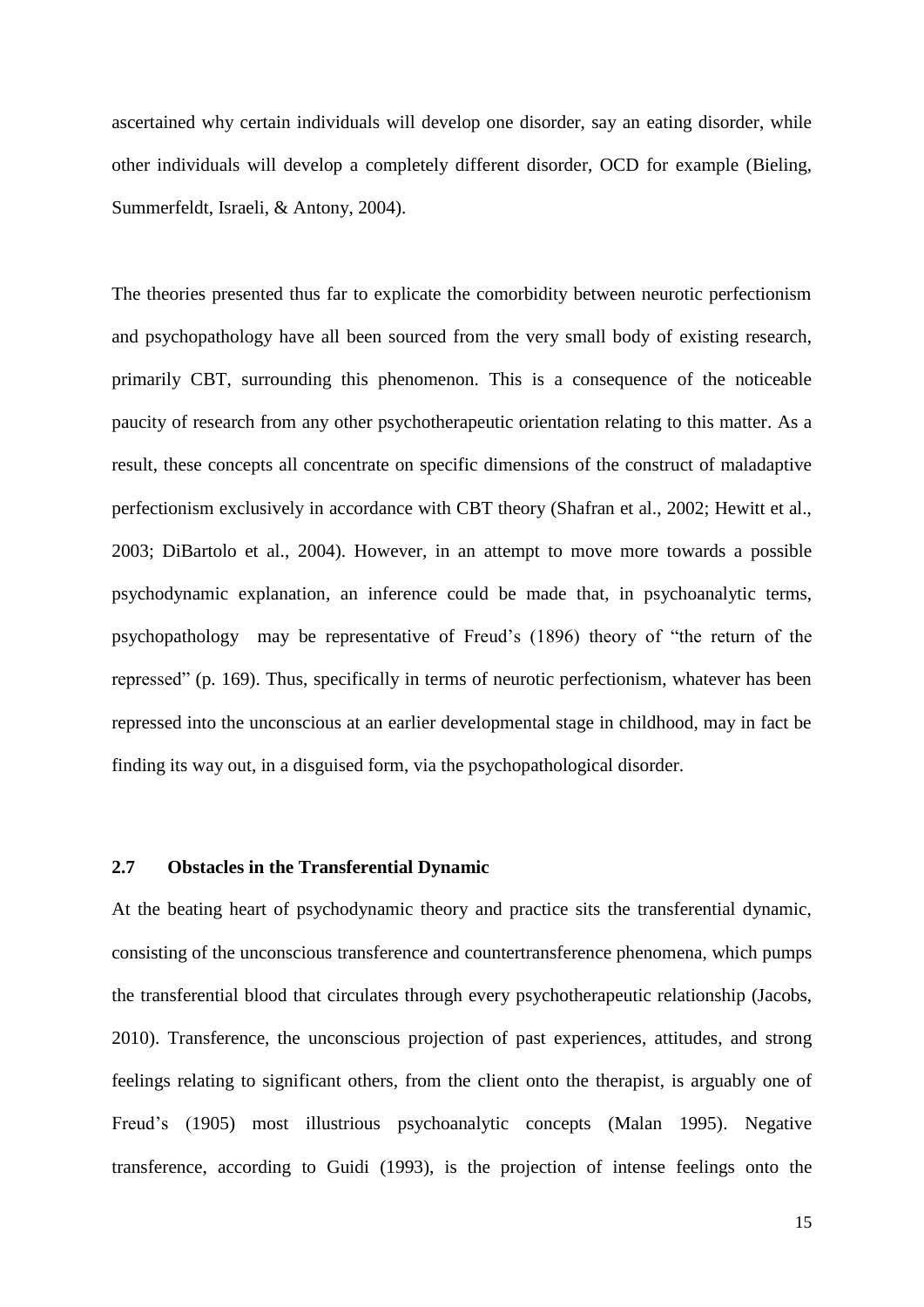therapist, which in turn signifies a resistance on the client"s part in doing the therapeutic work. Hence, the central theoretical point here surrounds the intensity of these transferred feelings responsible for obstructing the therapeutic alliance (Grinberg, 1997). Consequently, negative transference may result from intensely positive feelings, such as; love or idealisation, or from intensely negative feelings, such as; hostility, anger, or mistrust (ibid). Thus, Racker (1953) vehemently stressed the importance of cognisance of the law of Talion, that is, every negative transference reaction from the client will be naturally met with a corresponding negative countertransference reaction from the therapist.

Therefore, an inevitable part of psychotherapeutic work is the experiencing of negative feelings towards clients (Aviv & Springmann, 1990). Negative countertransference reactions may result from either the therapist's subjective, un-integrated, unconsciously lingering neurotic conflicts, or from the therapist's objective responses to a client's persistently destructive behaviours (Kiesler, 2001). Ligiéro & Gelso (2002) acknowledged that negative countertransference reactions, such as feelings and attitudes, become most damaging to therapy when they are inappropriately acted upon by the therapist. Kiesler (2001) noted the most common negative countertransference feelings include; anger, hatred, and anxiety. Friedman & Gelso (2000) insisted that the acting out of these feelings, or attitudes, constituted a cross over into what they conceptualised as negative countertransference behaviours, such as the therapist being; avoidant, punitive, rejecting, distancing, or psychologically absent. It is this layer of negative countertransference that impedes the therapeutic alliance, and obstructs the therapist"s empathy for, and acceptance of, the client (Kahn, 2001).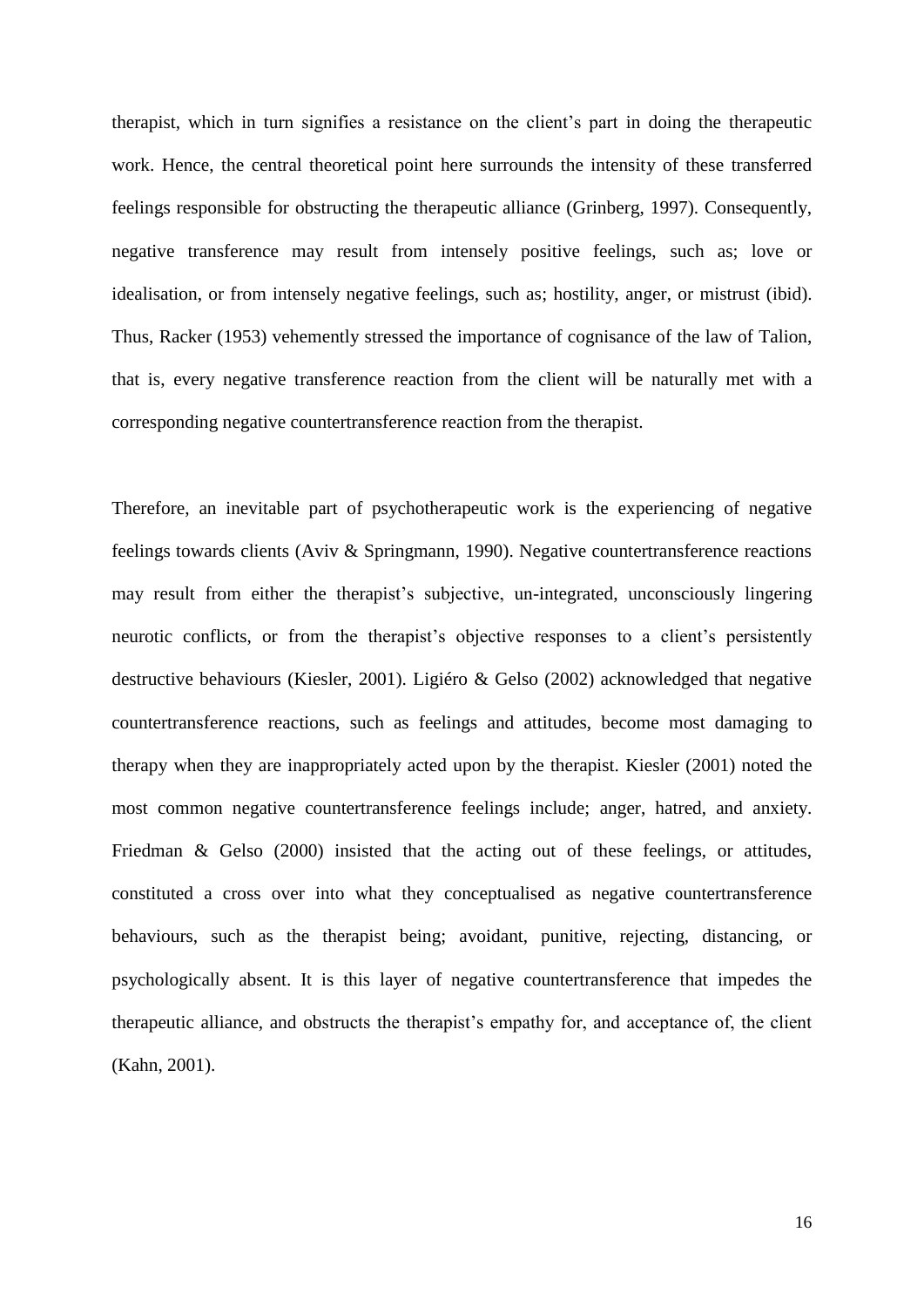Moreover, Racker (2007) observed that negative countertransference contains two significantly noteworthy sub phenomena. The first, entitled countertransference-depressive anxiety, is typified by a depressive disposition, and arises when depressive anxieties are elicited within the therapist, in response to the client"s continued depressive state as a result of stuckness in the therapy. Conversely, the second sub phenomenon, termed countertransference-aggression, is somewhat an extension of countertransference-depressive anxiety. In this situation the therapist's desire for acceptance from the client, or to maintain an alliance, is frustrated by the client's aggression towards, or rejection of, the therapist, and by default the alliance. Consequently, the therapist"s talionic internal response of aggression results from an "identification with the aggressor" (ibid, p.740), the vexing client. Furthermore, an additional phenomenon, more prevalent in contemporary psychotherapeutic literature, is somatic countertransference (Gubb, 2014; Athanasiadou & Halewood, 2011). Negative countertransference responses are thus somatised and therefore physically experienced/felt by the therapist in the body (Ross, 2000). This is in addition to the associated thoughts, feelings, and attitudes which have been exclusively discussed up to now (ibid).

As evidenced thus far, negative transference and negative countertransference responses are part of the very fabric of the therapeutic encounter. However, due to the virtually exclusive quantitative methodological approaches repeatedly employed within psychotherapeutic research and study of the neurotic perfectionism phenomenon, it has not been possible to locate the much needed literature specifically pertaining to the subjective transferential experience of the psychotherapist while in relationship with neurotic perfectionists. As a direct result of this most alluring gap within the extant psychotherapeutic literature, this study aims to make the participants" phenomenological experience of the negative transferential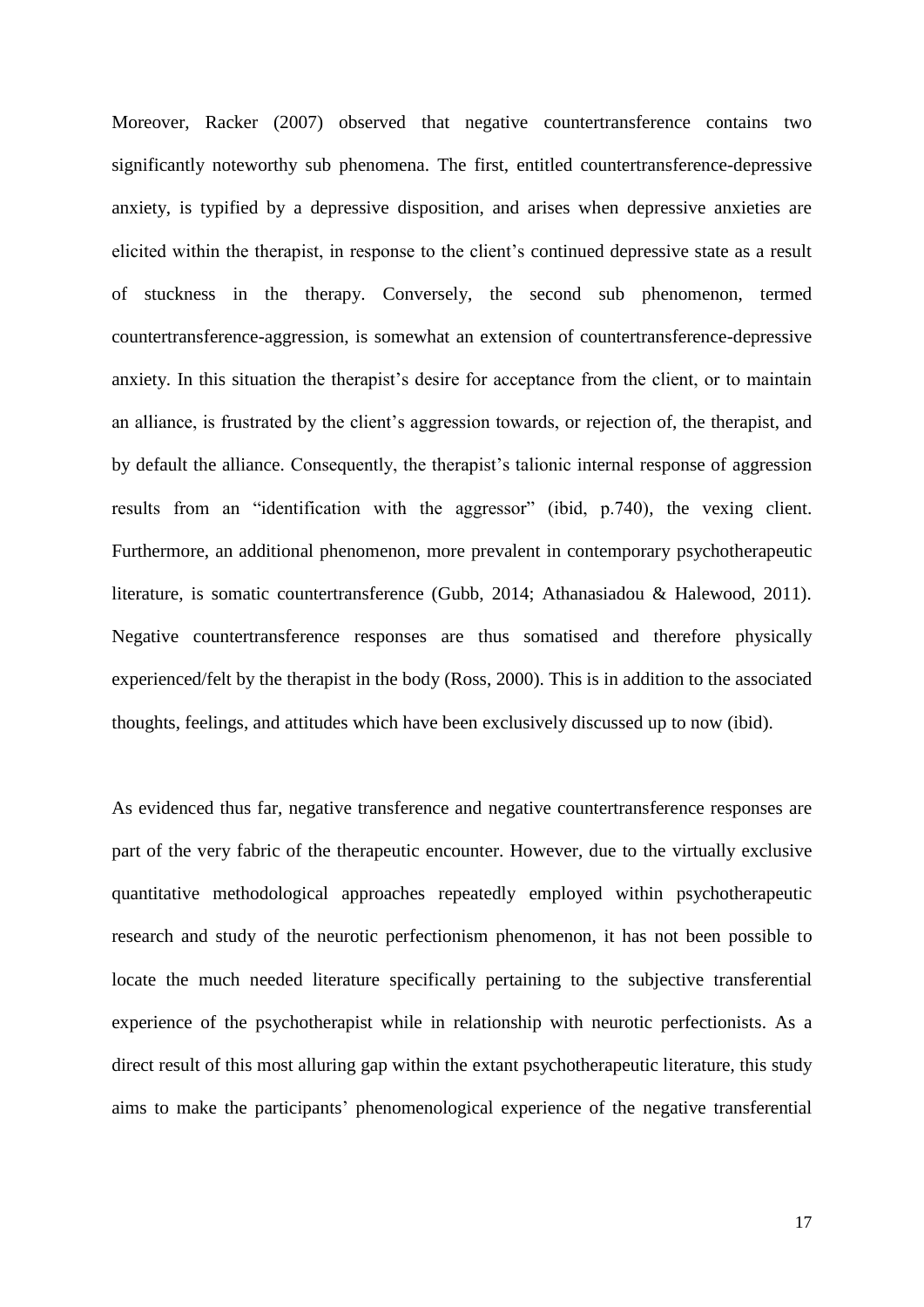dynamic, in their work with neurotic perfectionists, a chief focal point of its qualitative research approach.

#### <span id="page-22-0"></span>**2.8 Summary**

Neurotic perfectionism has aetiological roots in obsessional neurosis and is characterised by the relentless striving to attain the unattainable. Maladaptive parenting styles, and insecure parent-child attachment, are considered as predisposing factors to the development of neurotic perfectionism. Subsequently, maladaptive parenting and attachment styles become internalised by the child, resulting in a punitive superego and a ruthless inner-critic. In addition, neurotic perfectionism, manifesting in the perpetual pursuit of perfection, becomes both a defence against unconscious feelings of worthlessness, and a desperate attempt to gain parental love and acceptance. Furthermore, psychopathology has been conceptualised as a have having a clear positive association with neurotic perfectionism. Finally, the therapeutic relationship becomes awash with negative transference and negative countertransference responses, which threaten to thwart any chance of a sustainable therapeutic working alliance.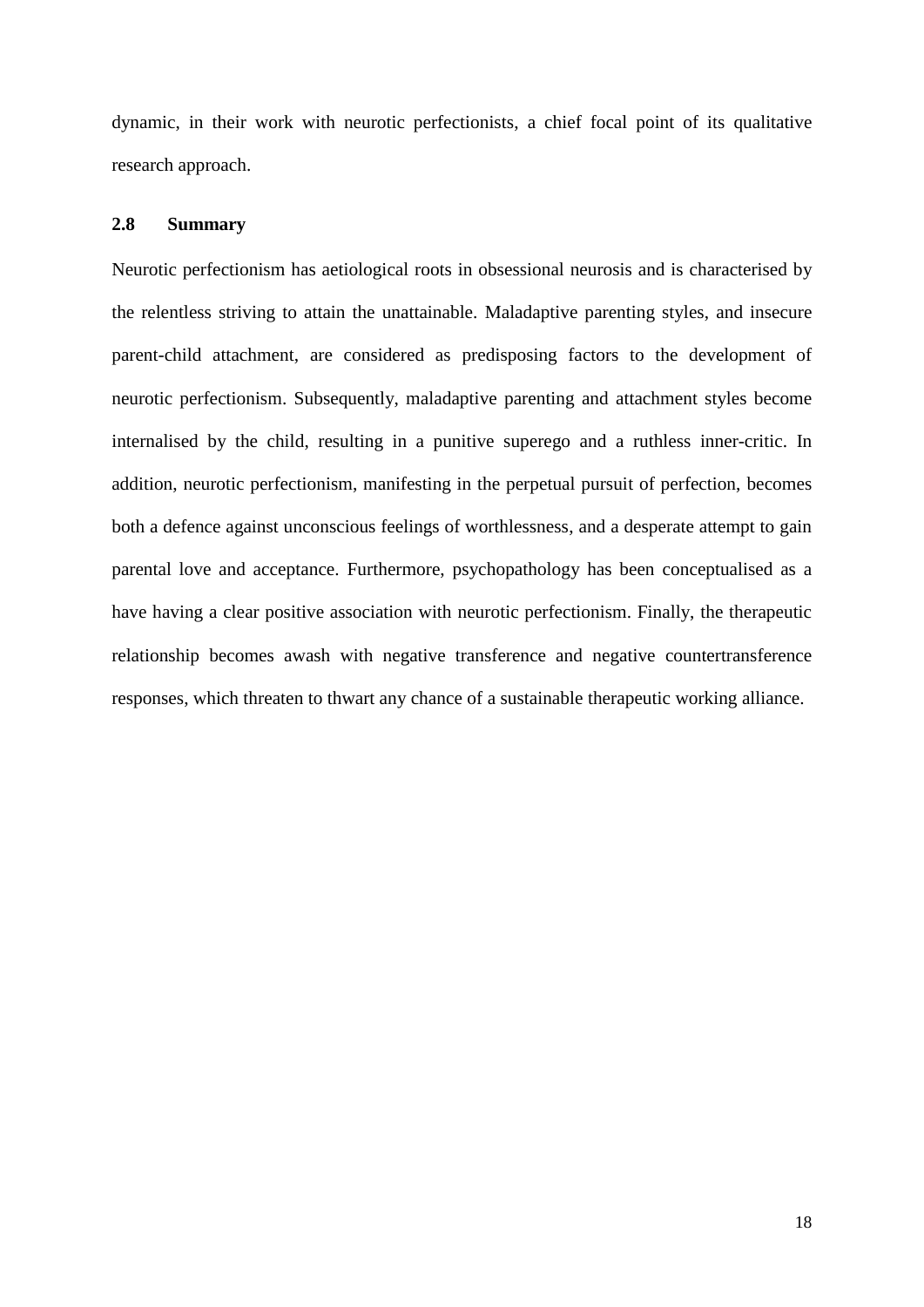# **Chapter 3: Methodology**

<span id="page-23-0"></span>*"The thing that is really hard, and really amazing, is giving up on being perfect and beginning the work of becoming yourself" -Anna Quindlen*

#### <span id="page-23-1"></span>**3.1 Research Aim**

The primary aim of this qualitative research study is to conduct a psychodynamic exploration of neurotic perfectionism from the perspective of the experienced clinician.

#### <span id="page-23-2"></span>**3.2 Rationale for a Qualitative Approach**

Qualitative research is "a process of systematic enquiry into the meanings which people employ to make sense of their experience and guide their actions" (McLeod, 2003, p.73). Thus, at the heart of qualitative research is the fundamental goal of discovering subjective meanings. This consequently enables collection and analysis of the most covert, and quantitatively elusive, subjective and subtle data from each participant (Silverman, 2005). Hence, a qualitative approach facilitates the unearthing of hidden raw data which is subsequently translated into rich data via the processes of semi-structured interviews. It is this qualitative translation, from the subjectively implicit to the objectively explicit, that ultimately generates the previously indecipherable knowledge that bridges gaps in the understanding of phenomena; which in this case, is neurotic perfectionism.

This study demanded the excavation of the participants' subjective views, and experiences, of working in the clinic with neurotic perfectionists. Thus, an inductive qualitative methodological approach was chosen by the researcher as it was deemed the most suitable methodology to facilitate both the uncovering of hidden subjective data, and the further explication of the seldom understood phenomenon of neurotic perfectionism. As a result, the choice of a qualitative approach for this research fundamentally met with the suggestions of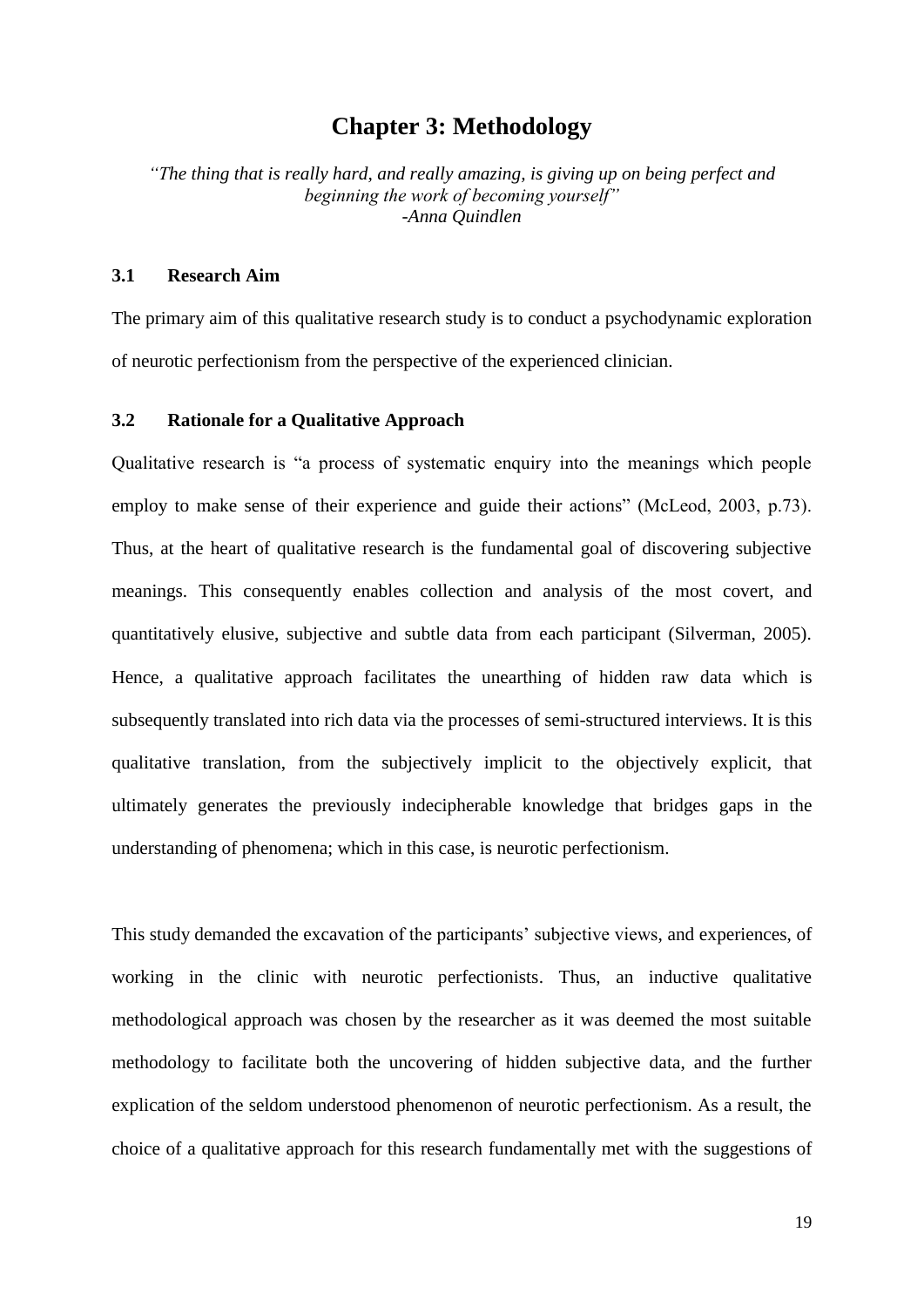Dallos & Vetere (2005, p.49), who maintained that qualitative research should be specifically carried out when "…the research question is orientated towards the exploration and understanding of [*subjective*] meaning"

#### <span id="page-24-0"></span>**3.3 The Sample**

The sample for this research study was non-probable; therefore, participants were selected purposefully. This ensured all participants within the sample had the necessary knowledge, experience, and reflective capacity to fulfil the crucial requirement of talking in depthabout their experience of working with neurotic perfectionists in the clinical setting (Trochim, 2006). Predetermined inclusion criterion was devised in order to identify, and recruit, the most appropriate and robust sample possible. To qualify for participation, participants must have met the three core inclusion requirements. First, was accreditation with an Irish professional body, for example, the Irish Association for Counselling and Psychotherapy (IACP), or the Irish Association of Humanistic and Integrative Psychotherapy (IAHIP). Second, was a minimum of five years post accreditation clinical experience. Third, was having the specific experience of working psychodynamically with neurotic perfectionists in the clinic. Hence, student psychotherapists, pre-accredited psychotherapists, and psychotherapists with less than five years post accreditation experience were excluded.

In accordance with the stipulated criteria surrounding the number of participants required for research purposes, this study was based upon five in-depth interviews with experienced accredited psychotherapists, all of whom had the required clinical experience of working neurotic perfectionists. Three of the participants were female and two were male, their average age was fifty-seven years, their mean time working as a psychotherapist was sixteen years, and four participants were supervisors. All participants principally worked within the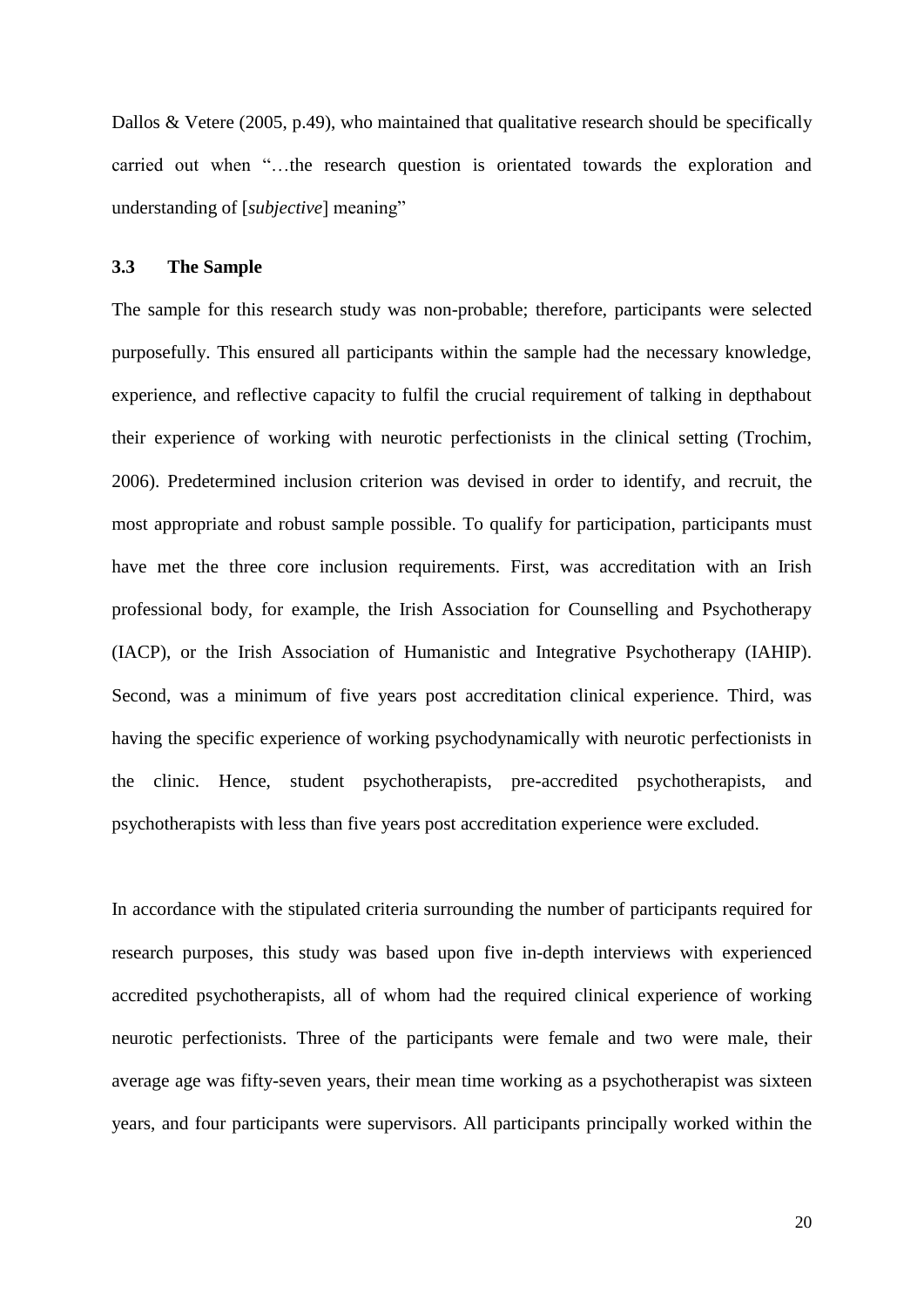Humanistic/Integrative framework, and additional areas of focus included; psychodynamic,

bioenergetics, gestalt, mindfulness, object relations, and body psychotherapy.

| Code      | Age | Pseudonym | Years as a       | <b>Years</b>     | <b>Accred</b>               | Qualification                            | Principal                  | <b>Additional</b>                             |
|-----------|-----|-----------|------------------|------------------|-----------------------------|------------------------------------------|----------------------------|-----------------------------------------------|
|           |     |           | <b>Therapist</b> | <b>Accred</b>    | <b>Body</b>                 |                                          | <b>Orientation</b>         | <b>Areas of Focus</b>                         |
| PA        | 62  | Paul      | 23 yrs           | 22 yrs           | <b>IAHIP</b><br><b>IACP</b> | Dip.<br>Counselling $&$<br>Psychotherapy | Humanistic/<br>Integrative | Psychodynamic<br>Bioenergetics                |
| <b>PB</b> | 56  | Anne      | 13 yrs           | $12 \text{ yrs}$ | <b>IAHIP</b><br><b>IACP</b> | Dip.<br>Counselling $&$<br>Psychotherapy | Humanistic/<br>Integrative | Psychodynamic<br>Gestalt                      |
| PC        | 55  | Ed        | $11$ yrs         | 7 yrs            | <b>IAHIP</b><br><b>IACP</b> | Dip.<br>Counselling $&$<br>Psychotherapy | Humanistic/<br>Integrative | Psychodynamic<br>Mindfulness                  |
| <b>PD</b> | 55  | Helen     | $13 \text{ yrs}$ | $11$ yrs         | <b>IAHIP</b><br><b>IACP</b> | B.A.<br>Counselling $&$<br>Psychotherapy | Humanistic/<br>Integrative | Psychodynamic<br><b>Object Relations</b>      |
| <b>PE</b> | 57  | Niamh     | $18 \text{ yrs}$ | $16$ yrs         | <b>IAHIP</b><br><b>IACP</b> | Dip.<br>Counselling $&$<br>Psychotherapy | Humanistic/<br>Integrative | Psychodynamic<br><b>Body</b><br>Psychotherapy |

| Demographics of the Sample (Table 1) |
|--------------------------------------|
|--------------------------------------|

#### <span id="page-25-0"></span>**3.4 Recruitment of the Sample**

The researcher first prepared a full information pack which included; an information sheet that provided an overview of the study, and also detailed what would be involved in participation (Appendix A), a consent form that was signed by participants at each interview (Appendix B), a demographic questionnaire that was completed by each participant in order to provide an anonymous biography, and holistic overview, of all participants (Appendix C), and semi-structured interview questions, that were used with all participants in each interview (Appendix D).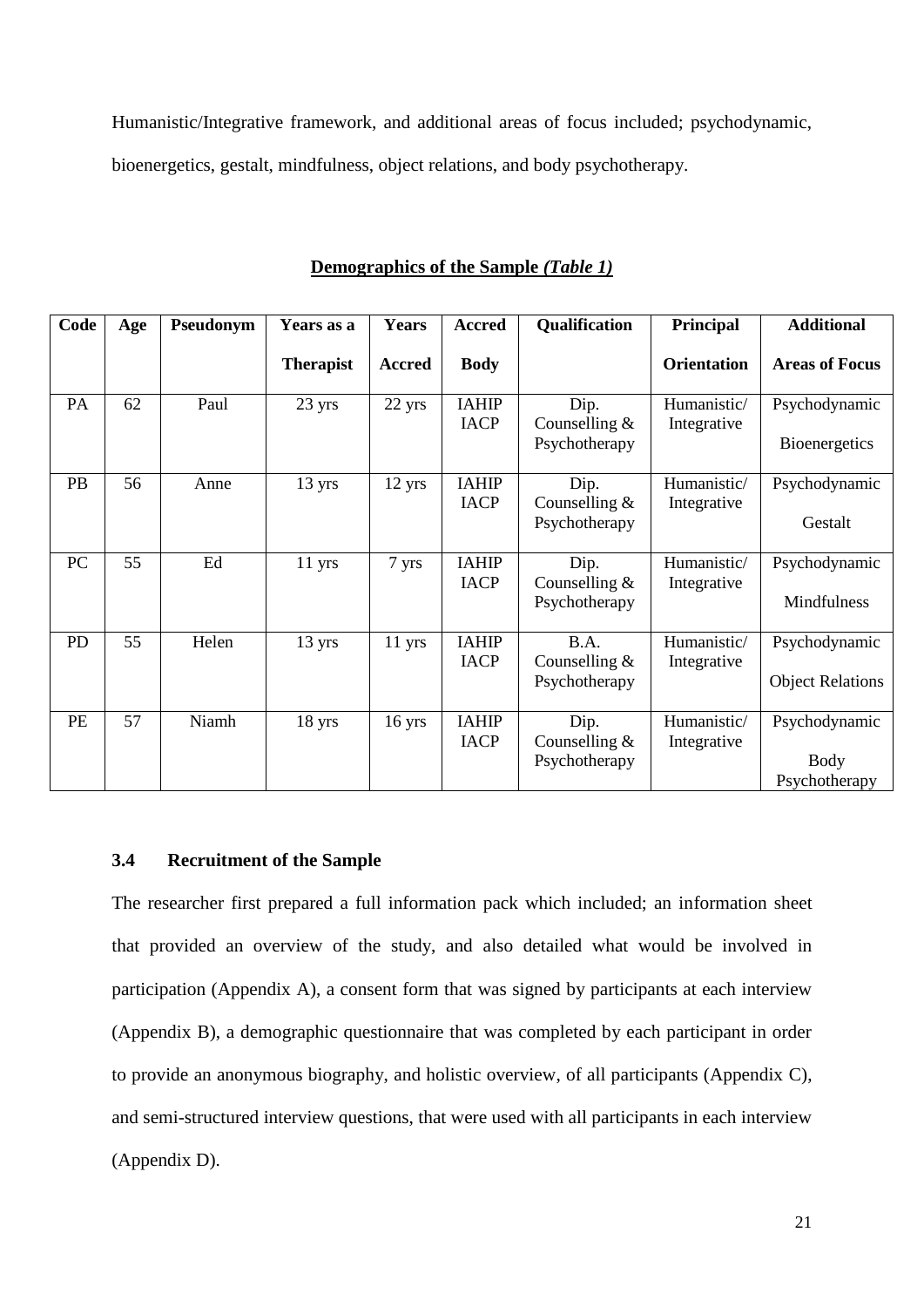As this study was completely dependent upon interviewing experienced accredited psychotherapists, a first contact generic email (Appendix E) was initially sent out with the information sheet to all supervisors listed on the IACP website, who were working in the greater Dublin area, and included "psychodynamic" or "object relations" in their list of psychotherapeutic orientations. From a total of forty five potential participants emailed, four email responses were received, and all four declined participation. One potential participant was excluded from this initial email contact as she was the therapist of an immediate member of the researcher"s family of origin. It was not possible to email the IAHIP website"s list of supervisors as it omitted personal email addresses.

Of the five participants recruited for this study, three were Dublin Business School (DBS) lecturers, who were previous lecturers of the researcher's from 2010 to 2013. Two participants were skills trainers, one lectured on various psychotherapy academic modules, and all lectured on both BA and MA programs. Having retrieved telephone numbers from the IAHIP website, the researcher made telephone contact with all three participants, and they all agreed to partake in this study. The full information pack was then sent to each participant via email. One of the participants no longer worked for DBS at the time of first contact, and the subsequent interview.

The fourth participant was recommended through a psychotherapist friend of the researchers, who had interviewed this person as part of another qualitative research study a number of years previous. The researcher made telephone contact with this participant, sent the full information pack, and the participant agreed to partake in this research. Attempting to strike a gender balance, the researcher identified sixteen male supervisors from the IAHIP website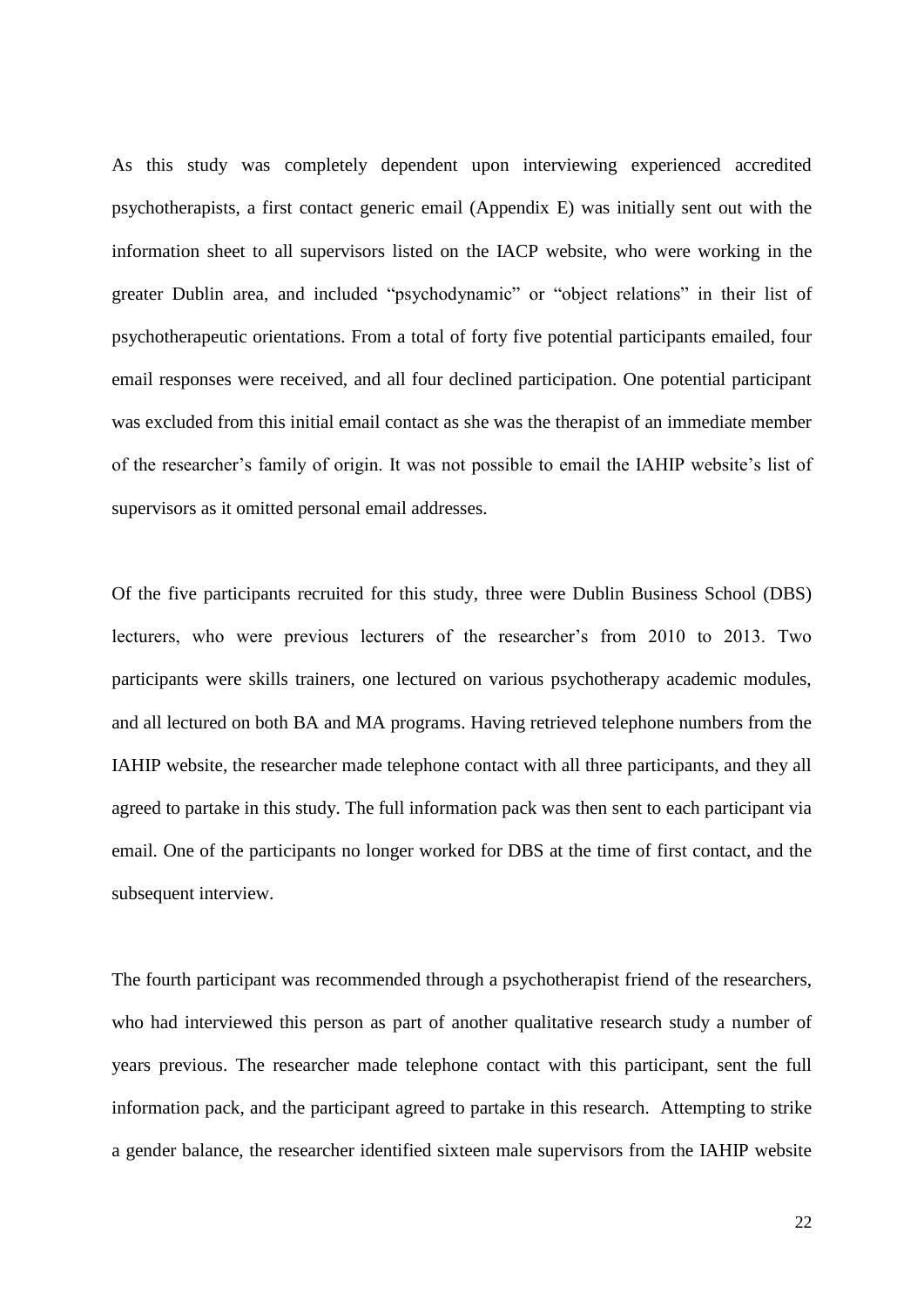who were working in the greater Dublin area. From ten calls made, there were five no contacts, four refusals, and one possible agreement pending sight of documentation. Following receipt of the full information pack, via email, the fifth participant agreed to partake in this research.

#### <span id="page-27-0"></span>**3.5 Data Collection Methods**

The predominant data collection method used for this study was in-depth semi-structured interviews. This method allowed for a flexible interview process which consequently enabled a thorough examination of each participant's subjective experience of working with neurotic perfectionists. A standardised interview guide was devised, informed by the researcher's extensive literature review, which incorporated pre-determined interview questions (Appendix D). As "the goal of any qualitative research interview is… to see the research topic from the perspective of the interviewee" (Cassell & Symon, 2006, p.11), interview questions were of open-ended design. Participants were therefore furnished with "ample opportunity to express their feelings", and also empowered to "respond in their own words" (Polit & Hungler, 1999, p.334). Demographic questions were asked prior to the recorded interview (Appendix C). Interviews were digitally-recorded, lasted between forty and fifty minutes, and the consent form (Appendix B) was signed in each interview. All recordings were subsequently transcribed verbatim pending future analysis.

#### <span id="page-27-1"></span>**3.6 Data Analysis**

Braun & Clarke (2006, p.79) maintained that thematic analysis is "a [*qualitative*] method for identifying, analysing and reporting patterns (themes) within data". Therefore, thematic analysis was chosen as the most practicable form of analysis to analyse the data collected from the semi-structured interviews. Each interview was then analysed using the thematic data analysis method delineated by Braun & Clarke (2006). First, each of the transcripts was read three times. This enabled the researcher to become immersed in, and scrutinise, these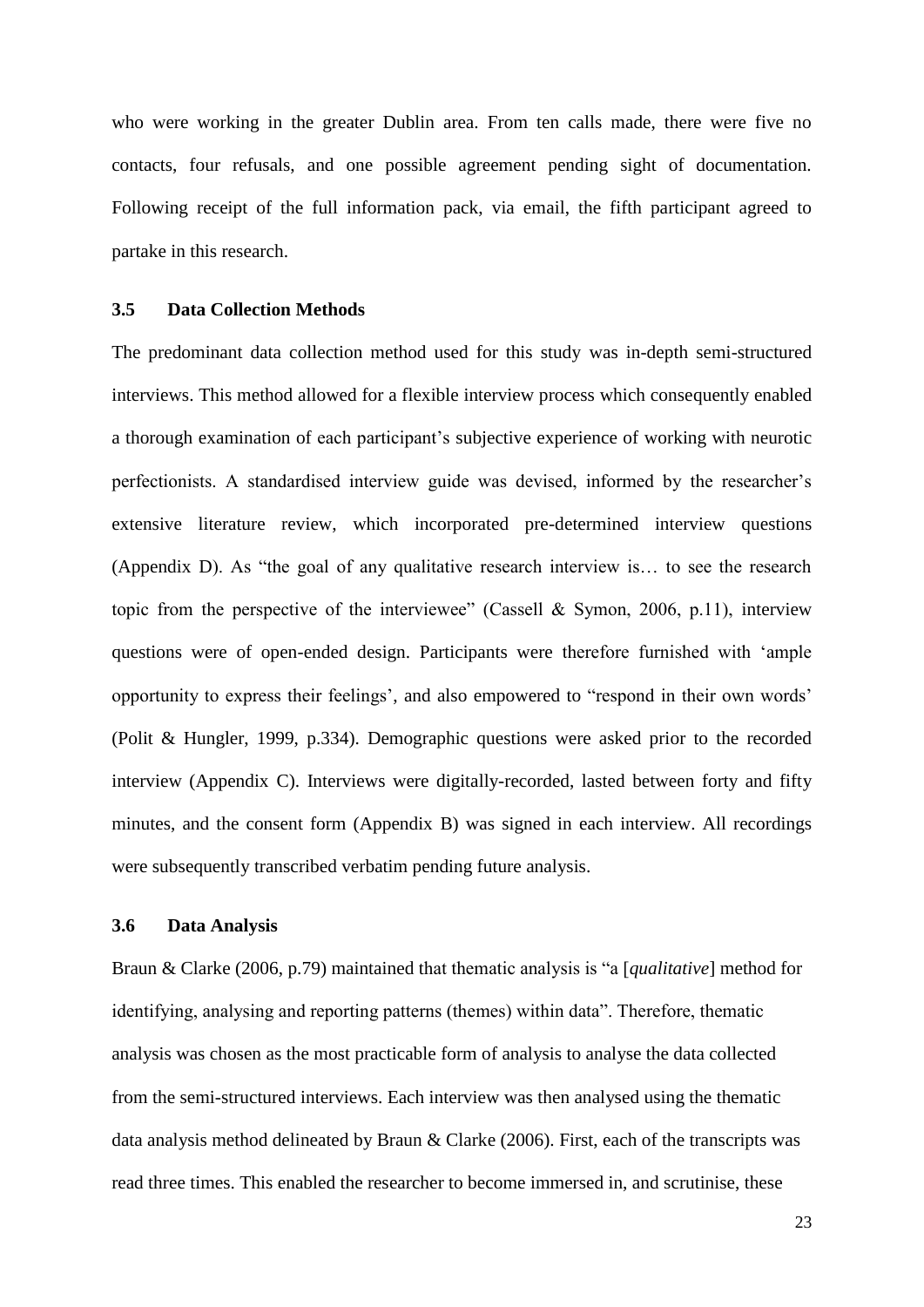data, to establish some preliminary ideas regarding the content and noteworthy features. Data were treated using a theory-driven coding system. Codes were thus generated by the coding of each data item in accordance with the theoretical features contained within each item. These coded data were then colour coded for ease of matching up with themes as they developed.

Additionally, a fresh review of these data was conducted to establish if any further coding was possible. This produced additional coding which was missed in the initial coding phase. Whilst all coding was being reviewed in its entirety, seven themes emerged, and codes were then collated in accordance with each of these themes. During the refining process of the established themes, it was identified that certain themes contained a lot of duplicated coded data items. Consequently, codes were reallocated and three final superordinate themes emerged. Next, while refining, and naming, these themes in order to encapsulate the whole picture of the analysis, two subordinate themes became apparent from within each theme. Subordinate themes provided extra layers of depth by demonstrating specific intriguing sub aspects present in each theme. Finally, a report was produced which included poignant vignettes from the semi-structured interviews which vividly brought each theme to life.

#### <span id="page-28-0"></span>**3.7 Ethical Considerations**

Crucially, ethical approval was granted by the DBS ethics committee in advance of the commencement of this research. This study was categorised as low risk, and the sample was not considered to be a vulnerable sample, due to the fact that all participants were psychotherapists. Therefore, a power imbalance was not believed to exist. Additionally, the semi-structured interview questions, which were emailed to all participants at least one week prior to interview, did not ask, probe, nor seek disclosure of any sensitive personal information which may compromise any participant or client.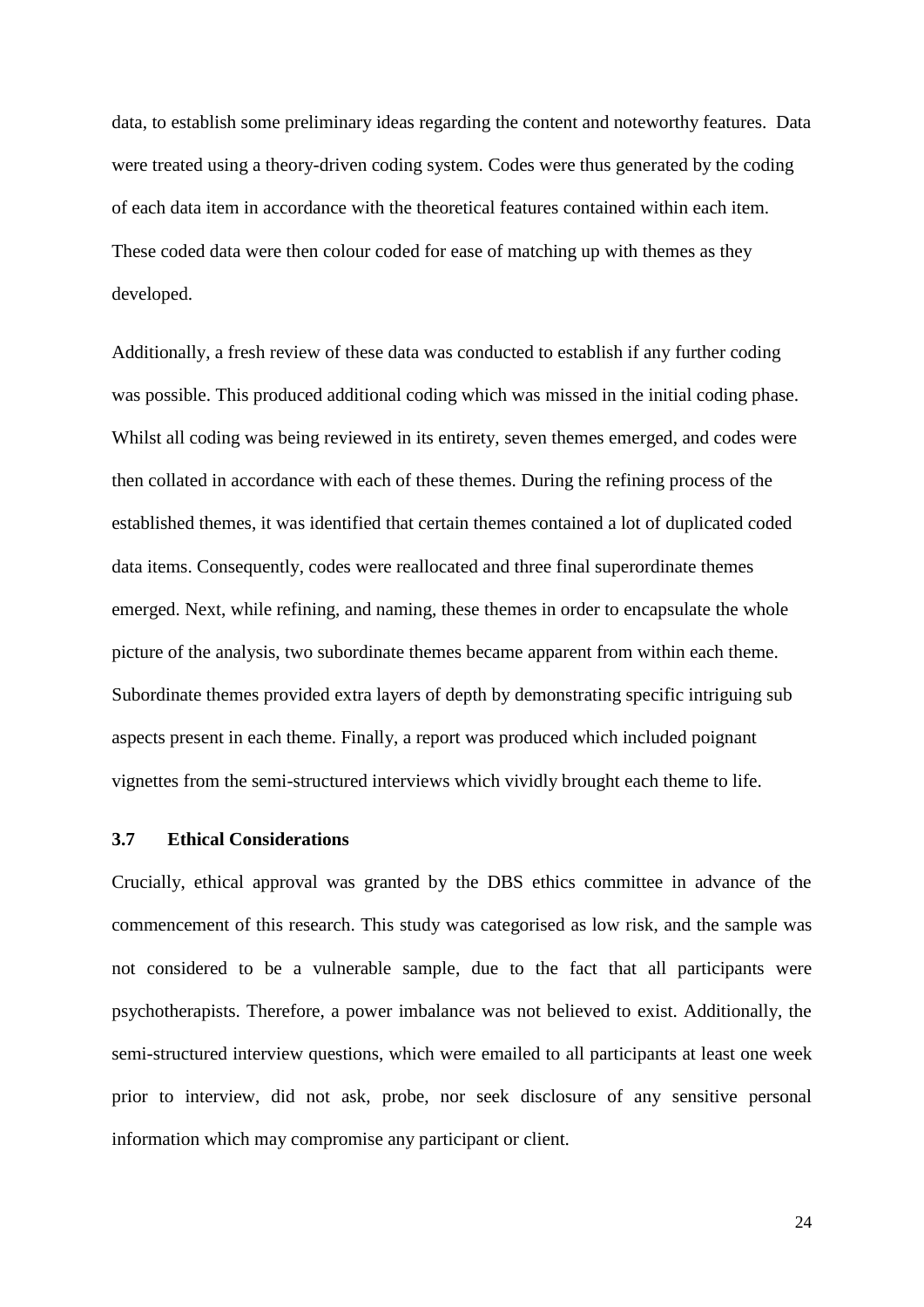In accordance with McLeod's (2003) guidelines for obtaining informed consent, each participant received an information sheet and consent from via email at least one week prior to interview. Participants were therefore made aware, in writing, of the aims of this research, what would be involved in participation, and their right to withdraw without penalty at any time. All participants were also assured of anonymity in relation to their responses, both verbal and written. Thus, any identifiable information regarding the participants or their clients was changed using pseudonyms, or omitted completely. Moreover, the limitations to confidentiality were made explicit in both the information sheet and consent form.

Furthermore, confidentiality of all information gathered was also assured and detailed in both the information sheet and consent form. This outlined the particular safeguards which the researcher committed to undertaking in order to ensure confidentiality. These safeguards specifically included; de-identification procedures via pseudonyms and code numbers for all research materials, storage of all coded documentation in a locked file which is accessible by the researcher only, and the transferring of digital recordings to the researchers password protected personal computer.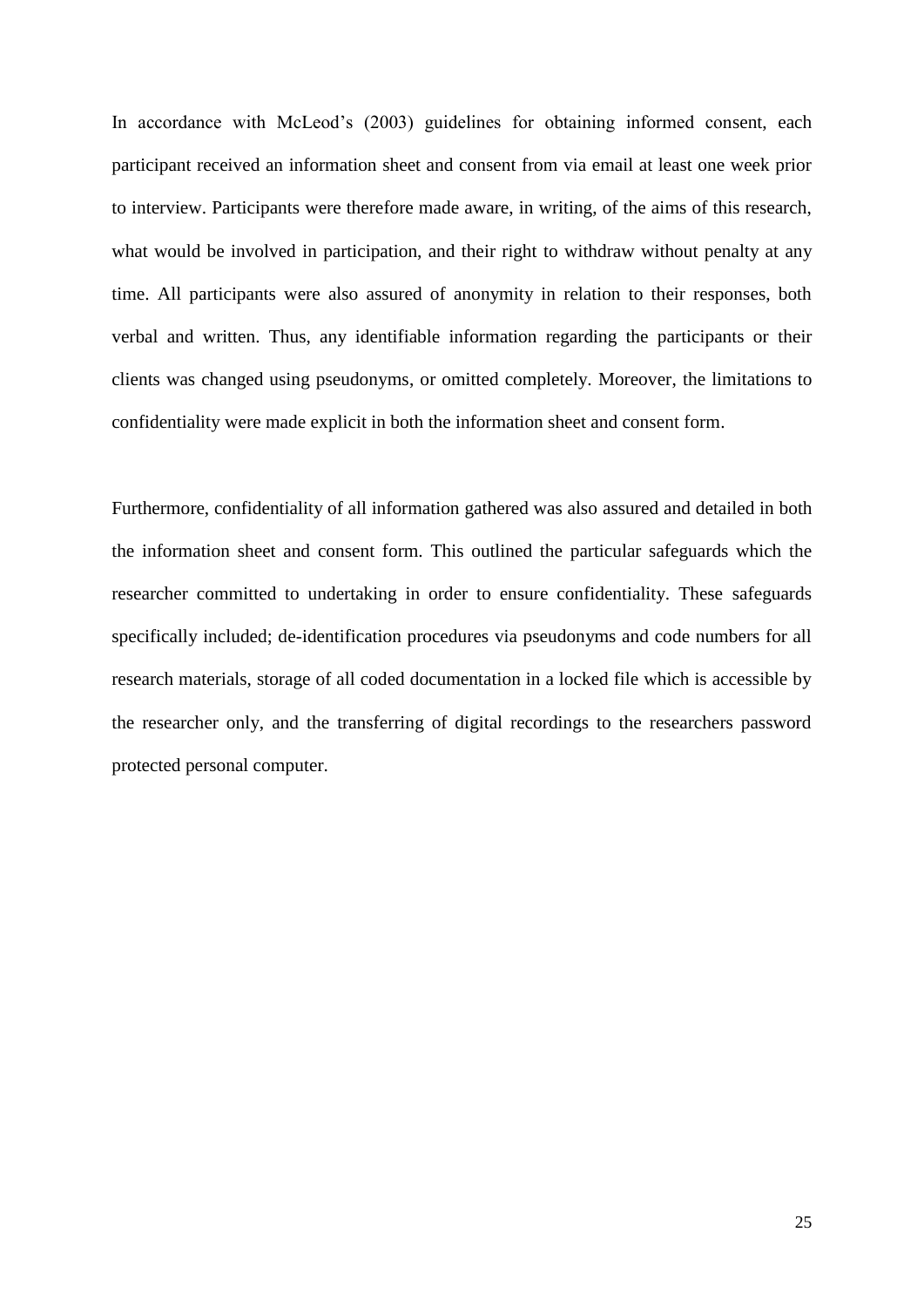# **Chapter 4: Results**

<span id="page-30-0"></span>*"Complete and total perfection will come about only when we feel that our perfection is no perfections as long as the rest of humanity remains imperfect."* -*[Sri Chinmoy](http://www.brainyquote.com/quotes/authors/s/sri_chinmoy.html)*

#### <span id="page-30-1"></span>**4.1 Introduction**

 In accordance with the data collection method of semi-structured interviews, all participants were asked open ended questions in order to unearth, and ascertain, their subjective experience of working with clients who are neurotic perfectionists. This qualitative research method supported the primary research aim; to conduct a psychodynamic exploration of neurotic perfectionism from the perspective of the experienced clinician. The reflections, and responses, of the participants thus generated the necessary raw data required for thematic analysis. Three superordinate, and six subordinate, themes ultimately emerged (see table 2).



#### **Superordinate & Subordinate Themes (***Table 2***)**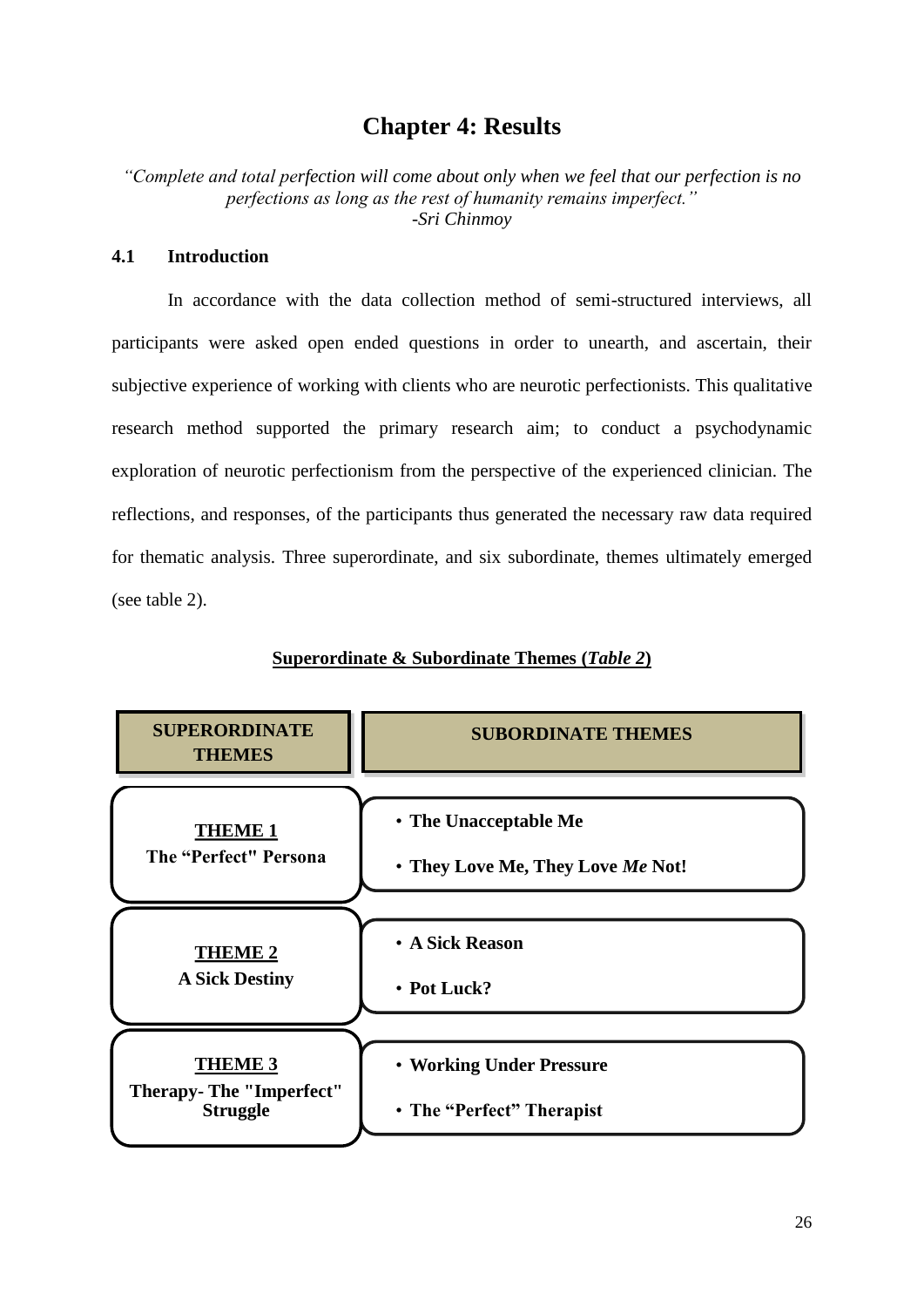#### <span id="page-31-0"></span>**4.2 Theme 1: The "Perfect" Persona**

All participants were unanimous in their belief that neurotic perfectionism is a defensive mask donned in childhood as a means of self-protection, in addition to a means of surviving the annihilation resulting from the rejection of the individual"s true self:

PB: **Anne:** "…that everything has to be perfect is, I think, very often hiding something that lurks beneath that they don't want to go near."

PA: **Paul:** "...it becomes necessary for the person to be a perfected version of themselves. We develop characters, ways of being us, that keeps hidden those core elements that we were told were unbearable. The person is…um…caught in a suffering in what we're calling a neurosis…"I don't know how to be me safely." "

PE: **Niamh**: "One particular client…she learned that the way to be and to be okay in the world…to be loved and accepted by others…was to get everything right…*perfect*."

Both Helen and Anne make explicit their thoughts of what neurotic perfectionism is defending against:

PD: **Helen:** "The perfectionism is keeping them safe from really, whatever feelings or traumas that they can"t bear. It's a protective mechanism that they've had to use to simply survive..."

PB: **Anne:** "I think perfectionism keeps emotions and hurt and pain right out of the picture. It's a detachment away from feeling...away from being let down, away from being hurt."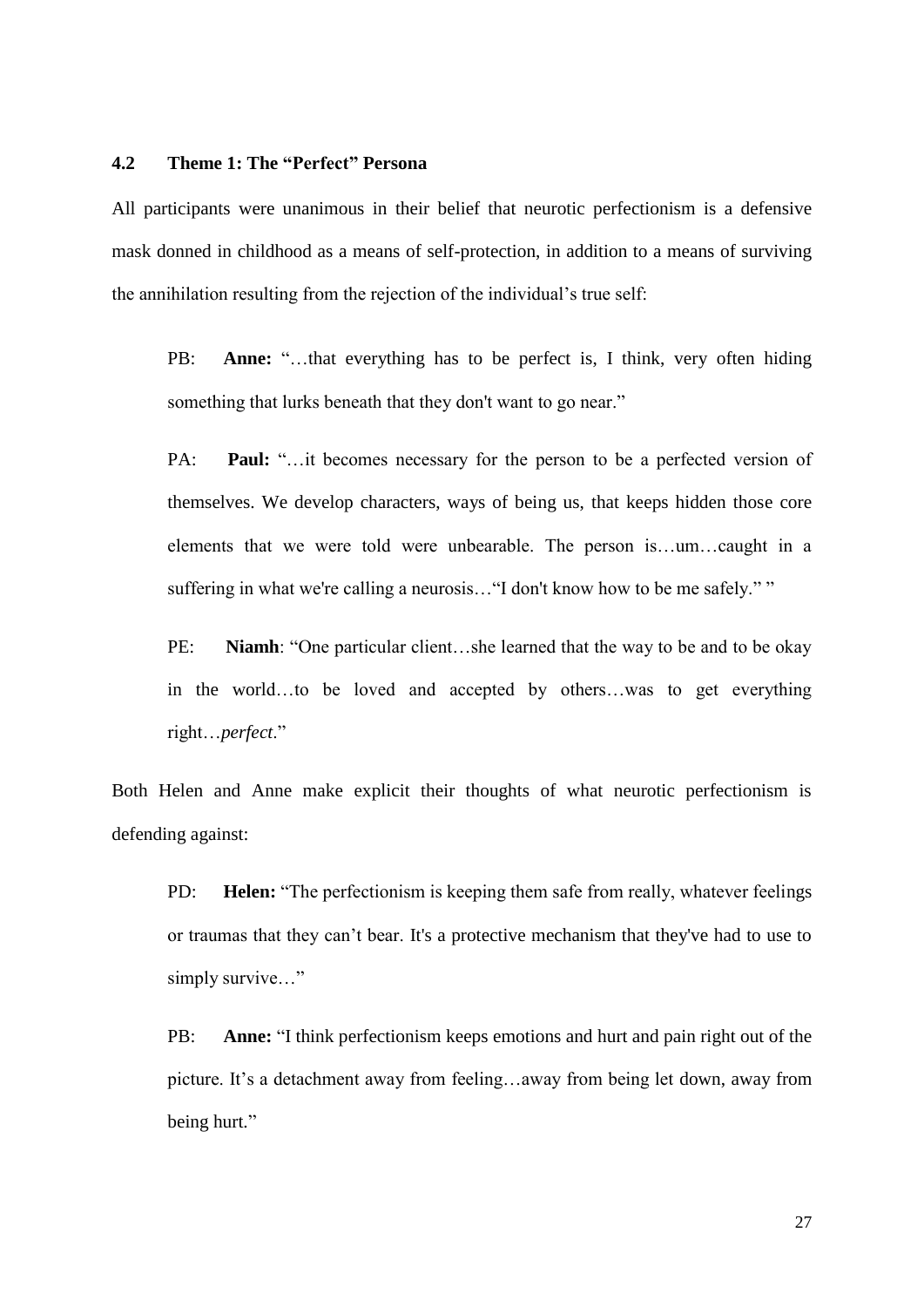Ed recognises how the "perfect" persona furnishes the child with the opportunity of artificially gaining the love and acceptance needed to survive:

PC: **Ed:** "…when the parent sort of sees the child as being this type of person, this good girl, or this minding person, the child sees that this is what they need to do to be loved. And it sort of gets locked in a cycle then."

Another striking passage from Ed's transcript concisely illustrates the unconscious manoeuvring from the true self to the false self for self-preservation:

PC: **Ed:** "Where people had to change their true self in some way to be acceptable…they had to change the person they were…and sort of sub-consciously move into some form of a perfection mode where they sort of have to be the best to be loved."

#### <span id="page-32-0"></span>**4.2.1 The Unacceptable Me**

Each of the participants explicitly vocalised their belief that beneath the often impenetrable façade of neurotic perfectionism, at the very core of the individual, lays the true self:

PA: **Paul:** "It, it's the person closing a door from the inside. You can't get in there. They've got to unlock it, trust you enough to unlock it and come out."

PB: **Anne:** "…it's the hidden bit, which is actually in all of us, it's…um…it's an insecure attachment to the self. That's the hidden piece."

PD: **Helen:** "I mean...it's always there, you know, that piece of them that was locked away. Locked behind a door, never to be seen again...well...perhaps until they come to therapy."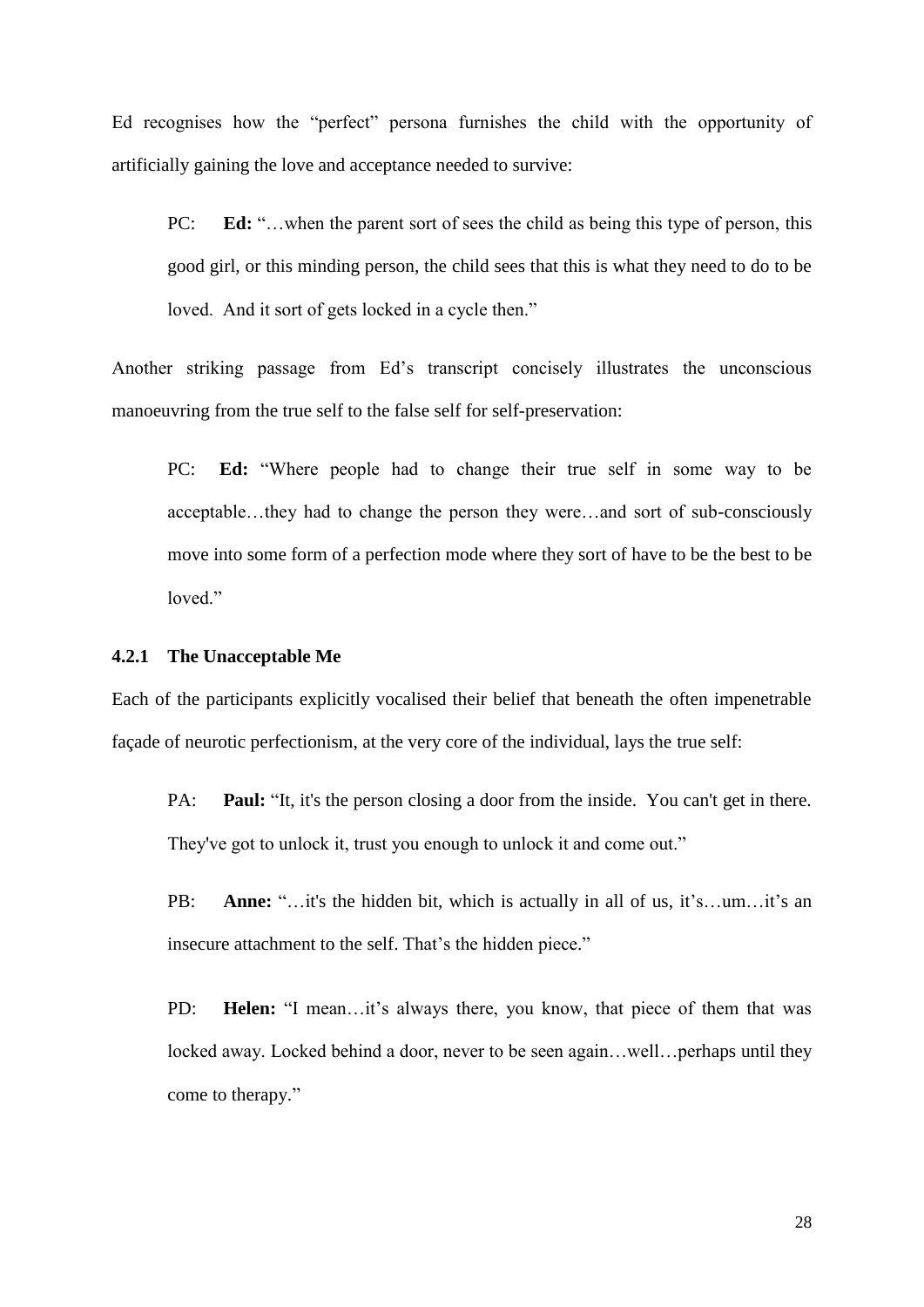Most of the participants felt this true self was repressed in early childhood as a survival mechanism. Paul"s excerpt describes the vulnerable child"s unconscious internal dilemma:

PA: **Paul:** "…I'm three. I'm unhappy. I'm told I should be happy and I can't be anything but happy. I'm a problem. I can't be me because that's a problem. So…I'll start copying. Oh, I'll be…John is popular. I'll be like *him!*"

Ed echoes Paul"s sentiment, and further articulates the child"s unconscious rationale for feeling so fundamentally flawed and "unacceptable" to the outside world:

PC: **Ed:** "…it was then, in that early stage of development that it was deemed "it's unsafe to be me"...and rightly so, because you're telling me...in other words... "it's not  $ok$  to be you.""

#### <span id="page-33-0"></span>**4.2.2 They Love Me, They Love** *Me* **Not!**

All transcripts were replete with strong views that neurotic perfectionists failed to have healthy relationships with their parents.

Niamh communicates her view, specifically highlighting an interruption, or breakdown, in parent-child relationships:

PE: **Niamh:** "I would think it [*neurotic perfectionism*] very much comes from childhood and disrupted relationships with them [*the parents*]. The clients I"m thinking of…their early relationships just weren"t secure."

Anne"s extract demonstrates how the failure to establish a secure parent-child relationship leads to corresponding attachment difficulties in later adult life: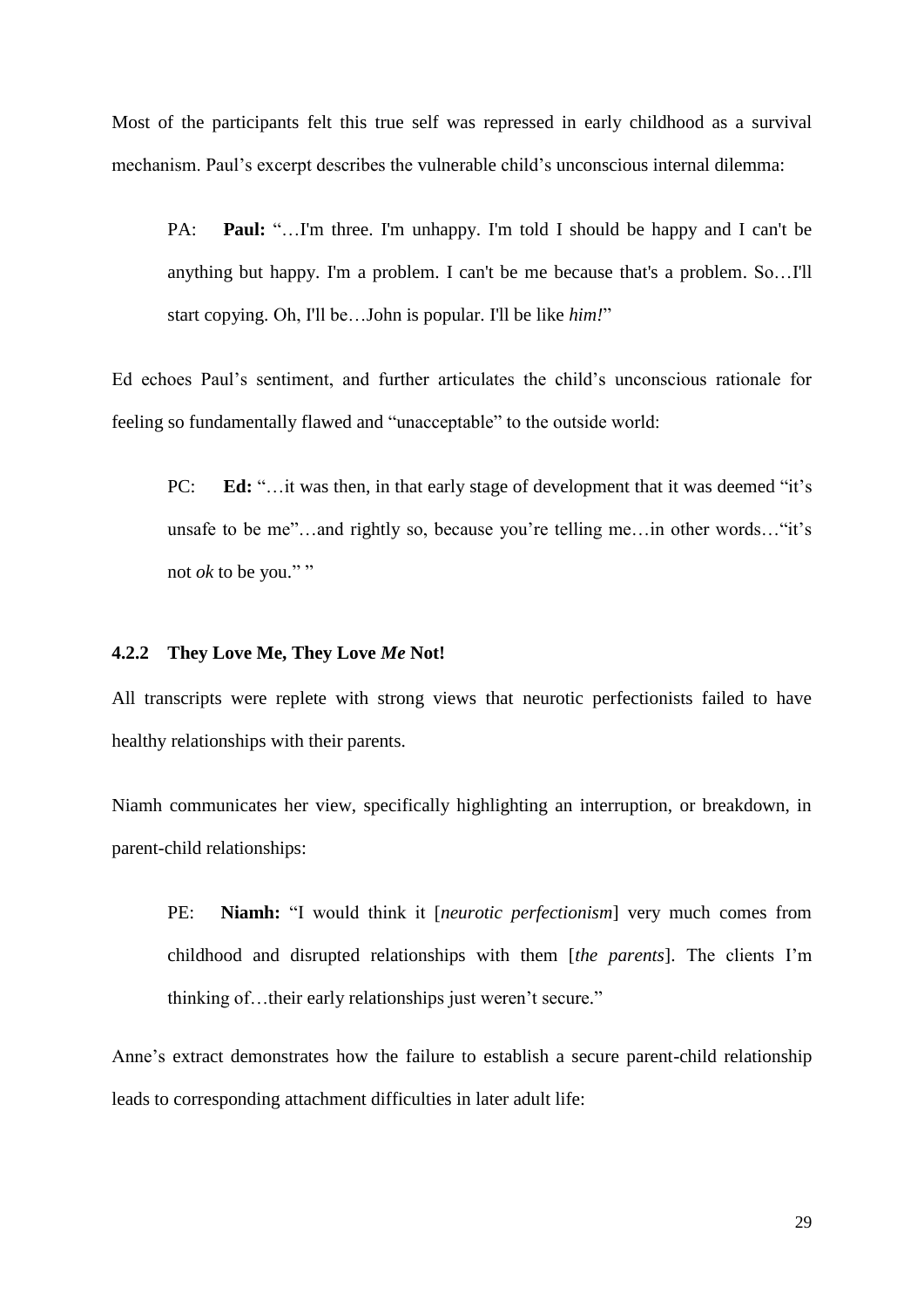PB: **Anne:** "…it's all about attachment/detachment…security/insecurity. They never had attachment security with the parents. They still don"t attach easily. People don"t attach easily to them…"

Three participants asserted that a predominant deleterious consequence of these maladaptive parent-child relationships is the development of a punitive internalised critic.

In this vignette, Ed also emphasises the dominance of the critic:

PC: **Ed:** "...that harsh internal critic...the judge...that's in them all as a result of their childhood. In most perfectionists I would see it"s the critic part of their personality that has really gotten all the attention…"

Helen further elucidates the tormenting nature of the critic, whilst also connecting the internalised parent with the superego:

PD: **Helen:** "…it's the critical piece…the super ego…the critical parent that they are so much in touch with. It's like this voice in their head that's always giving out to them for doing whatever they do because it"s always wrong, it"s never right…it could *never* be right."

#### <span id="page-34-0"></span>**4.3 Theme 2: A Sick Destiny**

Emanating from all transcripts was the salient theme that neurotic perfectionism inevitably leads to severely degenerative effects on the psychological health of the individual in adulthood. The following vignettes explicate the participants' subjective thoughts as to the causes, or origins, of psychopathology:

Helen makes a seemingly linear, almost predetermined, link from the "perfect" persona to psychopathology: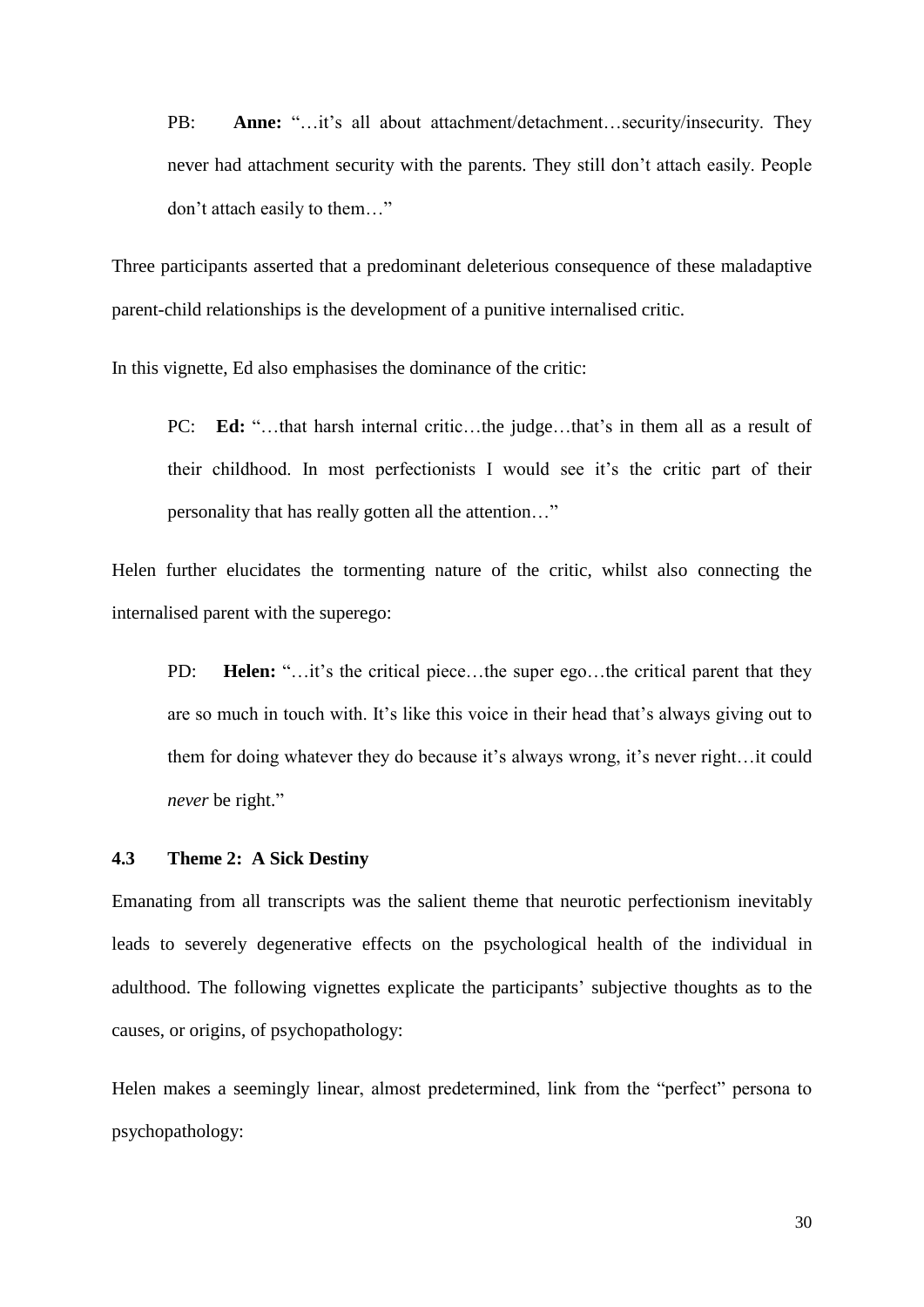PD: **Helen:** "I think they [*psychopathologies*] are all manifestations of the [*neurotic*] perfectionism. Like, the perfect body, the perfect mind…all different kinds of manifestations…"

In this intuitive passage, Paul poignantly connects the repression of the true self with the subsequent development of psychopathological disorders:

PA: **Paul:** "An awful lot of these [*psychopathologies*] are symptomatic of the basic neurosis…"it's not okay to be me". You're holding back the life urge, so that pressure to be other than you are…that energy…you lodge it in your system long enough, it will make you ill. It will become cellular...and it will express itself in various symptomatic ways."

Anne"s excerpt indicates a sort of cause and effect to psychopathology; that which is defended will somehow find release:

PB: **Anne:** "…those unsafe feelings that had to be denied or protected…when they were smaller…the intense longing/fear/anger/anxiety…those feelings are still there, they *have to* come out somewhere."

Anne further makes an insightful correlation between neurotic perfectionism, defensiveness, and the development of psychopathology:

PB: **Anne:** "...it's great that they had the resources to put up those defence mechanisms [*the "perfect" persona*] but if the defence mechanisms eventually become the way of life...they are now serving an unhealthy purpose. It's like a pressure cooker, if you keep the lid very tightly pressed on, it's going to blow and it's going to do serious damage when it blows."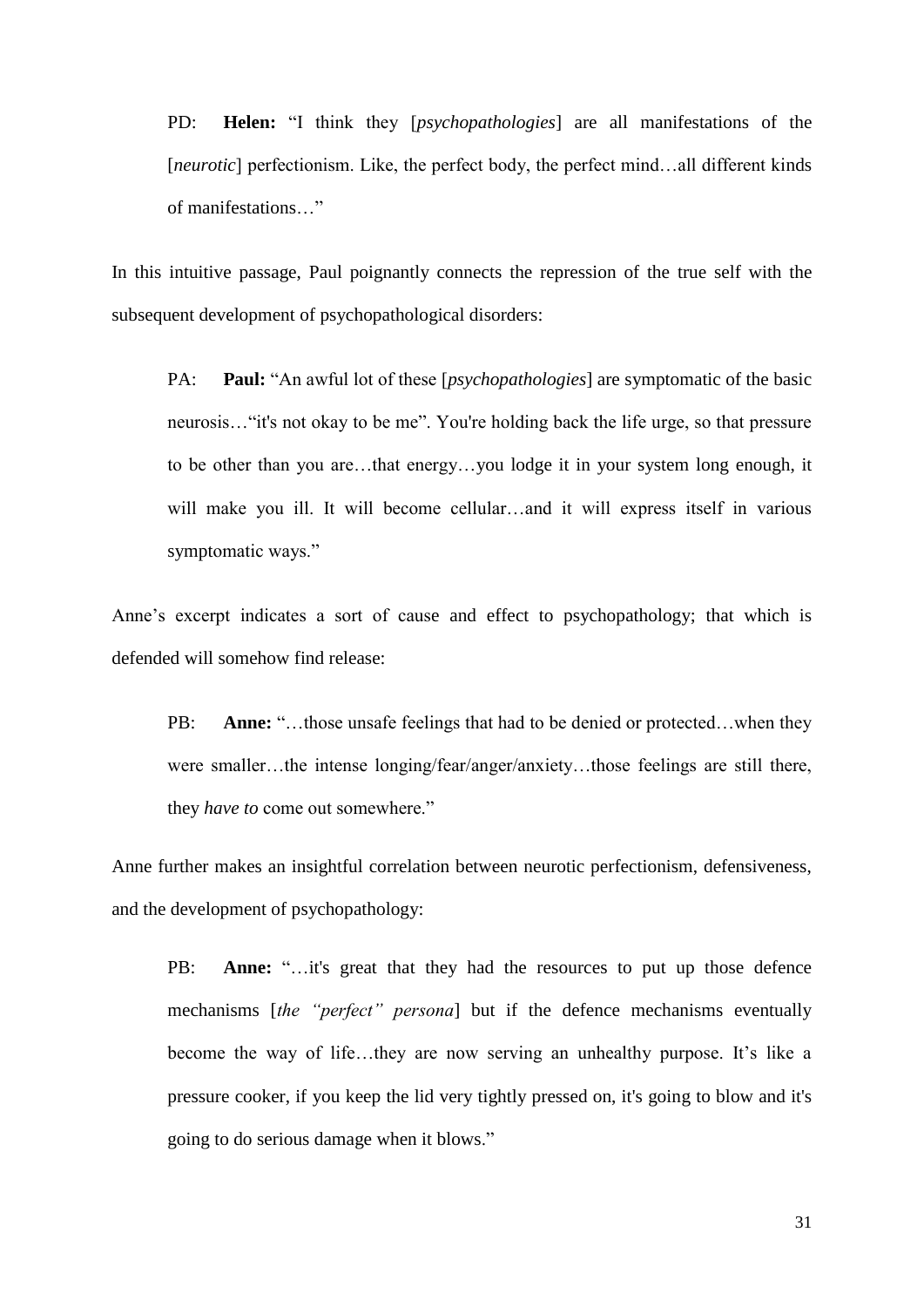#### **4.3.1 A Sick Reason**

Most of the participants spoke of psychopathological disorders in terms of psychopathology serving a purpose, or having some sort of meaning. In this context, psychopathology is almost considered a "necessary evil" in neurotic perfectionism:

Here, Paul's fascinating perspective alludes to an actual need for psychopathology; as a medium to give expression to the inexpressible:

PA: **Paul:** "Whatever the "disorder" is...it's symptomatic, symptomatic of this energy…this life energy…that's been held in…locked away. This constricting energy. So you see, even though it's still "locked away"... it still manages to find a way out". In what you're calling a "disorder.""

The following quote from Anne's transcript further reiterates Paul's belief:

PB: **Anne:** "So there's a function of it [*psychopathology*]…a letting out of the shadow side...of what I can't bear to be seen...the unlovable, the unacceptable...that can't see the light of day in any normal circumstances. It"s…*a way out*."

Ed and Helen"s extracts are almost speaking in unison regarding their views of psychopathology serving a primary function in neurotic perfectionism:

PC: **Ed:** "…they [*psychopathologies*] are ways of sort of hiding…keeping them away from their pain…or… numbing the pain. Sort of a by-product of the perfectionism…"

PE: Niamh: "It's [*psychopathology*] always to do with having to negate any of the unacceptable parts of themselves."

32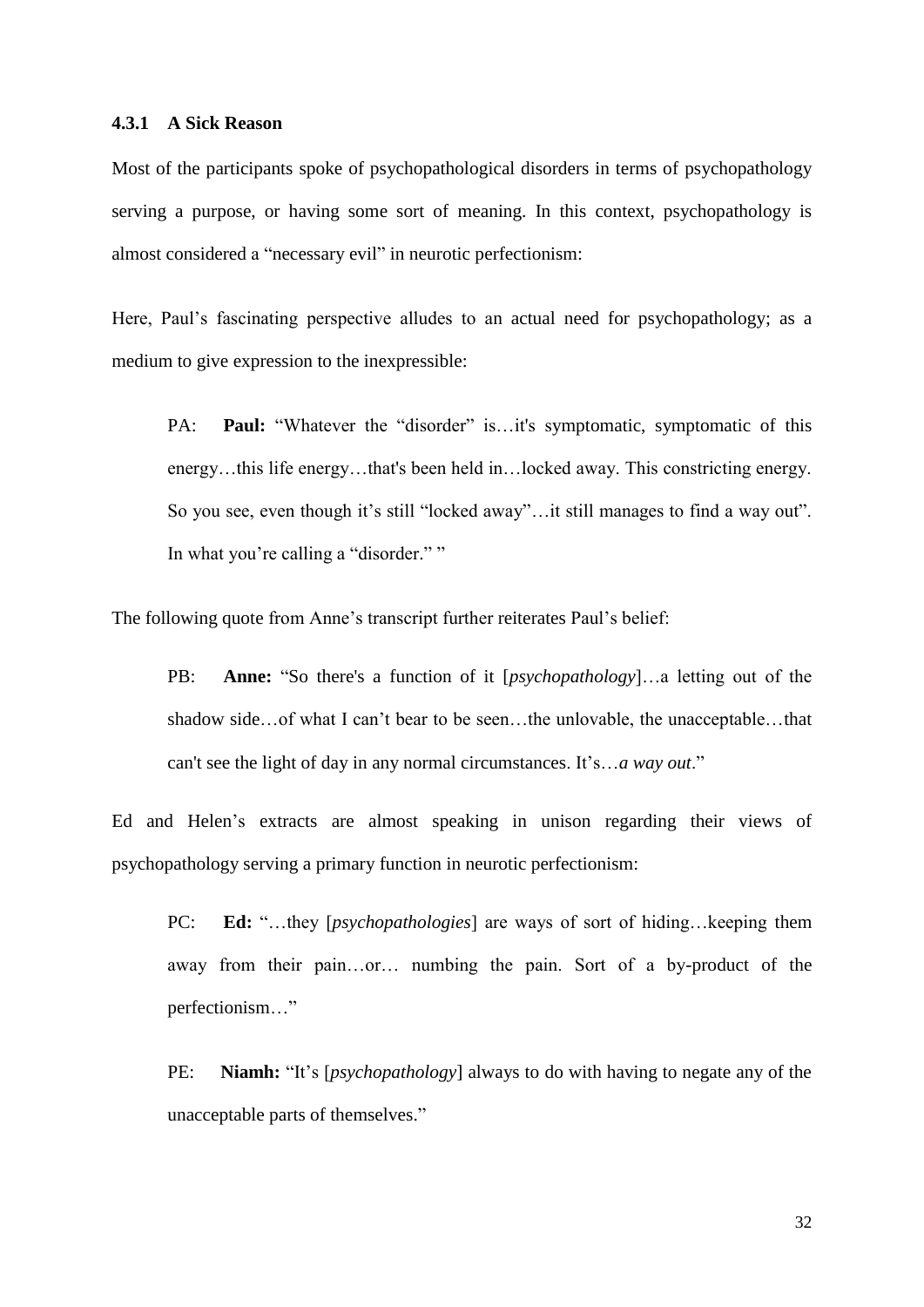Despite the collective agreement between all participants regarding the existence of psychopathology, there was a noticeable lack of harmony in relation to a specific type, or prevalence, of any one particular form of disorder being most associated with neurotic perfectionism:

The most prominent disorder, as mentioned by three of the participants, was eating disorders:

- PD: **Helen:** "…overeating…grossly overweight, dark colours, not wanting to be seen! Or…anorexia nervosa…having the perfect figure, the perfect look…"
- PE: **Niamh:** "...clients with eating disorders...particularly the anorexics. It's obvious in the body there is a "neurotic perfectionism"…when they are not in the place where they are recovering from it or able to contain it."

Addiction was stated by both Ann and Ed, with specific emphasis placed on alcoholism:

- PB: **Anne:** "When I think of a client I'm working with now, there's addiction there…he's drinking way too much at the moment…"
- PC: **Ed:** "Alcohol or addiction. Addiction I suppose would be one of the key ones."

Both Anne and Helen recognised an association between neurotic perfectionism and OCD:

PB: Anne: "...OCD is another one, kind of like eating disorders...where it's also about control."

PD: **Helen:** "I suppose sometimes I would see it associated with OCD. So for example somebody who is extremely neat and tidy so everything has a place, and if it"s not in its place its wrong…"

33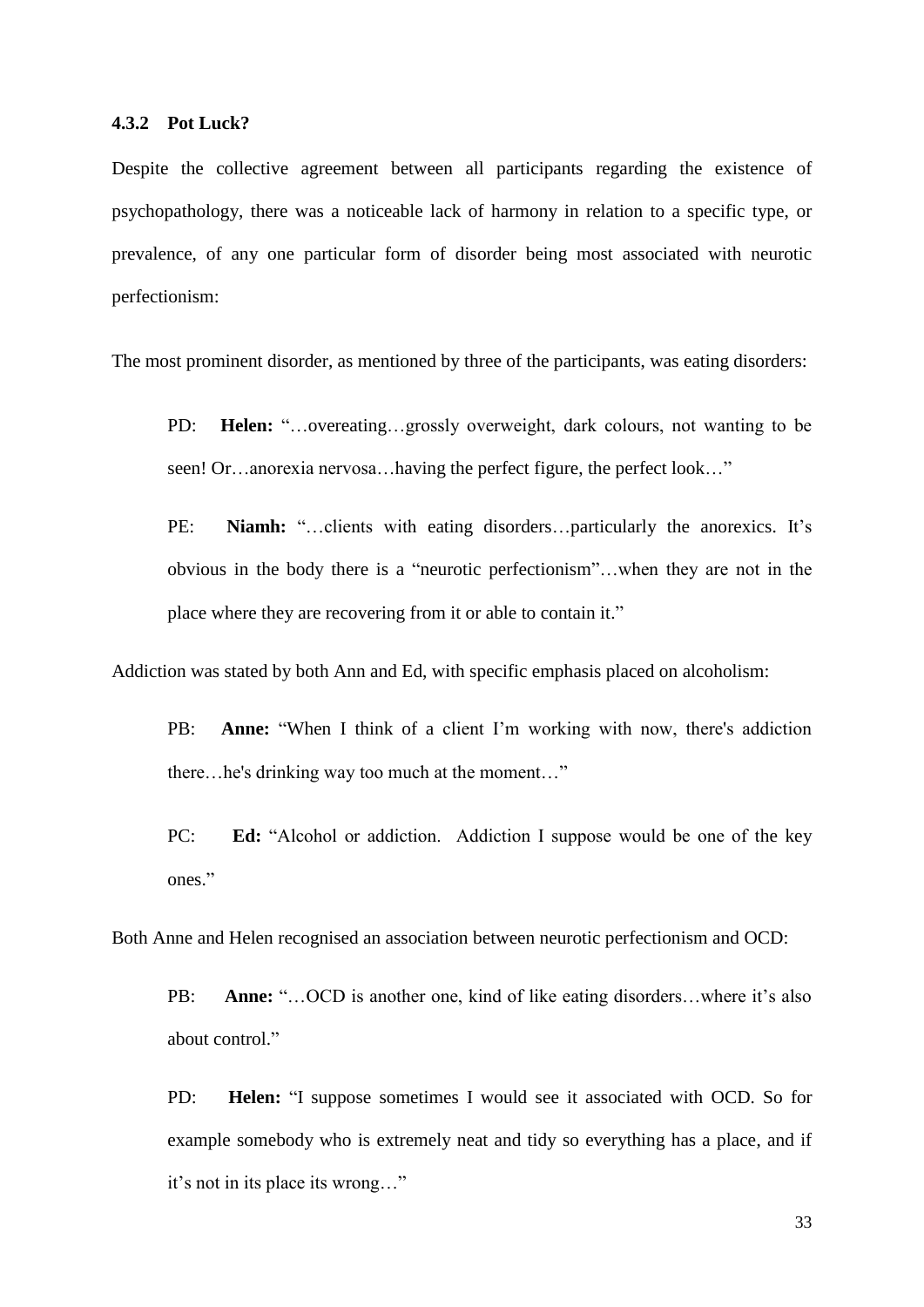Ed"s insightful extract links the absence of a sense of the true self with personality disorders:

PC: **Ed:** "…they lose [*in childhood*] their whole sense of themselves…so they could have any sort of personality disorder then, because they don"t know who they are!"

Depression was indicated by three participants, but only in a secondary sense, arising on the back of another more primary disorder:

PC: **Ed:** "Anxiety would be the main one that springs to mind and which then leads to depression."

PD: **Helen:** "…when it [*OCD*] gets really bad, it can really throw them into a place of depression"

## **4.4 Theme 3: Therapy- The "Imperfect" Struggle**

An overarching theme, attested to by all participants, related to the plethora of negative transference experiences which continually stand in the way of establishing, and maintaining, an effective therapeutic alliance with neurotic perfectionists:

PB: **Anne:** "…a common thread I've seen is expecting results…"how long will this take?". They want "results" and they want them *now!*. They're looking for a shortterm fix rather than a long-term process."

Here, Paul, Ed and Niamh are all undoubtedly aware of the toxic effects of projection:

PA: **Paul:** "...they may try to please me or invest authority and expertise in me. There are all sorts of variations of how the person constructs the superego in order to project it onto you."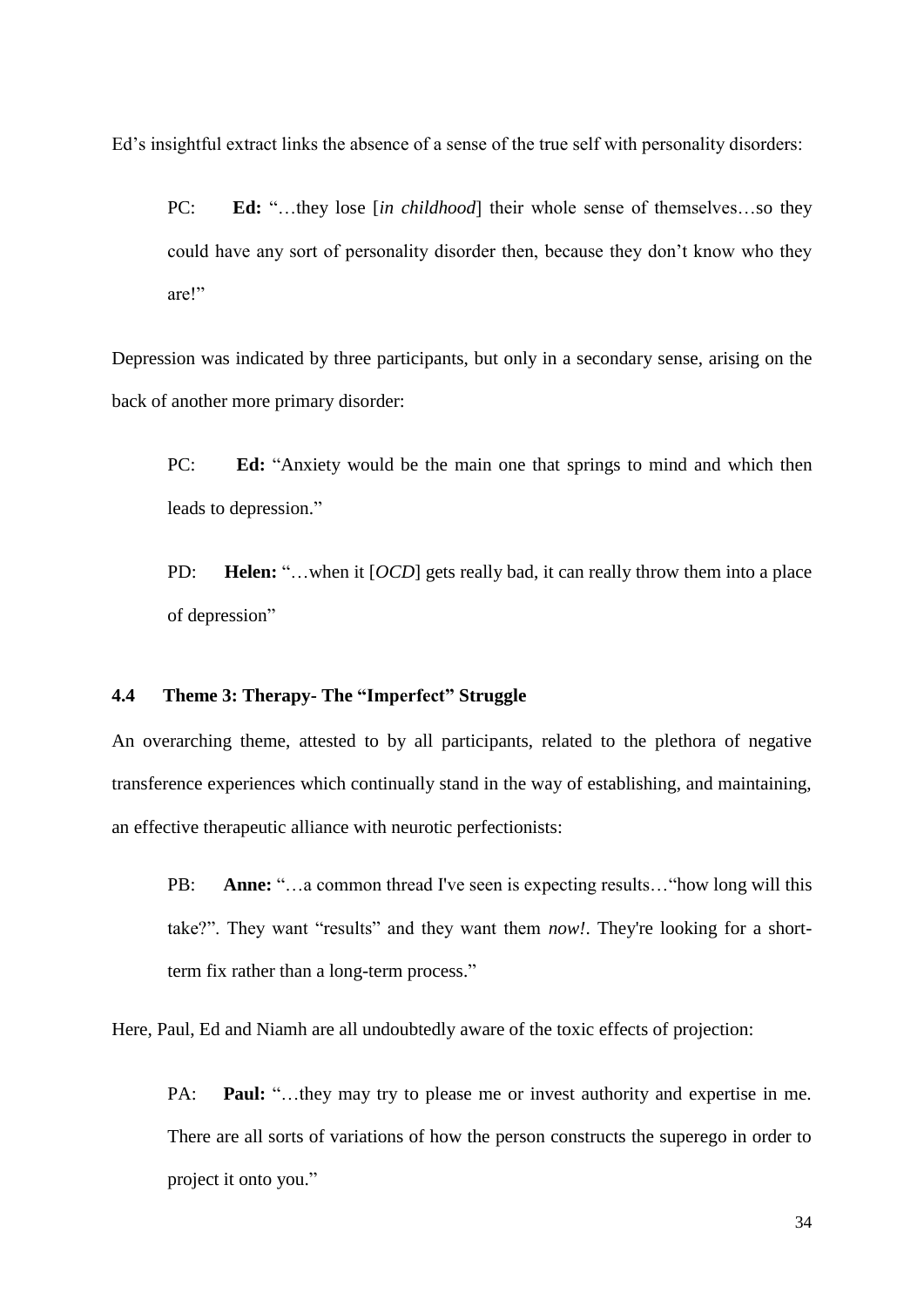PC: **Ed:** "...they are often being the *perfect* client...telling me what I need to hear. Or…they would tend to sort of project onto me perfection, so that I would "know" everything."

PD: **Helen:** "...the projection out of the parts that they cannot bear, like a client who raved at me once for my imperfection. It was because she was so frightened of it. She was so frightened of being imperfect herself."

Both Anne and Niamh recounted their experiences of when therapy has either been cut short or appeared doomed:

PB: Anne: "Sometimes they'll just leave...go off to another therapist and, well... that will keep happening."

PC: **Ed:** "...when they come to a block or if they get stuck, it's a real dilemma and they can't move, so they are not *perfect*. It's sort of at that point either they leave or…um….the process gets quite stuck."

#### **4.4.1 Working Under Pressure**

All five participants professed to a wide variety of negative countertransference reactions in response to the weight of the pressure they felt throughout their work with neurotic perfectionists:

PB: **Anne:** "...I don't like feeling under pressure. I don't feel I work at my best when I'm under pressure like that. I feel I'm being judged…and I"m disliking the person!"

PD: **Helen:** "…it's the frustration... of the client not actually moving, and of course I'm meant to stay with the client, as we all know, but like I'm kind of wanting to go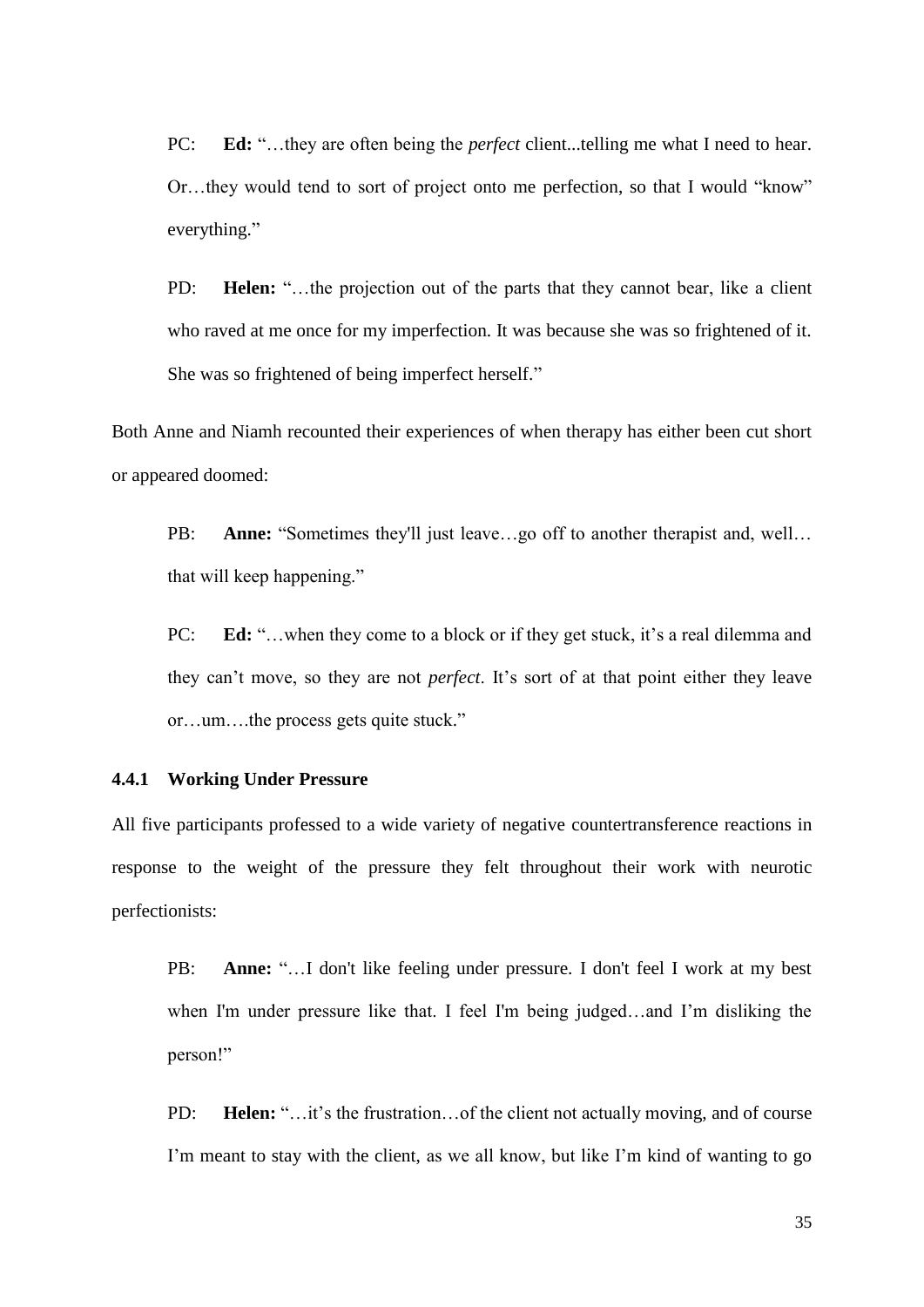on a little bit. So it"s kind of the frustration that would build in me…I"m saying to myself "will they bloody ever get a move on here". "

In this arresting excerpt, Niamh reflects on how the intensity of the pressure she felt in one particular session subsequently led to an alarming daydream with shook her to her core:

PE: Niamh: "...I had this really fast this image of seeing a sniper shooting my client dead. That was really negative and I said "Oh God yeah…that would be such a relief wouldn"t it!. It was a very powerful image, like…*take him out!...*he wouldn"t even know it! And really sadistic. I felt um…almost psychopathic…because there was no feeling, you know, *take him out!* I was really shocked by the power of the image"

#### **4.4.2 The "Perfect" Therapist**

Intriguingly, three of the participants revealed how they have previously experienced intense, and at times overwhelming, feelings of "having" to be the "perfect" therapist for their clients:

PB: **Anne:** "…I would feel myself performing and not being myself and trying to be the perfect therapist…you know…"I have to be good enough", and, "I'd better be up to the mark here." "

PC: **Ed:** "I find myself maybe working that bit harder…trying to sort of be the perfect therapist and heal them in a way sort of, um….that is a danger around working with neurotic perfectionism...that you'll end up with it yourself sort of."

PE: **Niamh:** "…I am being pulled in to their need you know, for me to be the perfect therapist, whatever that is?"

This intense pressure, associated with feeling the stress of having to be the "perfect" therapist, took a very significant toll on all of these participants. Here, Niamh explains the consequence of her "imperfection" in one session: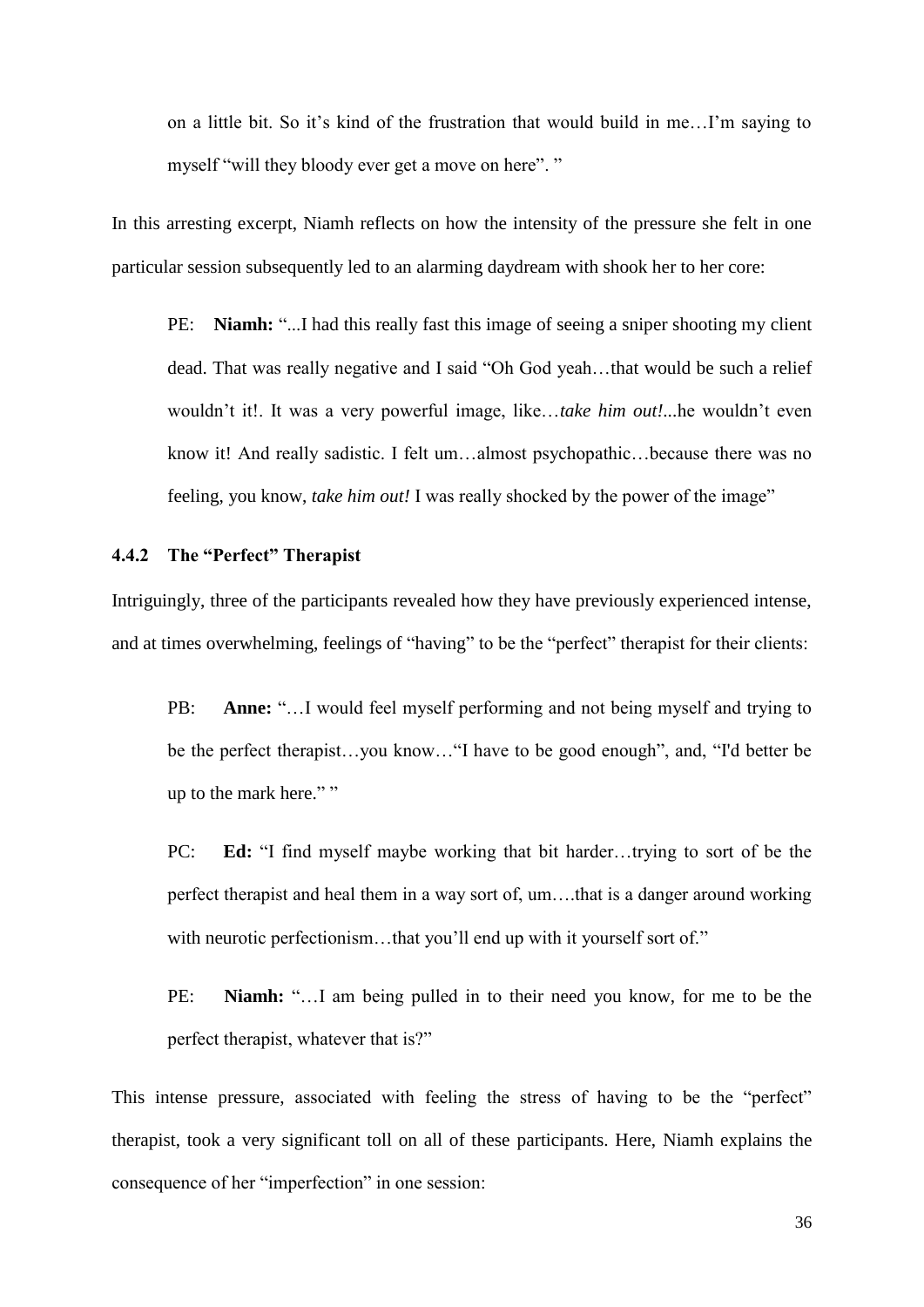PE: **Niamh:** "…in fact I came out of a session with her feeling completely destroyed. I felt that her rage was….I felt completely flittered by it because she was *so raging*."

Anne describes the somatic impact and physiological toll that she has experienced:

PB: **Anne:** "...that anxiety, to be the perfect therapist, I could feel it in my body…the speeding up. It induces a…a stress in me. The stress that I would feel…and, I'm even putting my hands to my chest here now, it's like…"Oh, I need to calm myself down." "

This extract captures the adverse psychophysiological effects that Ed has also suffered:

PC: **Ed:** "…I would feel anxiety, that physical sort of "Oh Jesus!". And maybe…that this will never change...or a feeling of hopelessness. The sort of feelings around not being perfect."

#### **4.5 Summary**

It is evident from these results that neurotic perfectionism is unconsciously used as a phony disguise for survival, following condemnation of the true self in childhood, to gain acceptance from parents and/or significant others. Consequently, the true self is kept hidden behind this perfectionistic people pleasing guise. Psychopathology ensues as a result of the individual living life inauthentically, and operating from this false veneer. Furthermore, the therapeutic alliance can become besieged by the sheer force of a multitude of negative transference, and negative countertransference reactions. As a result, deleterious effects can be seen in the psychotherapist, and the working alliance, due to the intense pressure associated with working in the clinic with neurotic perfectionism.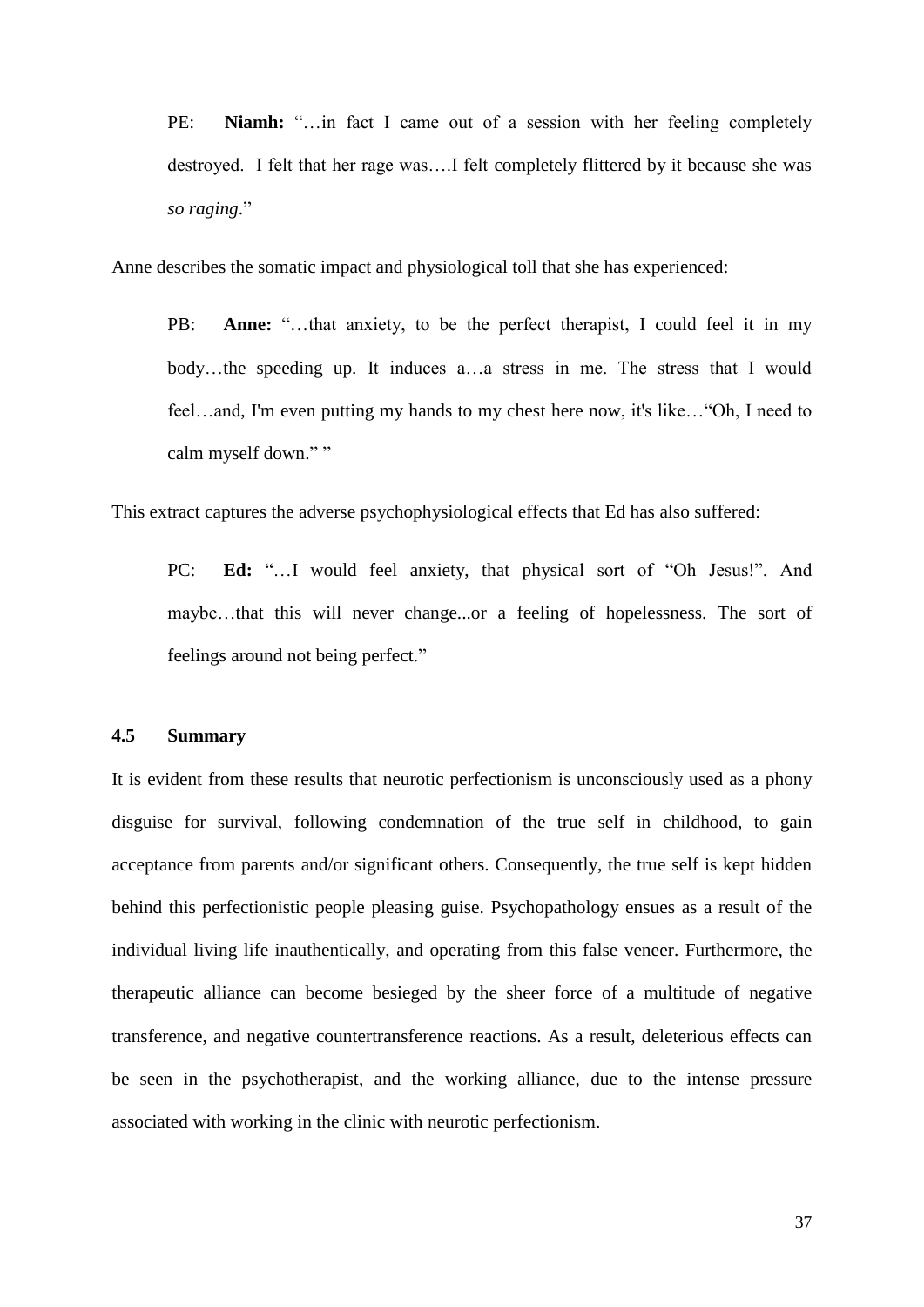# **Chapter 5: Discussion**

*"The essence of being human is that one does not seek perfection."* -*[George Orwell](http://www.finestquotes.com/author_quotes-author-George%20Orwell-page-0.htm)*

#### **5.1 Introduction**

The principal aim of this research study was to conduct a psychodynamic exploration of neurotic perfectionism from the perspective of the experienced clinician. The qualitative methodological approach included semi-structured interviews to collect experiential data from participants, and thematic analysis was used in order to extrapolate specific themes from the resulting subjective data. In combination, the three themes that emerged from this study provided a concentrated view of the profoundly destructive nature of the neurotic perfectionism construct. This chapter will discuss each one of the themes individually, in accordance with the corresponding psychotherapeutic literature.

#### **5.2 The "Perfect" Persona**

The most striking result in this study was the emphatic nature of all participants' assertions that neurotic perfectionism is a fake façade constructed in childhood. The "perfect" persona was viewed as an unconscious defensive strategy, used to gain parental love and acceptance, following rejection of the child"s true self. This perspective is extensively supported throughout the literature in various forms. Greenspon (2002, 2008) considered the development of neurotic perfectionism a fundamental consequence of parents" inability to show unconditional love for their children…*"you're a "good" boy when..."*. Similarly, Rogers (1951) argued that these callous conditions of worth cause the child to incessantly strive to meet their parents' inappropriate demands, to gain their love and acceptance. The child, naturally, comes to a realisation that being him/herself is not good-enough (Winnicott, 1965), and continues putting the needs of others first in frantic attempts to be accepted, liked, and loved. Mearns & Thorne (2007) aptly described this despairing situation; "…so great is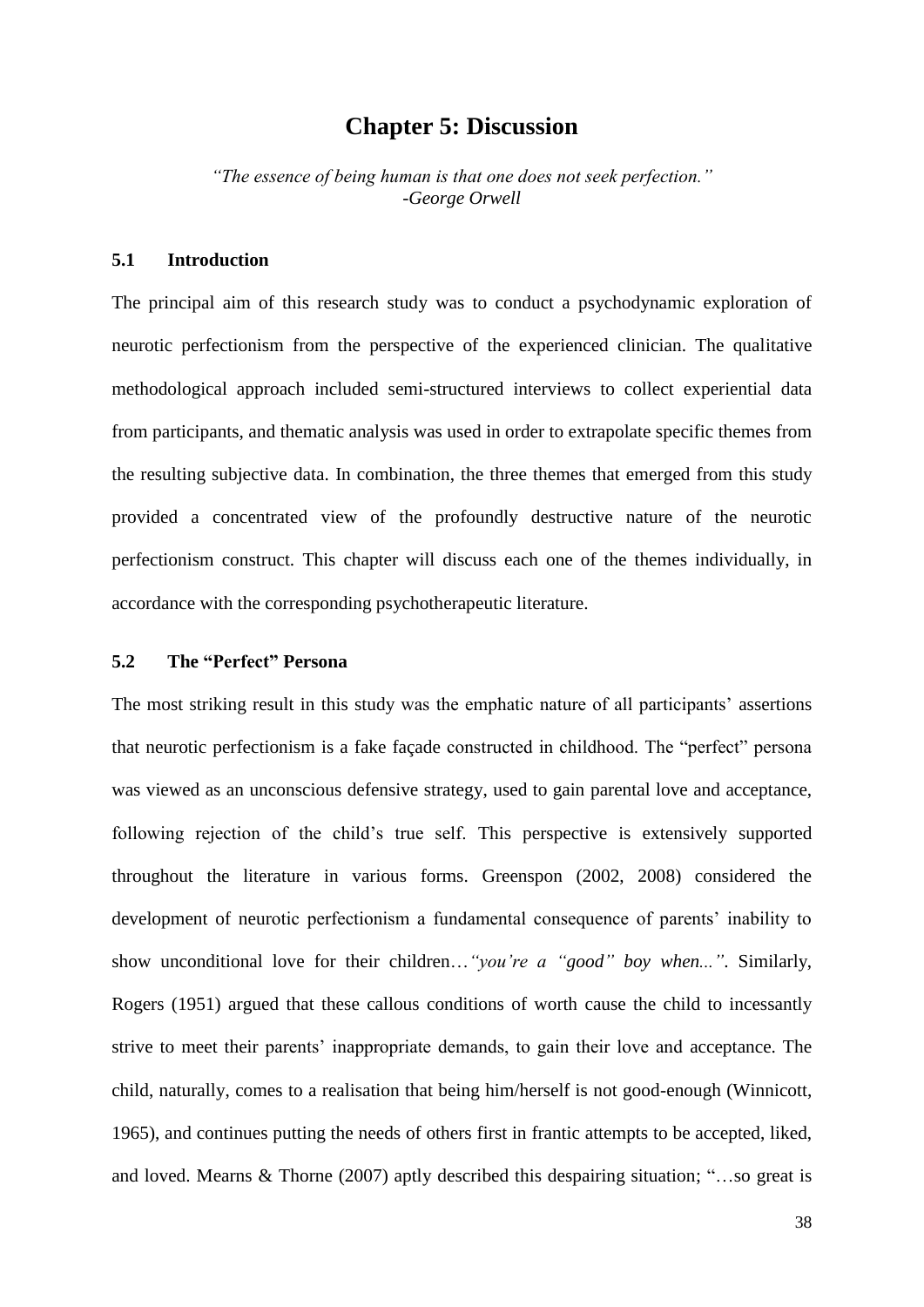their need for positive approval that they accept this straightjacket [*of conditions of worth*] rather than risk rejection by trespassing against the conditions set for their acceptability".

Hence, the "perfect" persona undoubtedly provides a desperately needed sense of stability, and protection, which helps the child to survive these sustained threats of rejection. This fake external mask of fear, with its associated maladaptive perfectionistic attitudes, and behaviours, is thus consistent with Winnicott's (1965) false self, or Roger's (1951) selfconcept. The results fittingly included significant focus on the defensive purpose for which this false self was adopted, thus hiding the organismic (ibid) or true self (Winnicottt, 1965), as succinctly put by Helen: "The perfectionism is keeping them safe…from whatever feelings or traumas that they can"t bear. It's a protective mechanism that they've had to use to simply survive...". This poignant perspective resonates with Hatter's (1998) clinical writings, who stressed that the ruinous, abnormal, quest for perfection in early childhood is very much a defensive strategy employed to cope with incapacitating unconscious feelings of worthlessness. Frederickson (2013) provides further psychoanalytic support, maintaining that neurotic perfectionism is an unconscious character defence that protects against unbearable latent feelings, such as, anxiety and rejection.

Another central finding was that neurotic perfectionists universally have some form of unsafe, or insecure, attachment to either one, or both, parents. In light of the clinical opinions, and literature, presented thus far relating to the aetiology of the neurotic perfectionism construct, this finding consequently appears to have a somewhat "natural fit" in regards to the development of the "perfect" persona. Furthermore, the small body of psychotherapeutic literature pertaining to the association between parent-child attachment and the subsequent development of neurotic perfectionism lends additional scholarly credibility to this finding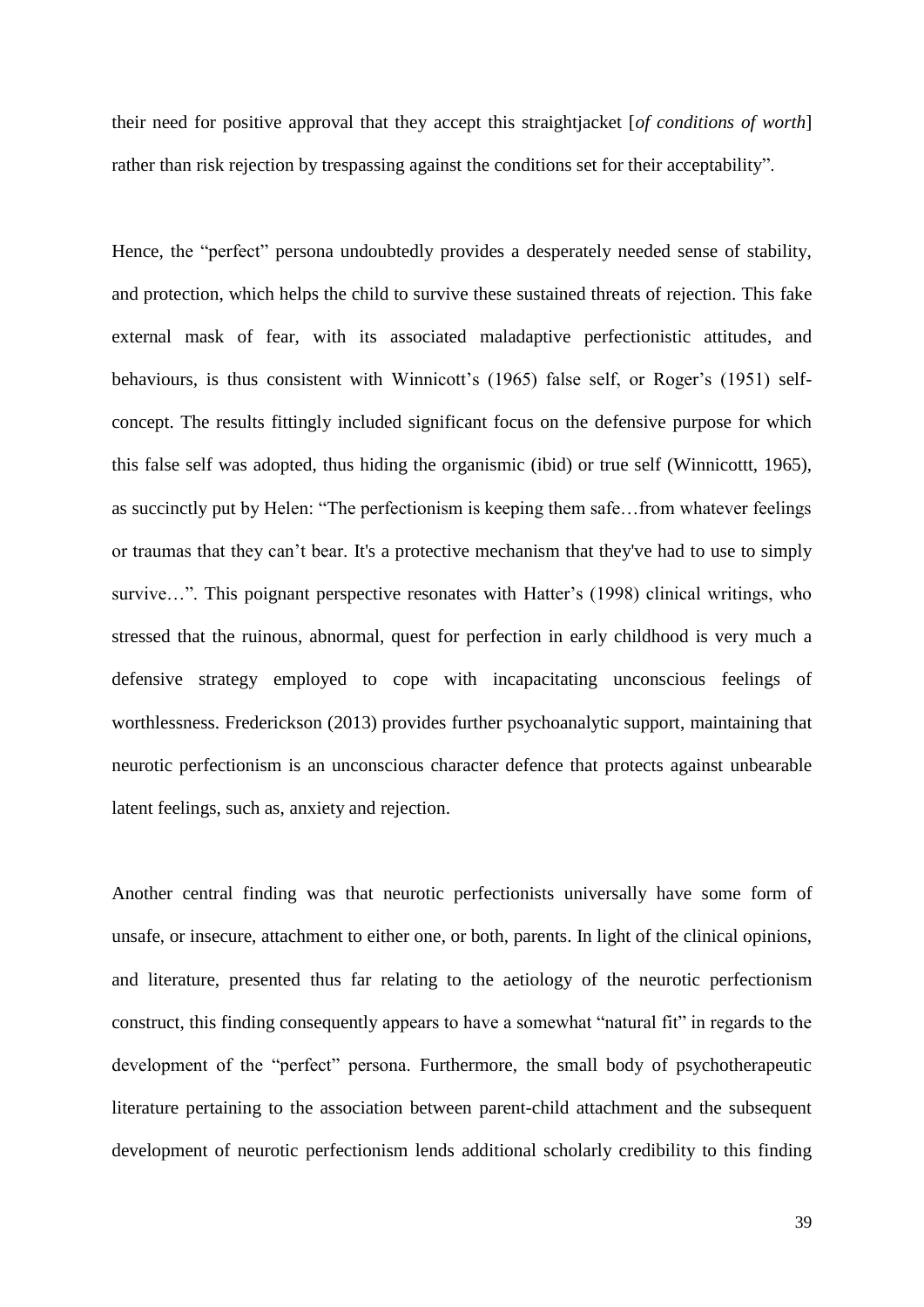(Wei et al., 2004; Tziner et al., 2013). More specifically, four independent quantitative research studies were published on this matter, and all 4 reported, thus confirming, a positive correlation between neurotic perfectionism and an insecure parental attachment in childhood (Rice & Mirzadeh, 2000; Andersson & Perris, 2000; Flett et al., 2001; Speirs-Neumeister & Finch, 2006). In Winnicottian terms, the parents, therefore, did not provide a good-enough facilitating environment to sufficiently adapt to the most fundamental needs of their developing child (Winnicott, 1986).

Additionally, three of the participants articulated how the adverse effects of insecure parental attachment, rejection of the child"s true self, and formation of the "perfect" persona, unsurprisingly have the most severely destructive psychological effects on the vulnerable developing child. The combined negative impact is therefore seen to manifest in a very harsh self-critic, or severely punitive superego. Helen's vignette provides further elucidation: "…it"s the critical piece…the super ego…the critical parent that they are so much in touch with. It's like this voice in their head that's always giving out to them for doing whatever they do because it's always wrong, it's never right...it could *never* be right." This finding is concurrent with the psychotherapeutic literature concerning unconscious parental internalisations (Rice & Mirzadeh, 2000). Thus, the child introjects the pejorative attitudes of the parents, which quickly become self-directed, and are then rigidly cemented as a maladaptive unconscious psychological construct (Whelton et al., 2007; Klein, 1984). Consequently, the internalised critical parent, or punitive superego, becomes established as the hostile, and abusive, inner critical voice (Babikian, 1985; Freud, 1924), which is likely to be unrelentingly heard by every neurotic perfectionist.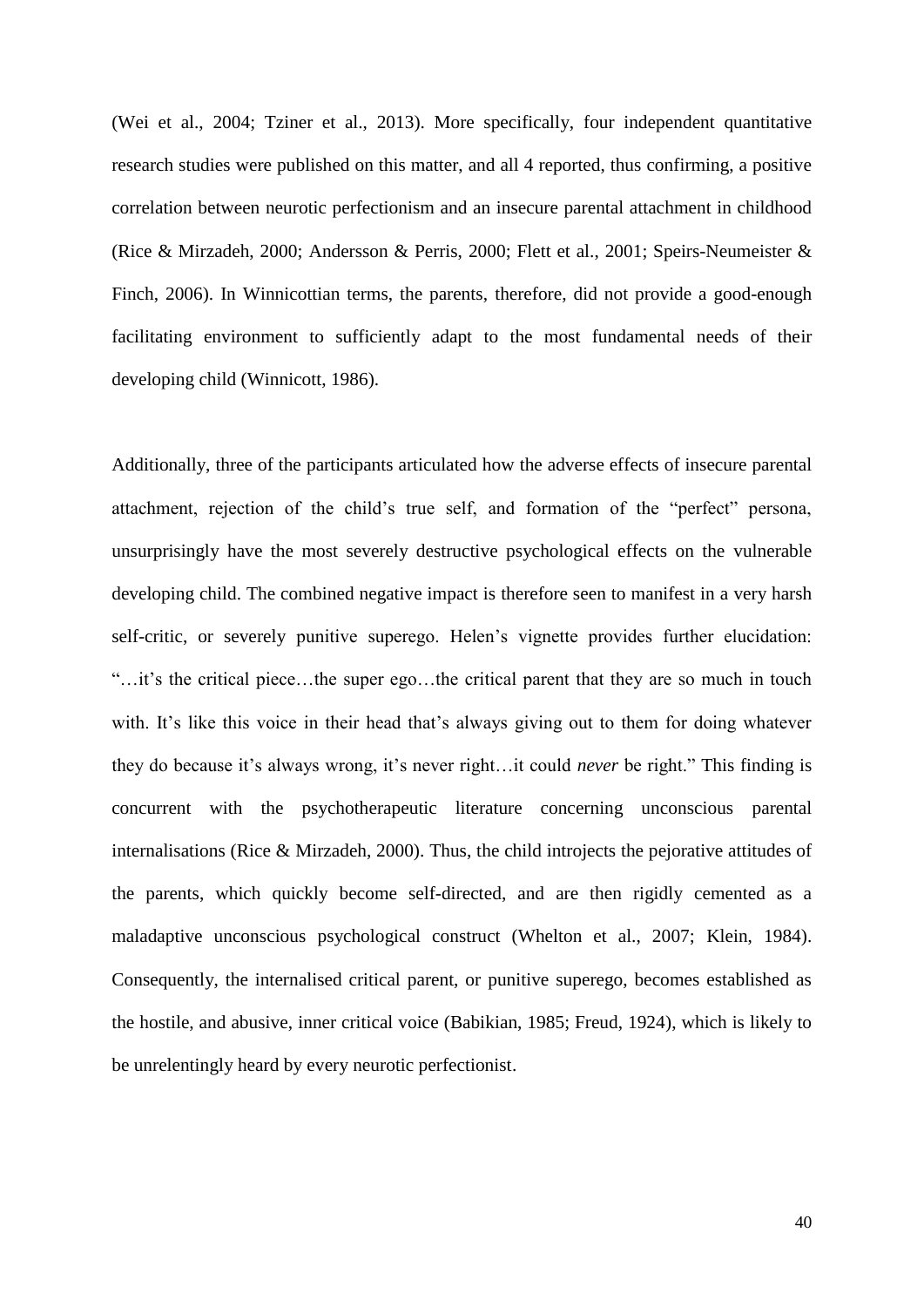#### **5.3 A Sick Destiny**

Explicit in the results of this study, as attested to by all participants, was the prevalence of some form of psychopathology across all neurotic perfectionists, with whom the participants have worked with in their average experience of sixteen years practicing. This finding thus accurately reflects the literature, and the fundamental principle of this theme, that is, comorbidity unquestionably exists between neurotic perfectionism and psychopathology (Dunn et al., 2006; Flett & Hewitt, 2002, Shafran & Mansell, 2001). It is therefore apparent that neurotic perfectionism is a largely malignant, and predisposing, factor leading to the later onset of psychopathology. Eating disorders was the most common psychopathological disorder to appear in the results, as disclosed by three of the participants. However, this is inconsistent with the available quantitative research that suggests depression is the most predominant disorder associated with neurotic perfectionism (Flett et al., 2005; Cheng 2001). In fact, depression was only identified by three participants, and only occurring secondarily when a more primary psychopathology worsened, for example OCD.

Furthermore, consistently asserted across the most relevant psychotherapeutic research, the CBT paradigm has proposed various theories in its attempts to provide a rationale for the now qualitatively ratified association between psychopathology and neurotic perfectionism (DiBartolo et al., 2004). The most germane concepts include; the self-oriented obdurate pursuit to achieve the unachievable (Shafran et al., 2003), negative self-representationcentring around the maintenance of a flawless mask of perfection by means of the interminable conscious suppression of any infinitesimal imperfection (Hewitt et al., 2003; Kawamura & Frost, 2004), and maladaptive evaluative concerns (MEC)- including concerns over making any mistakes, reservations around actions, and intense worry regarding external criticism (Dunkley et al., 2006; DiBartolo et al., 2008). The results are thus consistent with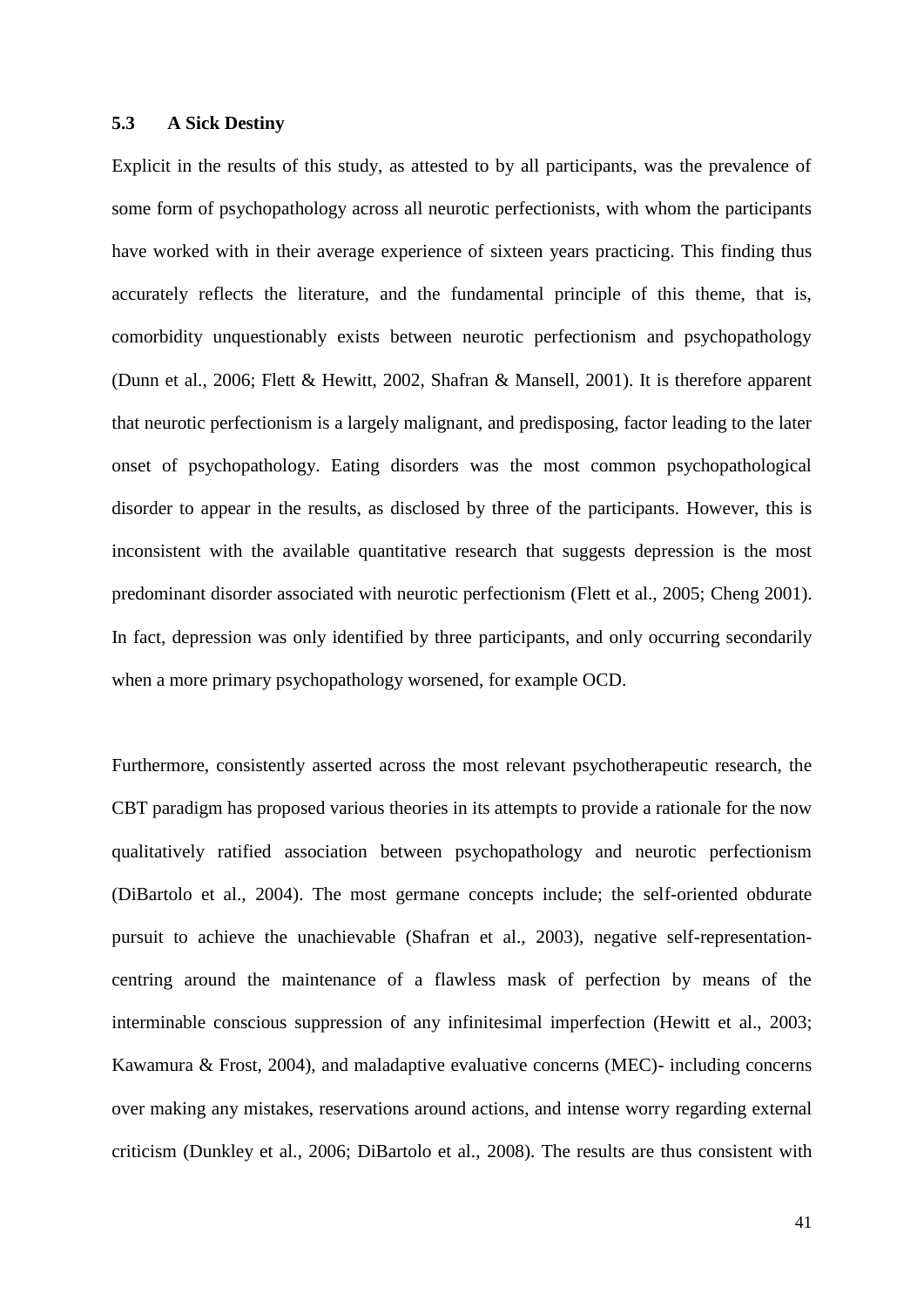the basic tenet presented in the literature, that is, there has to be *some* reason for the existence of psychopathology. However, as these quantitative studies are wholly deficient in providing any psychodynamic insight, it is here that the qualitative results of this research diverge from the literature.

A missing psychodynamic piece of the neurotic perfectionism-psychopathology puzzle has therefore been located in this study. All participants were adamant that all psychopathology results from the repression of the individual's true self. As emphasised by Paul: "an awful lot of these [*psychopathologies*] are symptomatic of the basic neurosis…"it's not okay to be me". Furthermore, participants asserted that the relentless maintenance of the "perfect" persona causes the repressed to leak out. Anne pithily sums this up: "so there's a function of it [*psychopathology*]…a letting out of the shadow side…of what I can't bear to be seen". This "letting out" of the unbearable is consistent with the psychoanalytic concept of the return of the repressed; "the re-activated [*repressed*] memories…never re-emerge into consciousness unchanged: what become conscious as obsessional ideas and affects…takes the place of the pathogenic memories" (Freud, 1896, pp. 169-170).

Hence, Bieling et al. (2004) contended that "[*neurotic*] perfectionism is not associated with a single disorder, or type of disorder, but may be an underlying factor across several disorders and categories of psychopathology" (p.194). In this study, there were a variety of opposing views as to the different types, or categories, of psychopathologies associated with neurotic perfectionism, including; eating disorders, OCD, personality disorders, addiction, and depression. Therefore, the results did not find one particular disorder to be most prevalent. A concurring perspective thus exists between the academic literature and all participants in this study, that is, no one single psychopathological disorder, or group of disorders, can be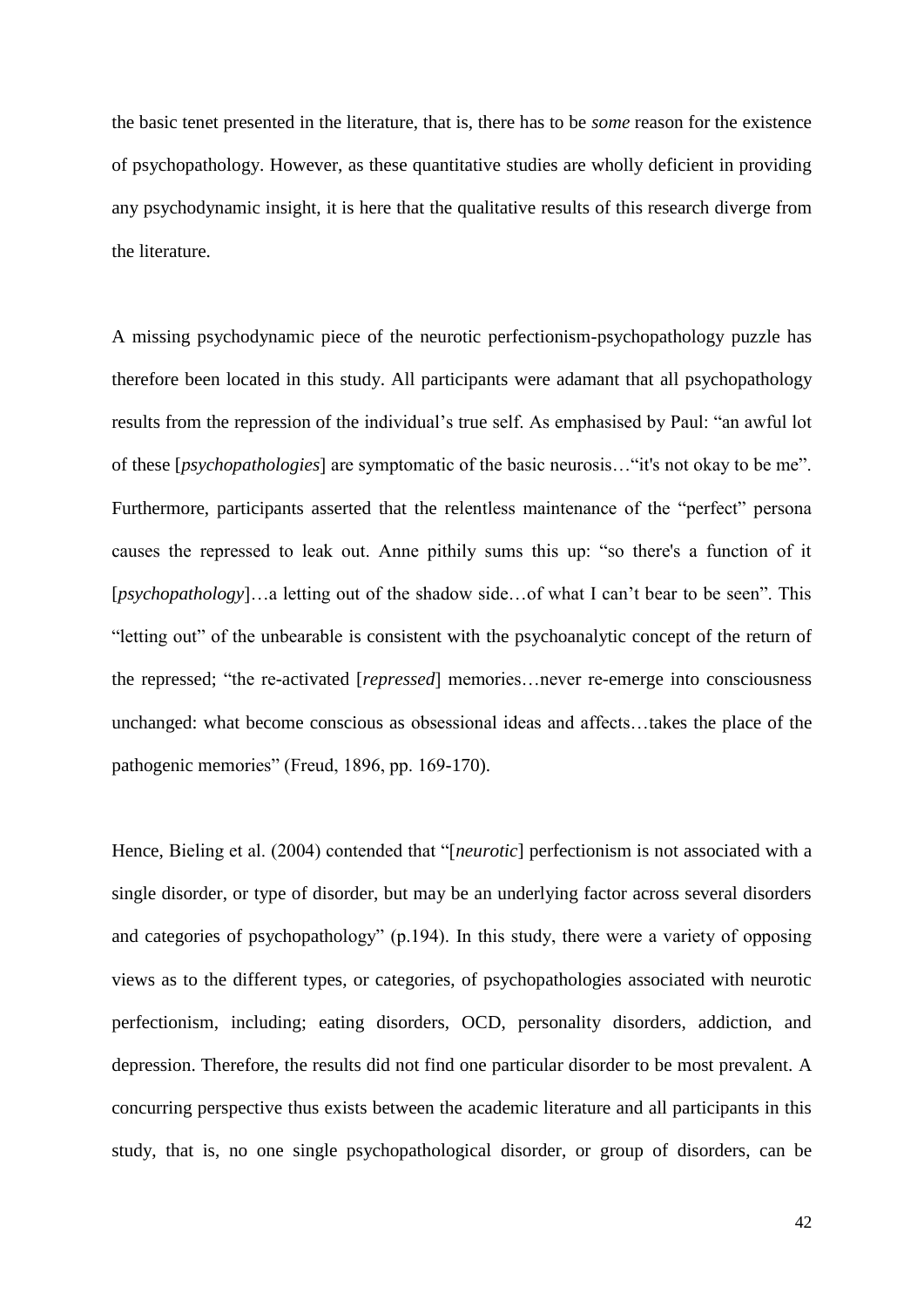exclusively ascribed to, or associated with, neurotic perfectionism. As it now appears largely conclusive that there is no "one size fits all" psychopathology when it comes to neurotic perfectionism, perhaps it is just pot luck?

#### **5.4 Therapy- The "Imperfect Struggle"**

A resounding discovery of this research was the extent to which all participants suffered the obstructive, and forceful, pressures of unconscious projections manifesting via the medium of negative transference. This finding corresponds with Freud"s (1905) assertions that negative projections onto the therapist can psychologically test the therapist, and often bring the therapeutic work to a standstill. Racker (1953) warned of projections where the neurosis specifically related to unconscious conflicts with an introjected punitive parent. These projections transform the therapist into the oppressive father/mother, and the client interacts accordingly (ibid). A range of negative transference issues were witnessed in clients who were; demanding, impatient, results focused, expecting a "cure", dismissive or critical of the therapist, hostile, aggressive, passive, investing authority in the therapist, pleasing the therapist, and trying to be the "perfect" client. The epitome of all negative transference reactions arose in clients who abruptly terminated therapy. Both Gudi (1993) and Grinberg (1997) provide substantiation of these experiences on the premise that it is the intensity of the emotions that causes the obstruction, therefore these emotions can be both "negative" and "positive".

Another overwhelmingly prominent finding from this research was the extent, and intensity, of the negative countertransference reactions that all participants experienced as a relatively "expected" part of their turbulent work with neurotic perfectionists. This particular phenomenon is reflected in the psychoanalytic literature, illustrated by Talion law (Racker, 1953), which maintains that negative countertransference reactions will always follow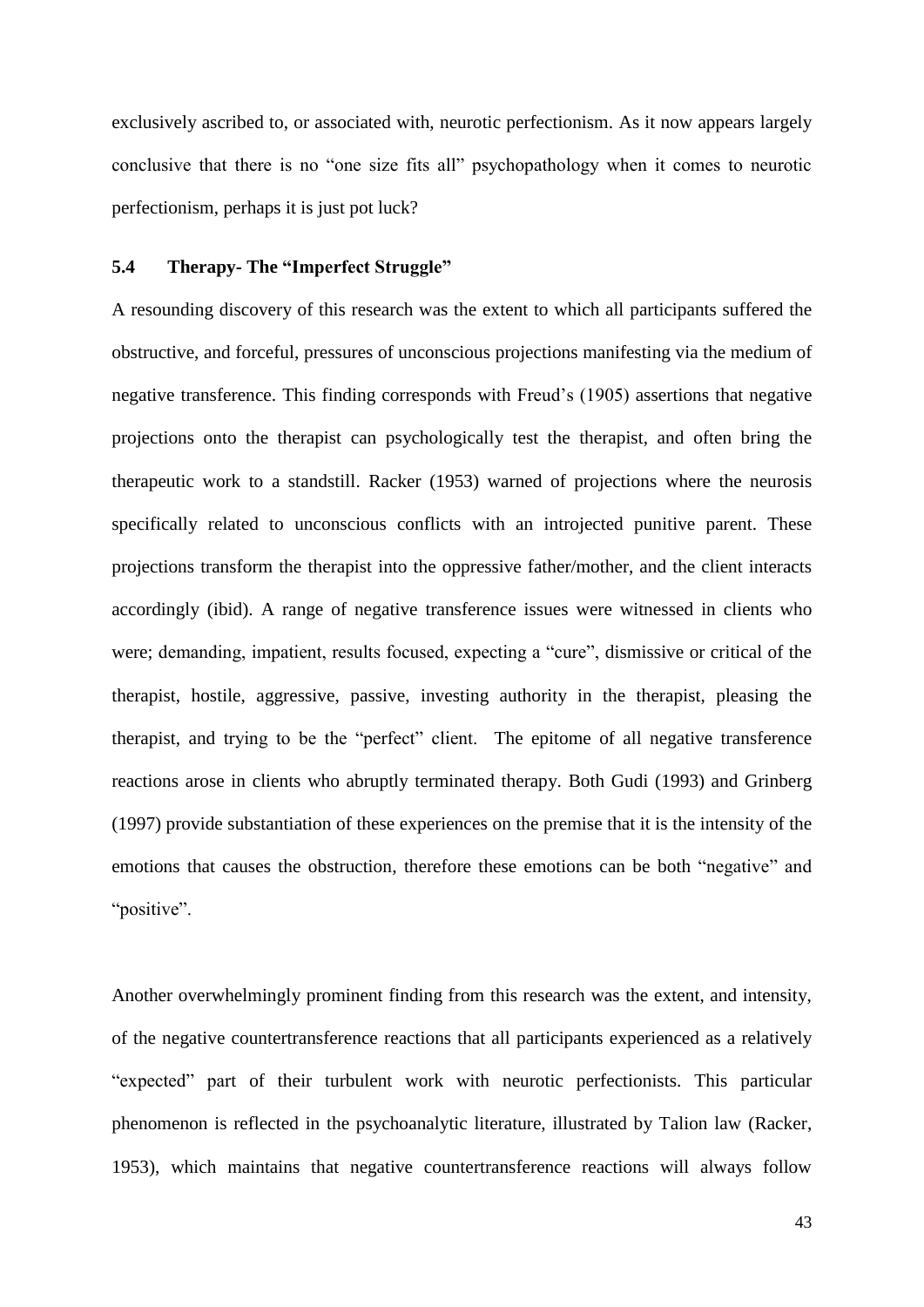experiences of negative transference reactions (Racker, 2007). Thus, the therapist must maintain awareness of this destructive negative transferential cycle in order to avoid getting caught in, or perpetuating, the client"s neurosis, and thereby further hindering therapy (ibid). Kiesler (2001) identified that negative countertransference may result from either a triggering of the therapist"s own unresolved unconscious issues, which does not relate to the client, or from a more objective position whereby these responses directly relate to what the client"s maladaptive behaviours genuinely provoke within the therapist, and others. The results therefore parallel Kiesler"s (2001) claims on both fronts, as some participant"s cited their negative countertransference related to their "own stuff", while others observed their responses as being exclusively relating to their client.

Hence, Ligiéro & Gelso (2002) contended that due to the sheer psychological force of the negative transferential dynamic, therapists will often experience, in their negative countertransference reactions, a wide range of perturbing negative thoughts, feelings and attitudes towards their clients. This phenomenon firmly resonates with the results, as all transcripts revealed a variety of negative emotions elicited towards clients in the heat of the many negative countertransference moments, including; frustration, impatience, anger, irritation, and annoyance. While these internal feelings were rarely inappropriately externalised, they are likely to lead to negative countertransference behaviours, such as, distancing or psychological absence (Friedman & Gelso, 2000). It is at this point when this obstructive countertransference can inadvertently impede the therapist's clarity and empathy (Kahn, 2001). Additionally, and concurring with Gubb"s (2014) research into the somatisation of negative countertransference, two of the participants admitted to suffering the ill effects of somatic countertransference. These experiences, felt in the body, included;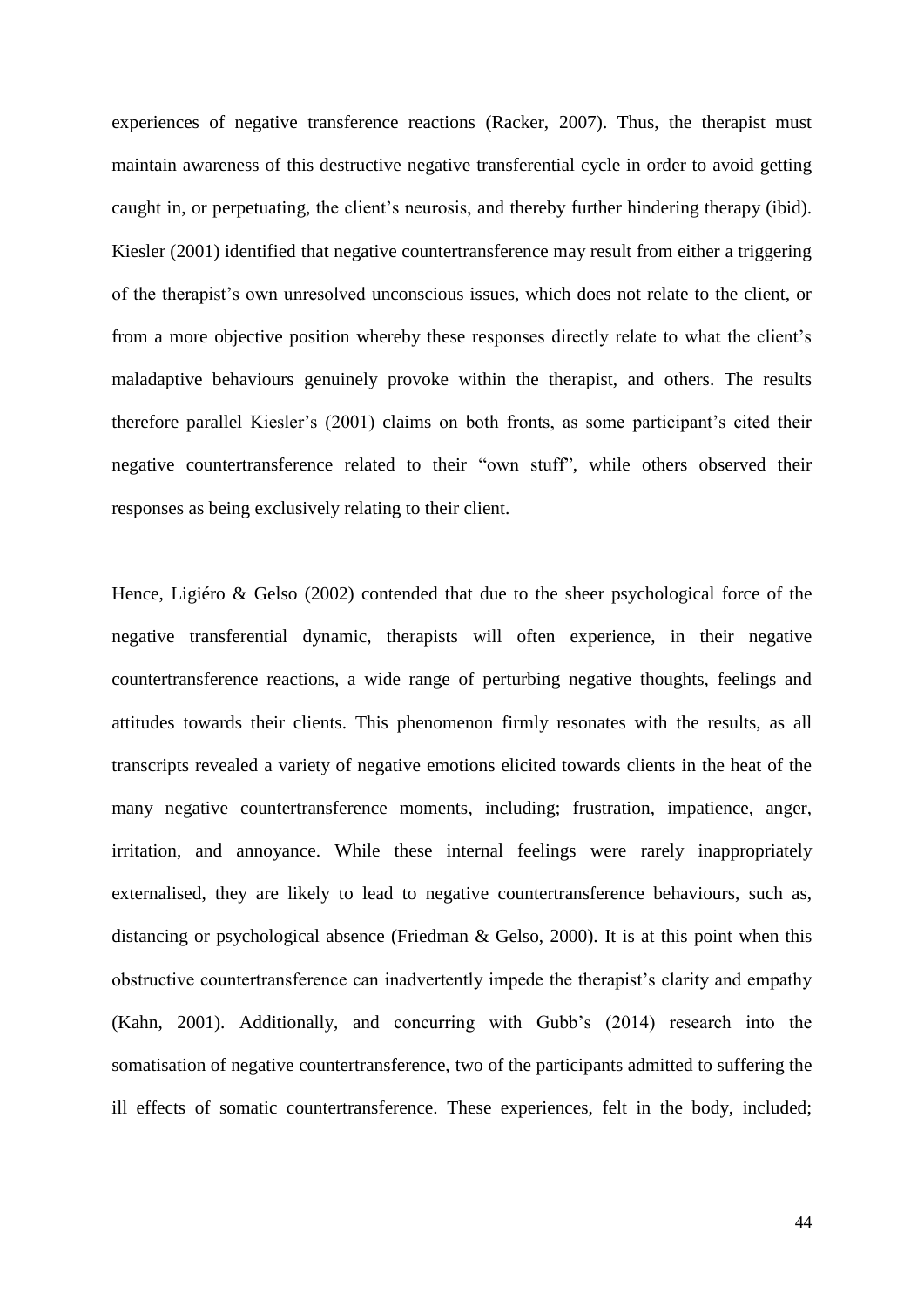anxiety, tension, increased heat rate and respiration, chest pain, and a general feeling of "stress".

Furthermore, psychoanalytic writings have emphasised that when the client plateaus in therapy without hope of improvement, depressive anxieties can be provoked in the therapist resulting in an almost desperate wish to heal the client (Racker, 2007). Fascinatingly, and in accordance with the literature, three participants divulged specific times when they felt under pressure to be the "perfect" therapist, thus feeling the need to "do more" or "perform" for their clients. Ed"s vignette provides a fitting illustration: "I find myself maybe working that bit harder…trying to sort of be the perfect therapist and heal them in a way…". Additionally, countertransference-aggression may ensue in response to a client who is aggressive towards, or rejecting of, the therapist/ therapeutic alliance (ibid). While the results did not lend much support to the literature in this instance, Niamh's fascinating reverie does provides one most extraordinary example of this phenomenon at work: "...I had this really fast this image of seeing a sniper shooting my client dead….Oh God yeah…that would be such a relief wouldn't it!... *take him out!*...he wouldn't even know it!...*really sadistic*"

#### **5.5 Conclusion**

This study facilitated a rare opportunity to take a qualitative glimpse behind the very abstract concept of neurotic perfectionism. The findings of this research, engendered from the participants' clinical experiences, thus signified the holy grail of qualitative study, as they essentially provided the subjective knowledge required for a substantially robust qualitative elucidation of all aims and objectives of this research. Neurotic perfectionism has consequently been established, within the framework of this study, as an unconsciously constructed mask of survival, which is worn in direct response to, the often implicit, rejection

45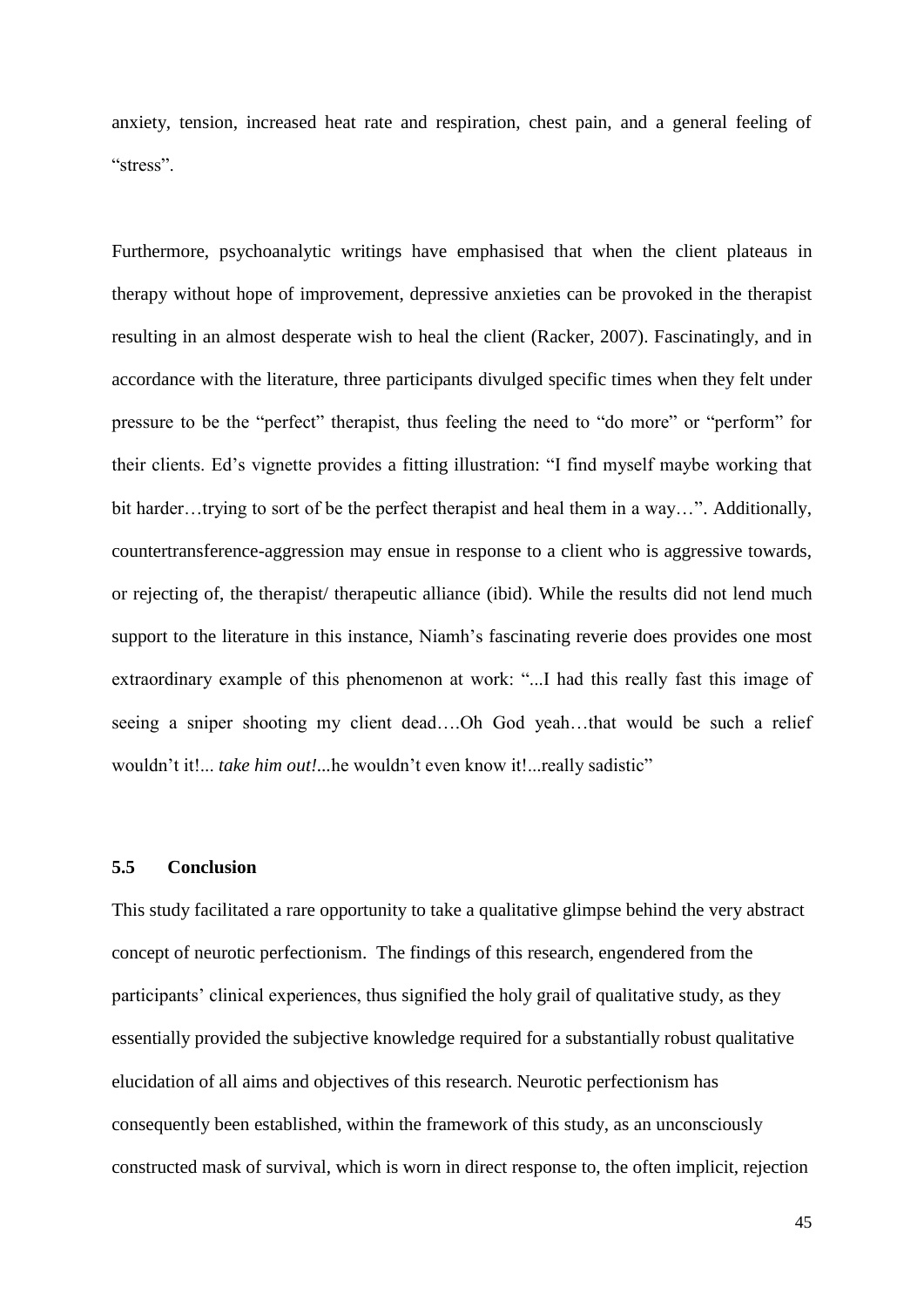of the child"s true self in early childhood development. The basis for the cruel refusal of this innocent child, who was born into this world, imperfections and all, has been found to sit within the realm of parentally imposed conditions of worth. The child thus learns at a very early age that love and acceptance are not given freely, and consequently enters an unconscious bartering system; relinquishment of the true self, and self-worth, in exchange for conditional approval.

Therefore, it is this fake façade, the perfectionist scaffolding upon which neurotic perfectionism is so rigidly attached, that fundamentally provides the anxious child with the means of burying the true self, in pursuit of the most basic needs of parental love and acceptance. The "perfect" persona has now been born to mediate this insecure parent-child attachment, and from now on, no more mistakes are allowed, no spontaneity is permitted, and no real congruence can ever truly be felt. Hence, it is painfully apparent that the "perfect" persona provides the only means possible for the child to find a way of surviving in the world, of attaining some kind of homeostasis, in the cold face of this perpetual fear of rejection from his/her "protectors". This early experience thus sets the stage for the maladaptive show that will be continually performed, often for the rest of this child"s life, in the desperate attempts to find love, acceptance, and approval from others, no matter what the personal cost. So, even though this child may be slowly disintegrating inside, the "perfect" show must go on.

Hence, it has also been found that as a result of the introjection of these punitive parental attitudes and beliefs, an incredibly harsh superego becomes firmly established which then dominates the life of the neurotic perfectionist. It is this hostile voice of the internalised critical parent, or the internal "self-critic", that incessantly reinforces completely erroneous beliefs that this person will never be *good-enough*. As a result, psychopathology becomes an almost natural fate, ultimately stemming from this individual living an inauthentic life,

46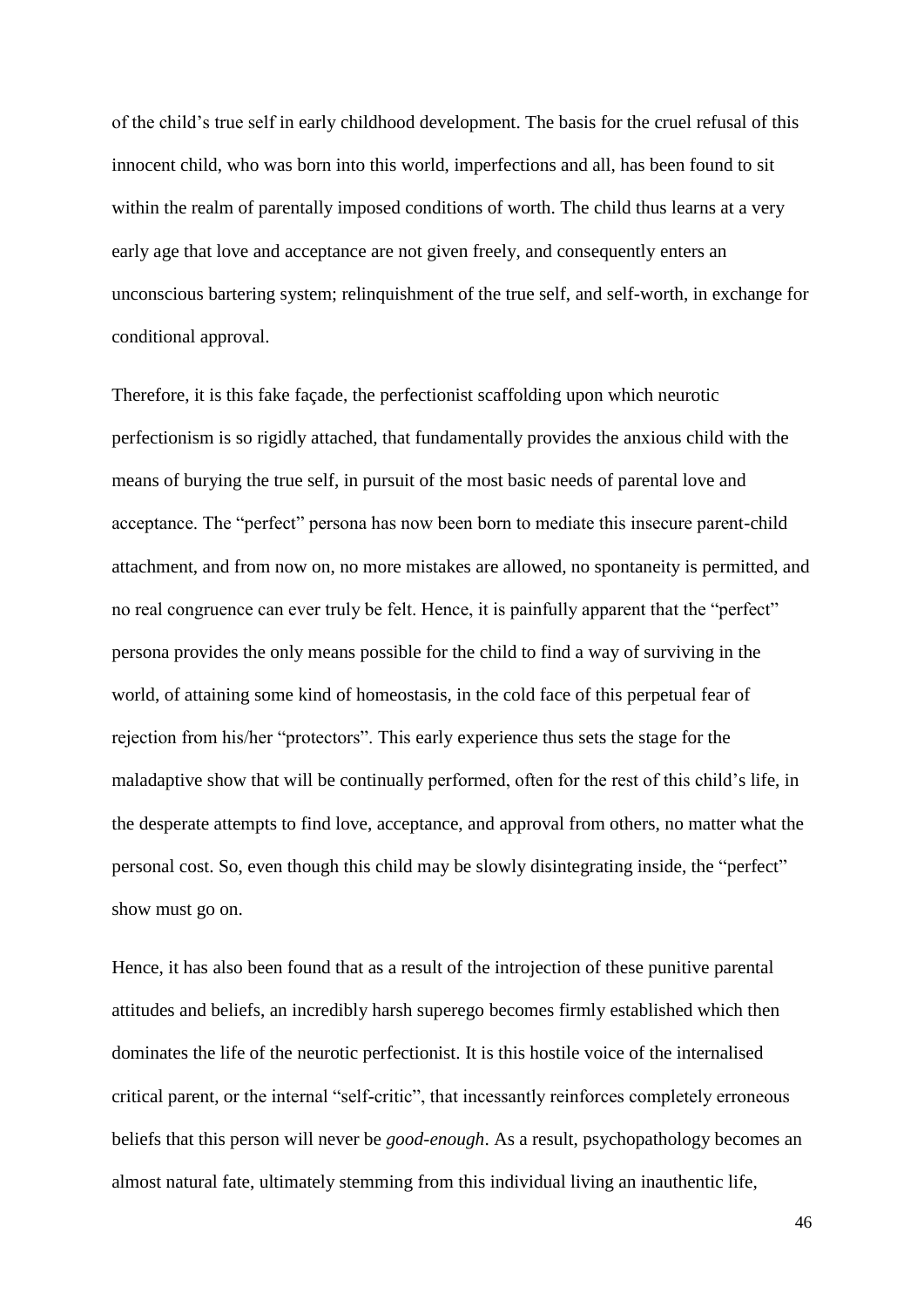completely out of touch with the true self, and therefore exclusively operating from this false exterior. Consequently, the psychopathological disorder serves as a disguised way out for these unbearable traumas, and emotions, that are so unsafe to feel in what would be considered as the conscious cold light of day.

It is evident that no client will ever present for therapy as a "neurotic perfectionist", in fact, it is apparent that what will often bring this individual into therapy is the psychological atrophy caused by sustained exposure to any one of the many psychopathological disorders associated with neurotic perfectionism. Therapists should thus be mindful of what may really be lurking beneath the "disorder" that is so often predominantly presented in the clinic. Furthermore, therapists should also expect, as attested to by this study, excessive amounts of negative transference, and negative countertransference issues, as potential exacerbating difficulties in the working alliance. Thus, it is these recurring obstructions, resulting from the negative transferential dynamic, that can lead to the therapist feeling extremely pressurised to be something that is completely impossible, the absolute antithesis of the psychotherapist; the "perfect" therapist.

#### **5.6 Limitations**

The greatest limitation of this study was the most fundamental limitation of all limitations possible, the exploration of the obscure phenomenon of "neurotic perfectionism", as none of the participants had ever heard of the concept. While this represented a genuinely spontaneous qualitative research opportunity, it also engendered equally spontaneous limitations in terms of some participants struggling to engage fully, and confidently, prior to, and during, the interviews. At times, some participants were hesitant, questioned themselves, and became apologetic for not "knowing enough". This presented a significant issue that had to be managed and, in consultation with the researcher"s academic supervisor, elaboration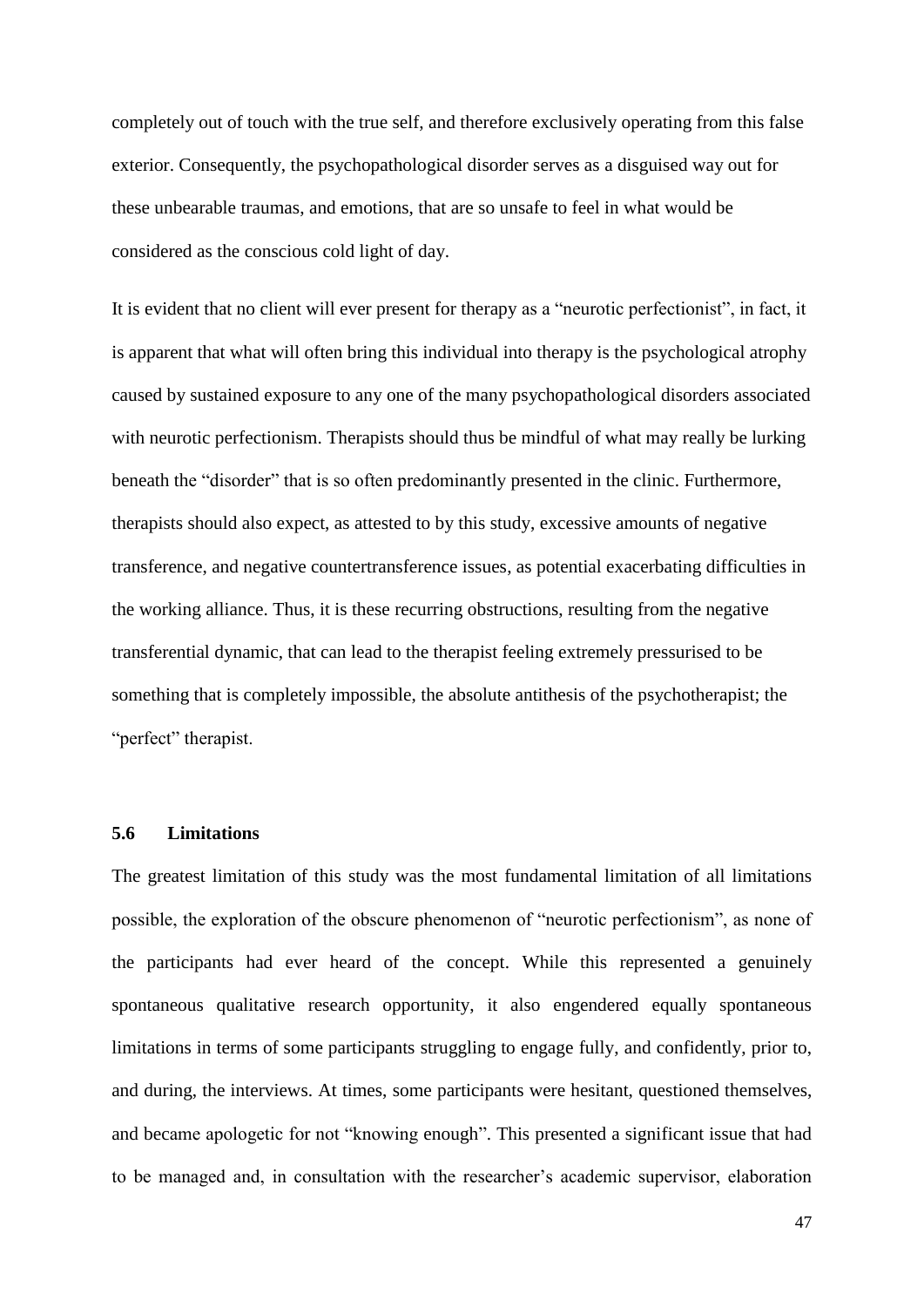was given in certain circumstances so participants could feel reasonably comfortable, and competent, answering the interview questions. Due care and attention was therefore given in advance of providing any elaboration to ensure the ethos of the study was not polluted, and the participant"s responses were not inadvertently biased.

#### **5.7 Recommendations for Future Research**

As demonstrated by this study, the field of neurotic perfectionism is relatively untouched in terms of qualitative research. It is therefore immensely ripe for all kinds of further qualitative harvesting, especially if that research is conducted with a psychodynamic plough. Therefore, each one of the three superordinate themes identified in this study consequently provides a platform for further in-depth research into the area of neurotic perfectionism.

Theme 1 revealed repression of the real self and the construction of a false "perfect" persona to survive in the world. Data resulted from participants working with adult clients, and consequently, their client"s retrospective reflections of childhood. By conducting a similar study with child psychotherapists actively working with young children, the earliest stages of the development of the neurotic perfectionism construct could thus be explored. A unique opportunity would also exist to include the parents" invaluable experiences within the remit of data collection. This rich data would undoubtedly assist in producing a better understanding of the phenomenon of neurotic perfectionism.

Theme 2 provided extensive qualitative support for the previously quantitatively hypothesised existence of comorbidity between neurotic perfectionism and psychopathology. Psychopathology was identified as a consequence of the continued repression of the true self, and as an outlet for the return of the repressed. Also, no single disorder was identified as being exclusive to neurotic perfectionism. Scope therefore exists to take this theme forward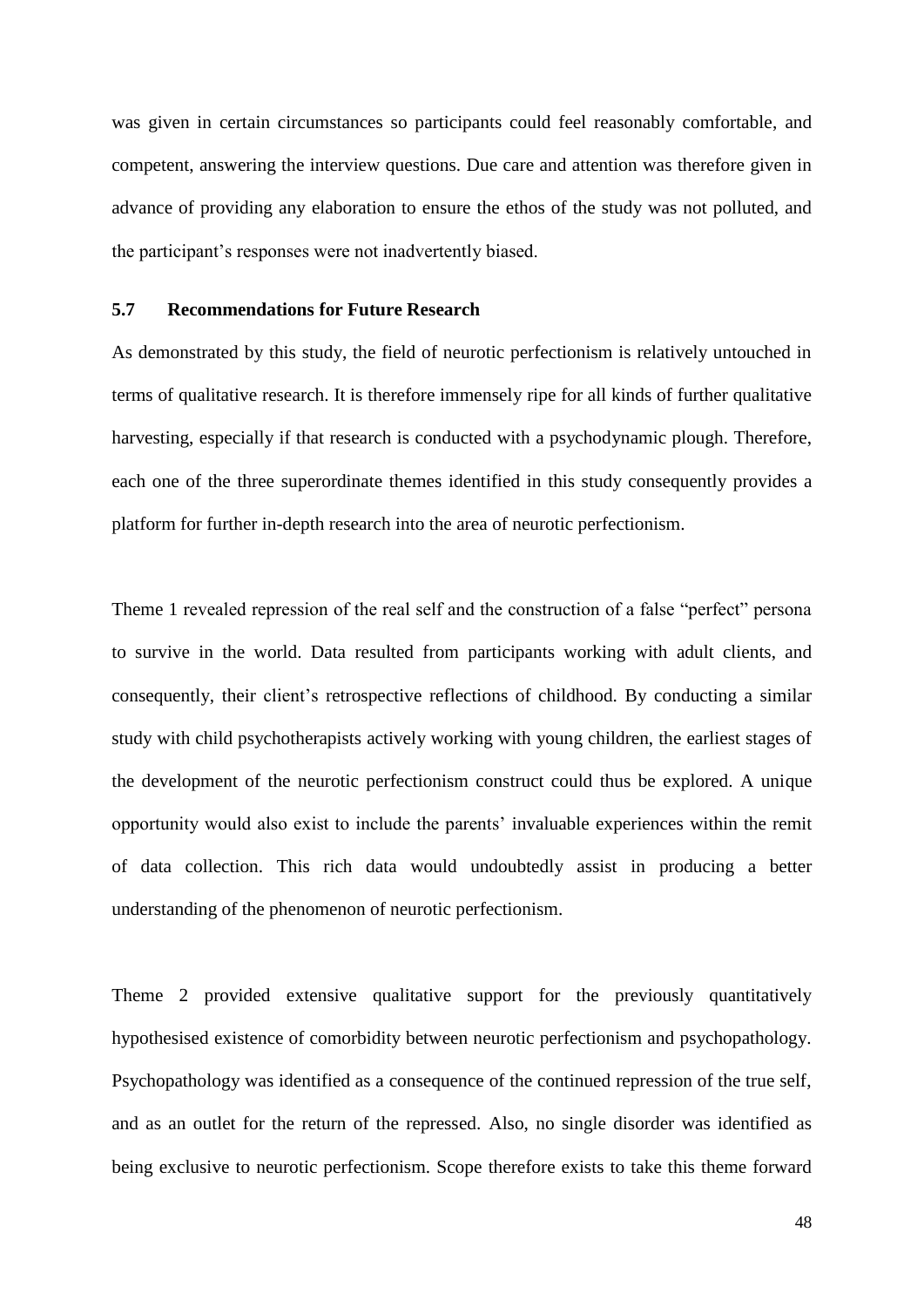as a primary research aim, with the view of deeper exploration into the origins, and functions, of psychopathology as a comorbid phenomenon. Further exploration of why different psychopathologies affect different individual"s deemed "neurotic perfectionists" would also appear an enticing research opportunity.

Theme 3 uncovered the obstructive nature of negative transference and negative countertransference reactions, and their deleterious effects on both the therapeutic alliance, and the psychotherapist working under pressure. Morel (1992, p.90) poignantly describes these negative countertransferences as "thorns in the analyst's side". As the subjective experience of the psychotherapist is a relatively untapped area in the research pertaining to neurotic perfectionism, this presents an excellent opportunity to carry out further study. Focal points of the research might include; how the therapist manages these reactions, the impact on the therapist"s psychological health, and also dedicated study of somatic countertransference reactions.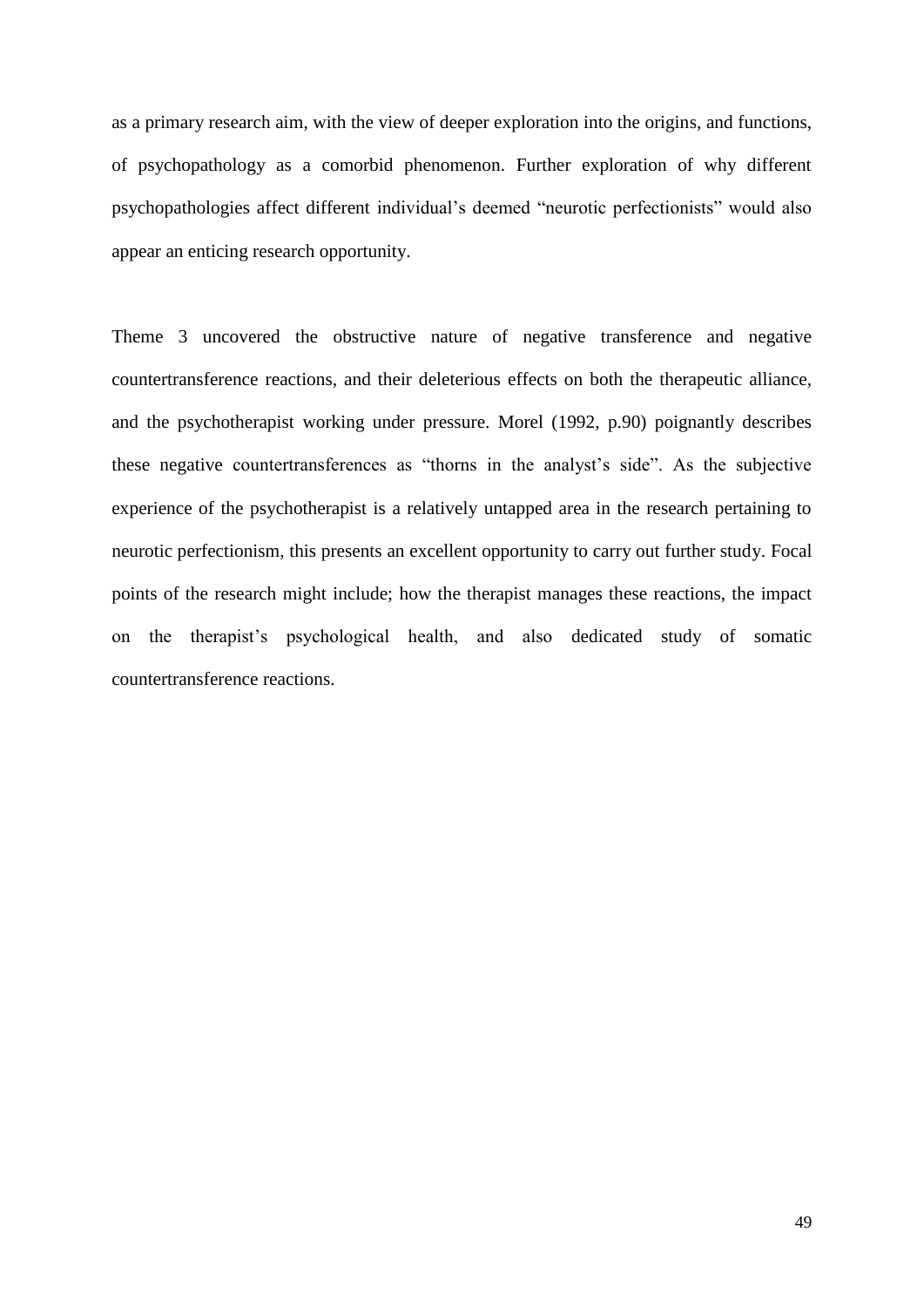#### References

- American Psychiatric Association. (2013). *Diagnostic and statistical manual of mental disorders: DSM-5*. Washington, D.C: American Psychiatric Association.
- Andersson, P., & Perris, C. (2000). Attachment styles and dysfunctional assumptions in adults. *Clinical Psychology & Psychotherapy, 7*(1), 47-53. doi:10.1002/(SICI)1099- 0879(200002)7:1<47::AID-CPP225>3.0.CO;2-F.
- Antony,M.M., Purdon, C.L., Huta, V., & Swinson, R.P. (1998). Dimensions of perfectionism across anxiety disorders. *Behavior Research and Therapy*, *36*, 1143–1154. doi:10.1016/S0005-7967(98)00083-7.
- Asch, S. S. (1976). Varieties of negative therapeutic reaction and problems of technique. *Journal Of The American Psychoanalytic Association, 24*(2), 383-407. doi:10.1177/000306517602400209.
- Ashby, J. S., & Kottman, T. (1996). Inferiority as a distinction between normal and neurotic perfectionism. *Individual Psychology: Journal Of Adlerian Theory, Research & Practice*, *52*(3), 237-245.
- Athanasiadou, C., & Halewood, A. (2011). A grounded theory exploration of therapists" experiences of somatic phenomena in the countertransference. *European Journal Of Psychotherapy And Counselling, 13*(3), 247-262. doi:10.1080/13642537.2011.596724.
- Aviv, A., & Springmann, R. R. (1990). Negative countertransference and negative therapeutic reactions: Prognostic indicators in the analysis of severe psychopathology. *Contemporary Psychoanalysis, 26*(4), 692-715.
- Aube, J., & Whiffen, V. E. (1996). Depressive styles and social acuity: Further evidence for distinct interpersonal correlates of dependency and self-criticism. *Communication Research, 23*(4), 407-424. doi:10.1177/009365096023004004.
- Babikian, H. M. (1985). The psychoanalytic treatment of the performing artist: Superego aspects. *Journal Of The American Academy Of Psychoanalysis, 13*(1), 139-148.
- Basco, M.R. (1999). *Never good enough: Freeing yourself from the chains of perfectionism.*  New York: The Free Press.
- Bateman, A., & Holmes, J. (2002). *Introduction to Psychoanalysis: Contemporary Theory and Practice*. London: Routledge.
- Beck, A. T. (1967). *Depression: Clinical, experimental, and theoretical aspects.* New York: Harper and Row.
- Beck, A. T. (1976). *Cognitive Therapy and the Emotional Disorders*. New York: International Universities Press.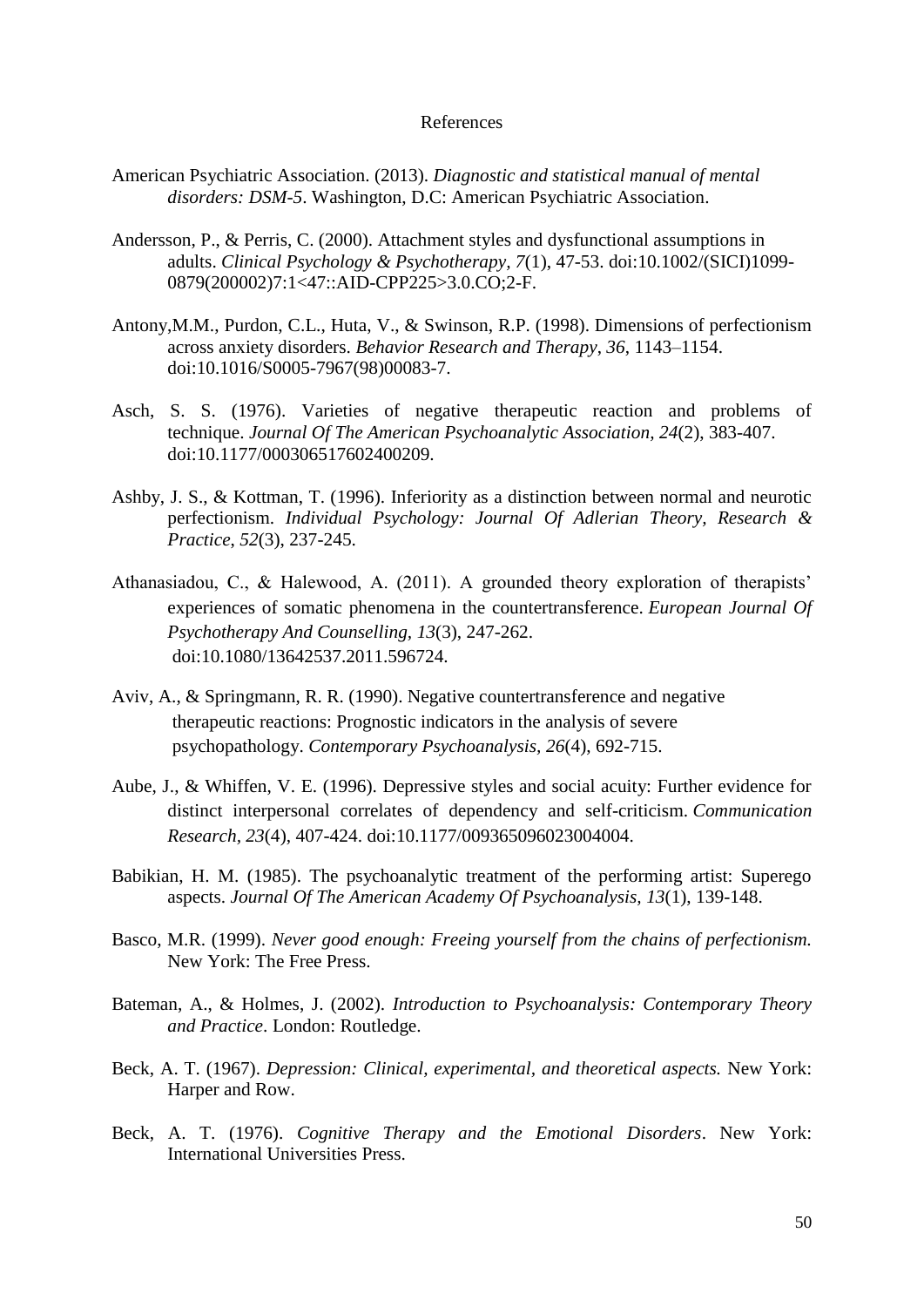- Beck, A. T. (1983). Cognitive therapy for depression: New perspectives. In P. J. Clayton, & J. E. Barrett (Eds.), *Treatment of depression: Old controversies and new approaches*. New York: Raven Press.
- Beck, A. T., Brown, G., Steer, R. A., & Weissman, A. N. (1991). Factor analysis of the Dysfunctional Attitude Scale in a clinical population. *Psychological Assessment: A Journal Of Consulting And Clinical Psychology, 3*(3), 478-483. doi:10.1037/1040- 3590.3.3.478.
- Bergler, E. (1952). *The superego: Unconscious conscience: The key to the theory and therapy of neurosis*. Madison, CT US: International Universities Press, Inc.
- Bieling, P. J., Israeli, A., Smith, J., & Antony, M. M. (2003). Making the grade: The behavioural consequences of perfectionism in the classroom. *Personality And Individual Differences, 35*(1), 163-178. doi:10.1016/S0191-8869(02)00173-3.
- Bieling, P. J., Israeli, A. L., & Antony, M. M. (2004). Is perfectionism good, bad, or both? Examining models of the perfectionism construct. *Personality And Individual Differences, 36*(6), 1373-1385. doi:10.1016/S0191-8869(03)00235-6.
- Bieling, P. J., Summerfeldt, L. J., Israeli, A. L., & Antony, M. M. (2004). Perfectionism as an explanatory construct in comorbidity of axis I disorders. *Journal Of Psychopathology And BehavioralAssessment, 26*(3),193- 201.doi:10.1023/B:JOBA.0000022112.27186.98.
- Blatt, S. J. (1992). The Differential Effect of Psychotherapy and Psychoanalysis on Anaclitic and Introjective Patients: The Menninger Psychotherapy Research Project Revisited. *Journal of the American Psychoanalytic Association, 40*(3)*,* 691-724.
- Blatt, S. J. (1995). The destructiveness of perfectionism: Implications for the treatment of depression. *AmericanPsychologist, 50*(12),1003-1020.doi:10.1037/0003- 066X.50.12.1003.
- Blatt, S. J. (2004). *Experiences of depression: Theoretical, clinical and research perspectives*. Washington, DC: APA Press.
- Blatt, S. J., Quinlan, D. M., Chevron, E. S., McDonald, C., & Zuroff, D. (1982). Dependency and self-criticism: Psychological dimensions of depression. *Journal Of Consulting And Clinical Psychology, 50*(1), 113-124. doi:10.1037/0022-006X.50.1.113.
- Blatt, S. J., & Shichman, S. (1983). Two primary configurations of psychopathology. *Psychoanalysis and Contemporary Thought, 6*(2)*,* 187-254.
- Blatt, S. J., Quinlan, D. M., Pilkonis, P. A., & Shea, M. (1995). Impact of perfectionism and need for approval on the brief treatment of depression: The National Institute of Mental Health Treatment of Depression Collaborative Research Program revisited. *Journal Of Consulting And Clinical Psychology, 63*(1), 125-132. doi:10.1037/0022-006X.63.1.125.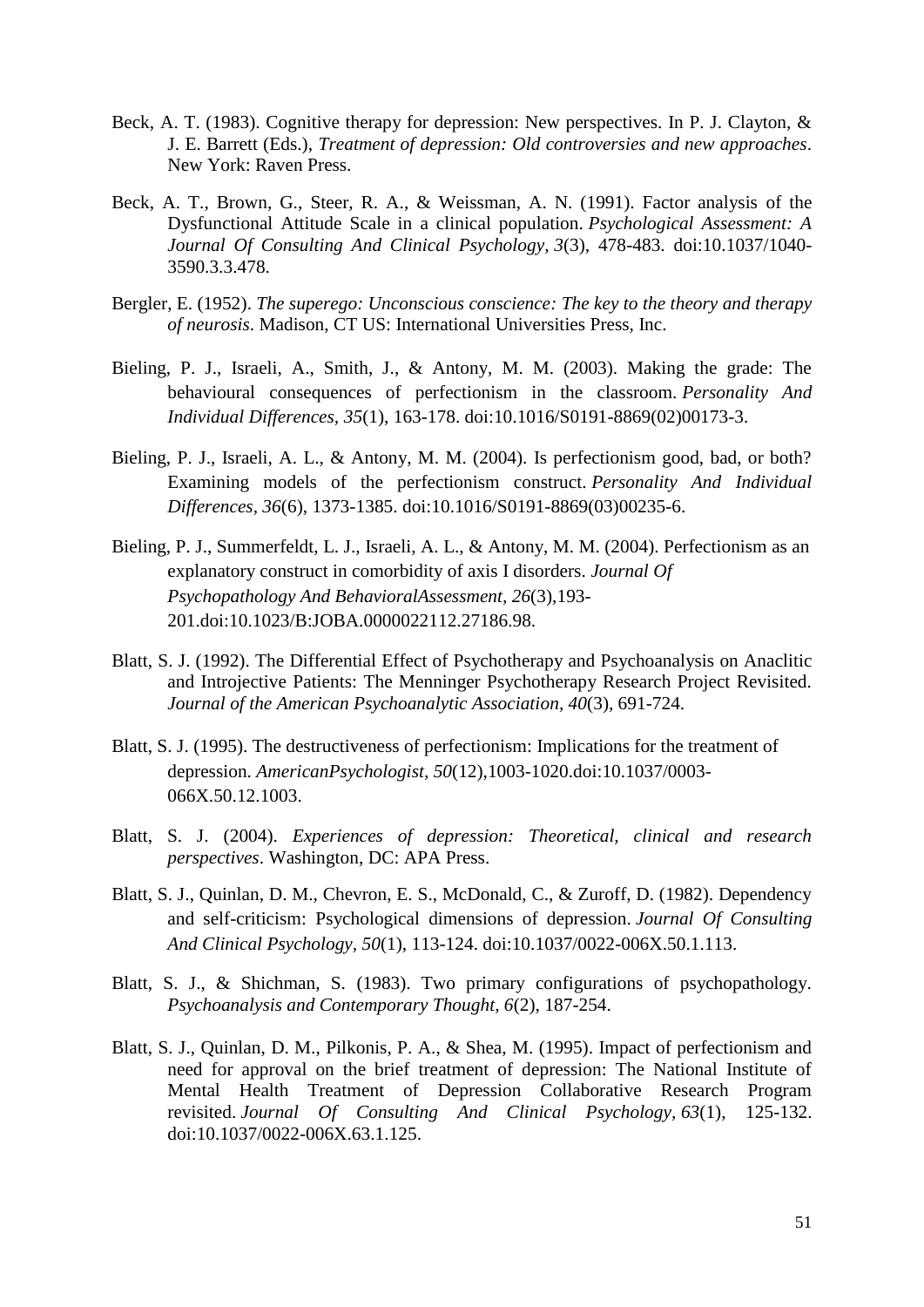- Blatt, S. J., Zuroff, D. C., Quinlan, D. M., & Pilkonis, P. A. (1996). Interpersonal factors in brief treatment of depression: Further analyses of the National Institute of Mental Health Treatment of Depression Collaborative Research Program. *Journal Of Consulting And Clinical Psychology, 64*(1),162-171. doi:10.1037/0022- 006X.64.1.162.
- Bowlby, J. (1969). *Attachment and loss, Vol. 1: Attachment.* New York: Basic Books.
- Bowlby, J. (1979). *The making and breaking of affectional bonds.* London: Tavistock.
- Bowlby, J. (1988). *A secure base.* New York: Basic Books.
- Branfman, T., & Bergler, E. (1955). Psychology of "Perfectionism". *American Imago, 12*(1), 9-15.
- Burns, D.D. (1980a). *Feeling Good: The New Mood Therapy.* New York: Morrow.
- Burns, D. D. (1980b). The perfectionist's script for self-defeat. *Psychology Today, 13*, 34–52.
- Cash, T. F., & Szymanski, M. L. (1995). The development and validation of the body-image ideals questionnaire. *Journal Of Personality Assessment, 64*(3), 466-477. doi:10.1207/s15327752jpa6403\_6.
- Cheng, S. K. (2001). Life stress, problem solving, perfectionism, and depressive symptoms in Chinese. *Cognitive Therapy And Research, 25*(3), 303-333. doi:10.1023/A:1010788513083.
- Clara, I. P., Cox, B. J., & Enns, M. W. (2007). Assessing Self-Critical Perfectionism in Clinical Depression. *Journal Of Personality Assessment, 88*(3), 309-316. doi:10.1080/00223890701317046.
- Cramer, P. (1987). The Development of Defense Mechanisms. *Journal Of Personality, 55*(4), 597-614. doi:10.1111/1467-6494.ep8970918.
- Cassell, C., & Symon G. (2006). *Essential Guide to Qualitative Methods in Organizational Research*. London, UK: SAGE Publications Ltd.
- Crosby, J. M., Bates, S. C., & Twohig, M. P. (2011). Examination of the relationship between perfectionism and religiosity as mediated by psychological inflexibility. *Current Psychology: A Journal For Diverse Perspectives On Diverse Psychological Issues, 30*(2), 117-129. doi:10.1007/s12144-011-9104-3.
- Dallos, R., & Vetere, A. (2005). *Researching psychotherapy and counselling*. UK: Bell & Bain.
- Devens, M., & Erickson, M. T. (1998). The relationship between defense styles and personalitydisorders. *Journal of Personality Disorders, 12*(1),86-93. doi:10.1521/pedi.1998.12.1.86.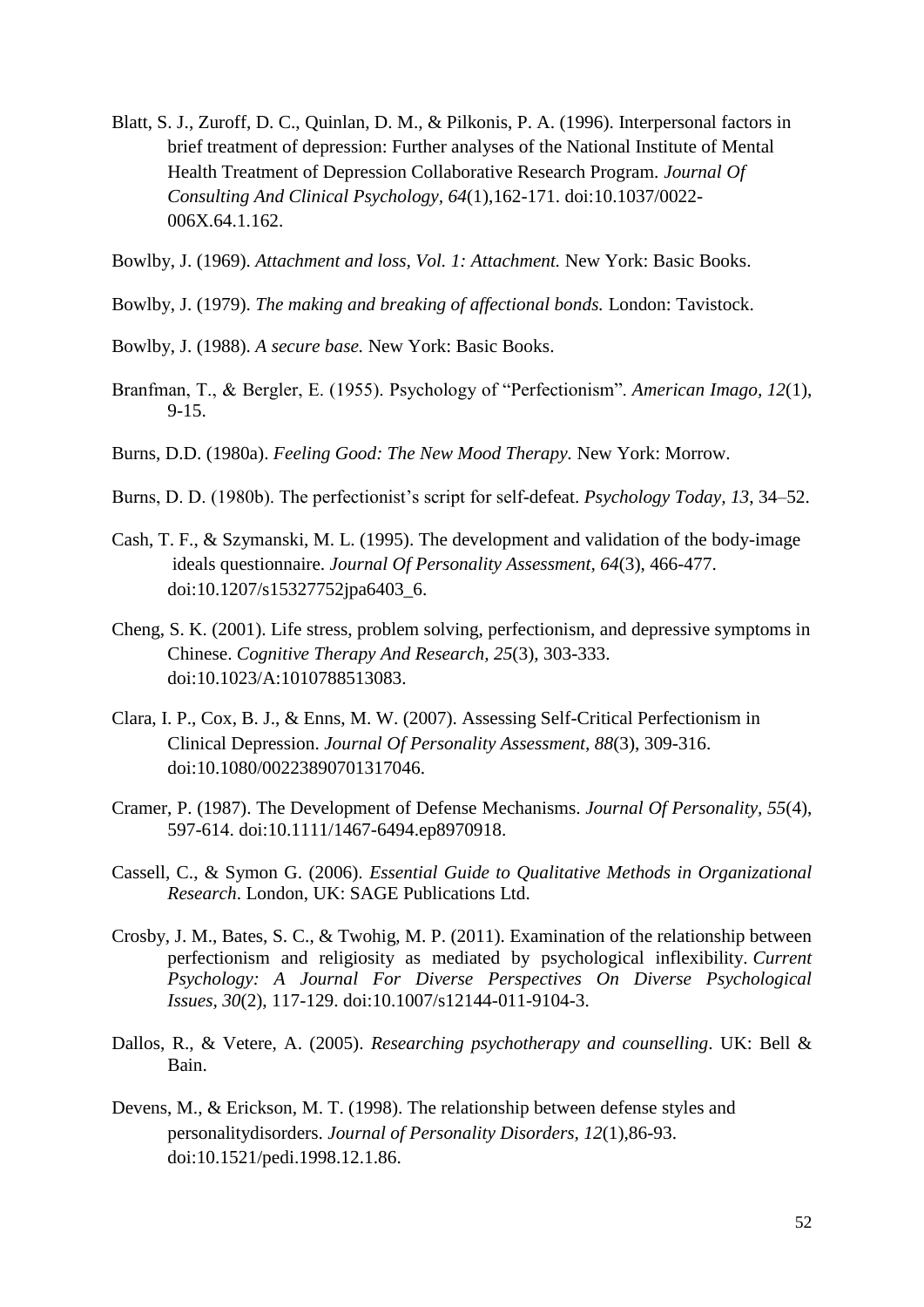- Di Bartolo, P., Frost, R. O., Chang, P., LaSota, M., & Grills, A. E. (2004). Shedding light on the relationship between personal standards and psychopathology: The case for contingent self-worth. *Journal Of Rational-Emotive & Cognitive Behavior Therapy, 22*(4), 241-254. doi:10.1023/B:JORE.0000047310.94044.ac.
- DiBartolo, P., Li, C., & Frost, R. O. (2008). How do the dimensions of perfectionism relate to mental health?.*Cognitive Therapy And Research, 32*(3), 401-417. doi:10.1007/s10608-007-9157-7.
- Dickinson, W. L., & Ashby, J. S. (2005). Multidimensional Perfectionism and Ego Defenses. *Journal Of College Student Psychotherapy, 19*(3), 41-54. doi:10.1300/J035v19n03\_05.
- Driscoll, R. (1982). Their own worst enemies. *Psychology Today,* 45-49.
- Dunkley, D. M., & Blankstein, K. R. (2000). Self-critical perfectionism, coping, hassles, and current distress: A structural equation modeling approach. *Cognitive Therapy And Research, 24*(6), 713-730. doi:10.1023/A:1005543529245.
- Dunkley, D. M., Zuroff, D. C., & Blankstein, K. R. (2003). Self-critical perfectionism and daily affect: Dispositional and situational influences on stress and coping. *Journal Of Personality And Social Psychology, 84*(1), 234-252. doi:10.1037/0022-3514.84.1.234.
- Dunkley, D. M., Blankstein, K. R., Masheb, R. M., & Grilo, C. M. (2006). Personal standards and evaluative concerns dimensions of 'clinical' perfectionism: A reply to Shafran et al. (2002, 2003) and Hewitt et al. (2003). *Behaviour Research And Therapy, 44*(1), 63-84. doi:10.1016/j.brat.2004.12.004.
- Dunn, J. C., Whelton, W. J., & Sharpe, D. (2006). Maladaptive perfectionism, hassles, coping, and psychological distress in university professors. *Journal Of Counseling Psychology, 53*(4), 511-523. doi:10.1037/0022-0167.53.4.511.
- Elkin, I., Parloff, M. B., Hadley, S. W., & Autry, J. H. (1985). NIMH treatment of Depression Collaborative Research Program: Background and research plan. *Archives Of General Psychiatry, 42*(3), 305-316. doi:10.1001/archpsyc.1985.01790260103013
- Enns, M. W., Cox, B. J., & Clara, I. (2002). Adaptive and maladaptive perfectionism: Developmental origins and association with depression proneness. *Personality And Individual Differences, 33*(6), 921-935. doi:10.1016/S0191-8869(01)00202-1.
- Fenichel, O. (1945). *The Psychoanalytic Theory of Neurosis.* New York: W. W. Norton.
- Flett, G. L., Hewitt, P. L., & Dyck, D. G. (1989). Self-oriented perfectionism, neuroticism and anxiety. *Personality And Individual Differences, 10*(7), 731-735. doi:10.1016/0191-8869(89)90119-0.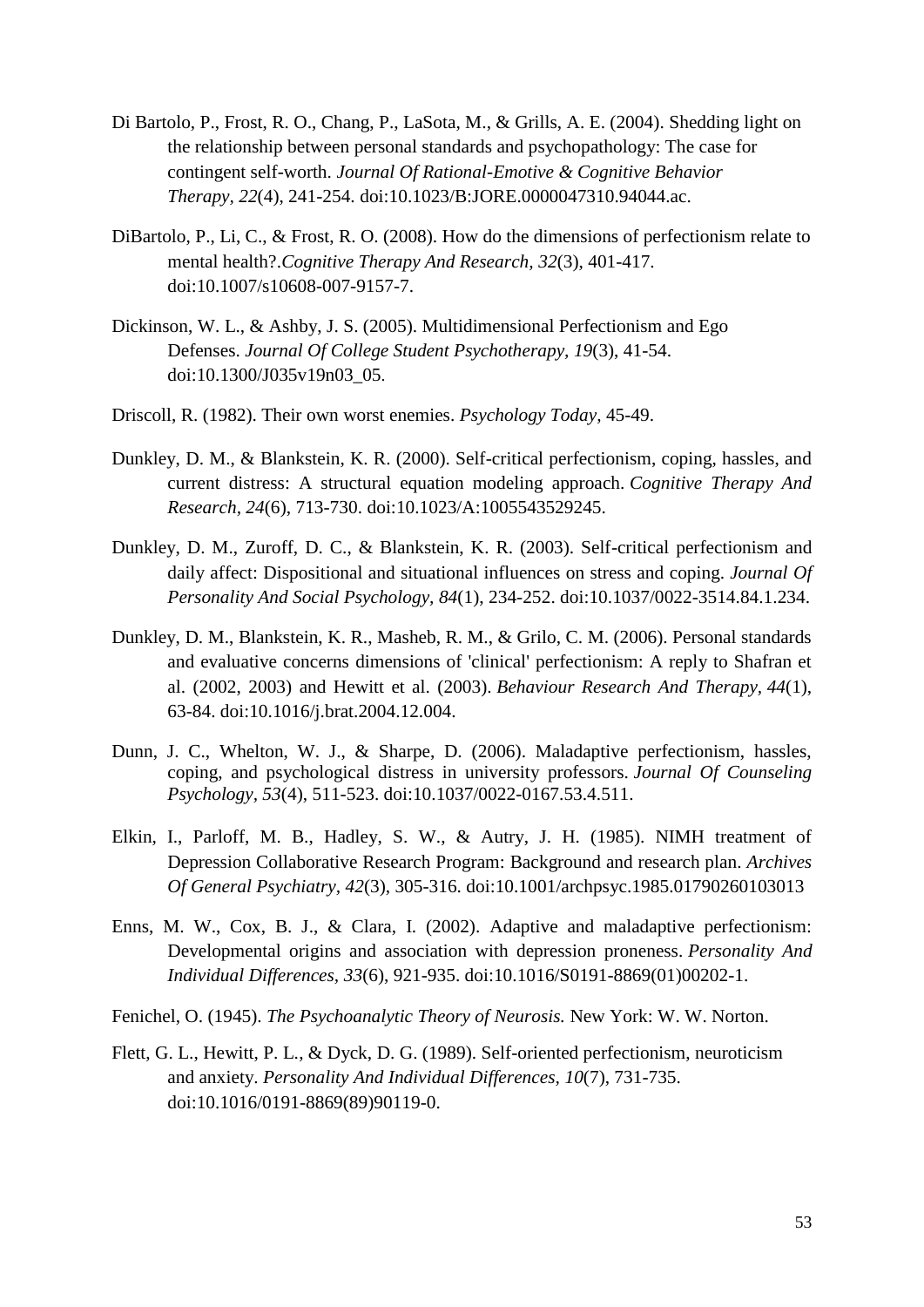- Flett, G. L., Hewitt, P. L., Mosher, S. W., Sherry, S. B., Macdonald, S., & Sawatzky, D. L. (2001). *Dimensions of perfectionism and attachment style.* Paper presented at the annual meeting of the American Psychological Society, Toronto, Ontario, Canada.
- Flett, G.L., & Hewitt, P. L. (2002). Perfectionism and maladjustment: An overview of theoretical, definitional and treatment issues. In G.L. Flett, P.L. Hewitt (Eds.), *Perfectionism: Theory, research and treatment*. Washington, DC US: American Psychological Association.
- Flett, G.L., Hewitt, P.L., Oliver, J.M., & Macdonald, S. (2002). Perfectionism in children and their parents: A developmental analysis. In: Flett, G.L., & Hewitt, P.L.(Eds.), *Perfectionism: Theory, research, and treatment*. Washington, DC US: American Psychological Association.
- Flett, G. L., Greene, A., & Hewitt, P. L. (2004). Dimensions of Perfectionism and Anxiety Sensitivity. *Journal Of Rational-Emotive & Cognitive Behavior Therapy, 22*(1), 39- 57. doi:10.1023/B:JORE.0000011576.18538.8e.
- Flett, G. L., Besser, A., & Hewitt, P. L. (2005). Perfectionism, Ego Defense Styles, and Depression: A Comparison of Self-Reports Versus Informant Ratings. *Journal Of Personality, 73*(5), 1355-1396. doi:10.1111/j.1467-6494.2005.00352.x.
- Forman, M. A., Tosi, D. J., & Rudy, D. R. (1987). Common irrational beliefs associated with the psychophysiological conditions of low back pain, peptic ulcers and migraine headache: A multivariate study. *Journal Of Rational-Emotive Therapy, 5*(4), 255-265. doi:10.1007/BF01073816.
- Frederickson, J. (2013). *Co-Creating Change: Effective Dynamic Therapy Techniques*. Kansas City, MO: Seven Leaves Press LLC.
- Freud, S. (2001). Fragments of an analysis of a case of hysteria. In J. Strachey (Ed. & Trans.). *The Standard Edition of the Complete Psychological Works of Sigmund Freud* (Vol. 1, pp.3-122). London: Hogarth Press. (Original work published 1905).
- Freud, S. (2001). Further remarks on the neuro-psychoses of defence. In J. Strachey (Ed. & Trans.). *The Standard Edition of the Complete Psychological Works of Sigmund Freud* (Vol. 3, pp. 159-185). London: Hogarth Press. (Original work published 1896).
- Freud , S. (2001). The economic problem of masochism. In J. Strachey (Ed. & Trans.) *The Standard Edition of the Complete Psychological Works of Sigmund Freud* (Vol. 19, pp. 157-173**)**. London: Hogarth Press. (Original work published 1924).
- Freud, S. (2001). Inhibitions, symptoms, and anxiety. In J. Strachey (Ed. and Trans.), *The Standard Edition of the Complete Psychological Works of Sigmund Freud* (Vol. 20, pp. 87-86). London: Hogarth Press. (Original work published 1926).
- Friedman, S., & Gelso, C. J. (2000). The development of the Inventory of Countertransference Behavior. *Journal Of Clinical Psychology, 56*(9), 1221-1235. doi:10.1002/1097-4679(200009)56:9<1221::AID-JCLP8>3.0.CO;2-W.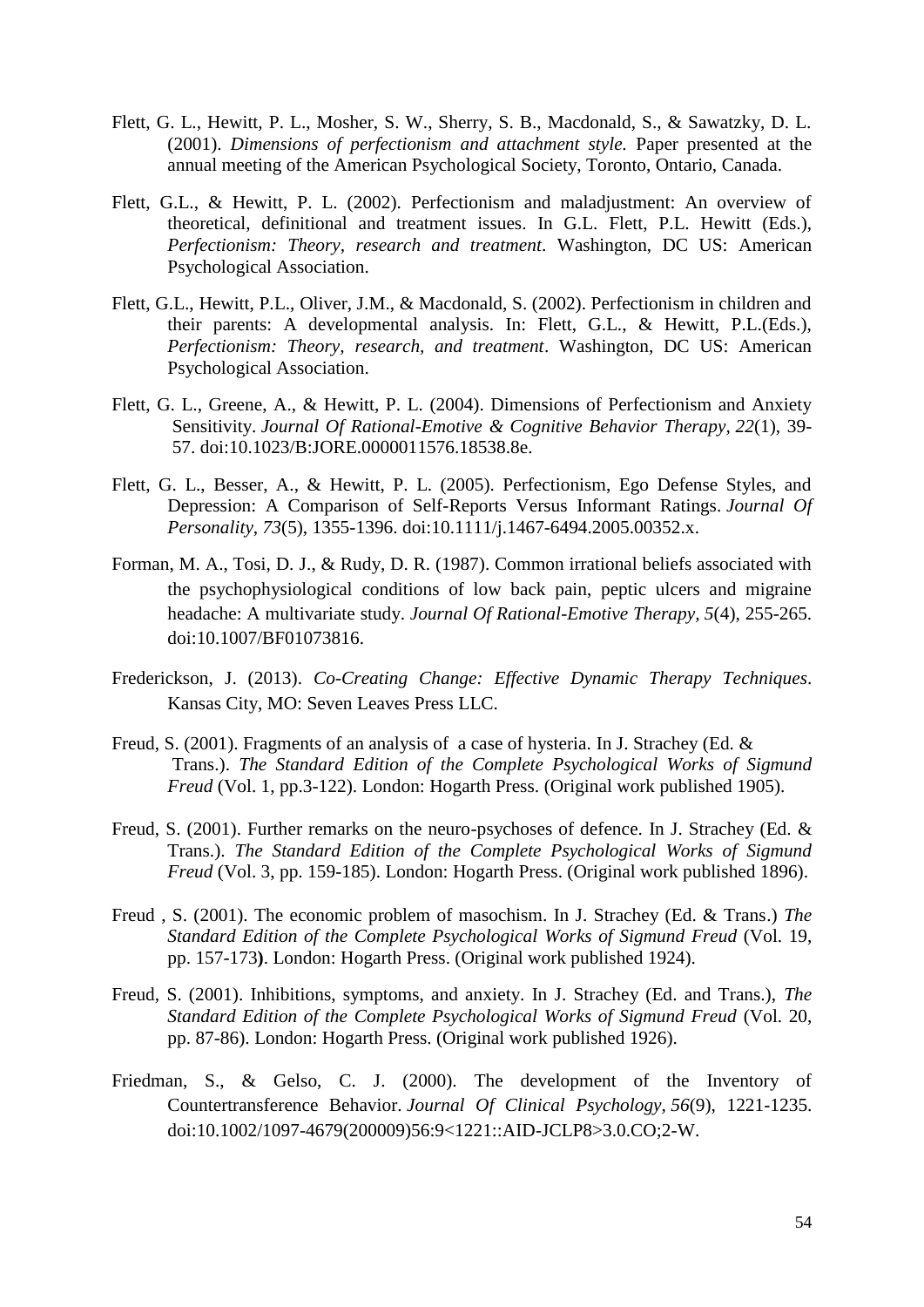- Frost, R. O., Marten, P., Lahart, C., & Rosenblate, R. (1990). The dimensions of perfectionism. *Cognitive Therapy And Research, 14*(5), 449-468. doi:10.1007/BF01172967.
- Frost, R. O., Lahart, C. M., & Rosenblate, R. (1991). The development of perfectionism: A study of daughters and their parents. *Cognitive Therapy And Research, 15*(6), 469- 489. doi:10.1007/BF01175730.
- Frost, R. O., & Steketee, G. (1997). Perfectionism in obsessive-compulsive disorder patients. *Behaviour Research And Therapy, 35*(4), 291-296. doi:10.1016/S0005- 7967(96)00108-8.
- Greenberg, L. S. (2002). *Emotion-focused therapy: Coaching clients to work through their feelings*. Washington, DC: APA Press.
- Greenspon, T.S. (2002). *Freeing our families from perfectionism*. Minneapolis: Free Spirit Publishing.
- Greenspon, T. S. (2008). Making sense of error: A view of the origins and treatment of perfectionism. *American Journal Of Psychotherapy, 62*(3), 263-282.
- Grinberg, L. (1997). Is the transference feared by the psychoanalyst*?. The International Journal Of Psychoanalysis,78*(1), 1-14.
- Gubb, K. (2014). Craving interpretation: A case of somatic countertransference. *British Journal Of Psychotherapy,30*(1), 51-67. doi:10.1111/bjp.12062.
- Guidi, N. (1993). Unobjectionable negative transference. *The Annual Of Psychoanalysis*, *2* (1)*,* 107-121.
- Halgin, R. P., & Leahy, P. M. (1989). Understanding and treating perfectionistic college students. *Journal Of Counseling & Development, 68*(2), 222-225. doi:10.1002/j.1556- 6676.1989.tb01362.x.
- Halmi, K.A., Sunday, S.P., Strober, M., Kaplan, A., Woodside, D.B., Fichter, M., Kaye, W.H. (2000). Perfectionism in anorexia nervosa: Variation by clinical subtype, obsessionality, and pathological eating behavior. *American Journal of Psychiatry*, *157*, 1799–1805. doi:0.1176/appi.ajp.157.11.1799.
- Hamachek, D. E. (1978). Psychodynamics of normal and neurotic perfectionism. *Psychology: A Journal of Human Behavior, 15*(1)*,* 27–33.
- Hatter, S. (1998). The development of self-representations. In W. Damon & N. Eisenberg (Eds.), *Handbook of child psychology: Vol. 3.* New York: Wiley.
- Hewitt, P. L., & Dyck, D. G. (1986). Perfectionism, stress, and vulnerability to depression. *Cognitive Therapy And Research, 10*(1), 137-142. doi:10.1007/BF01173389.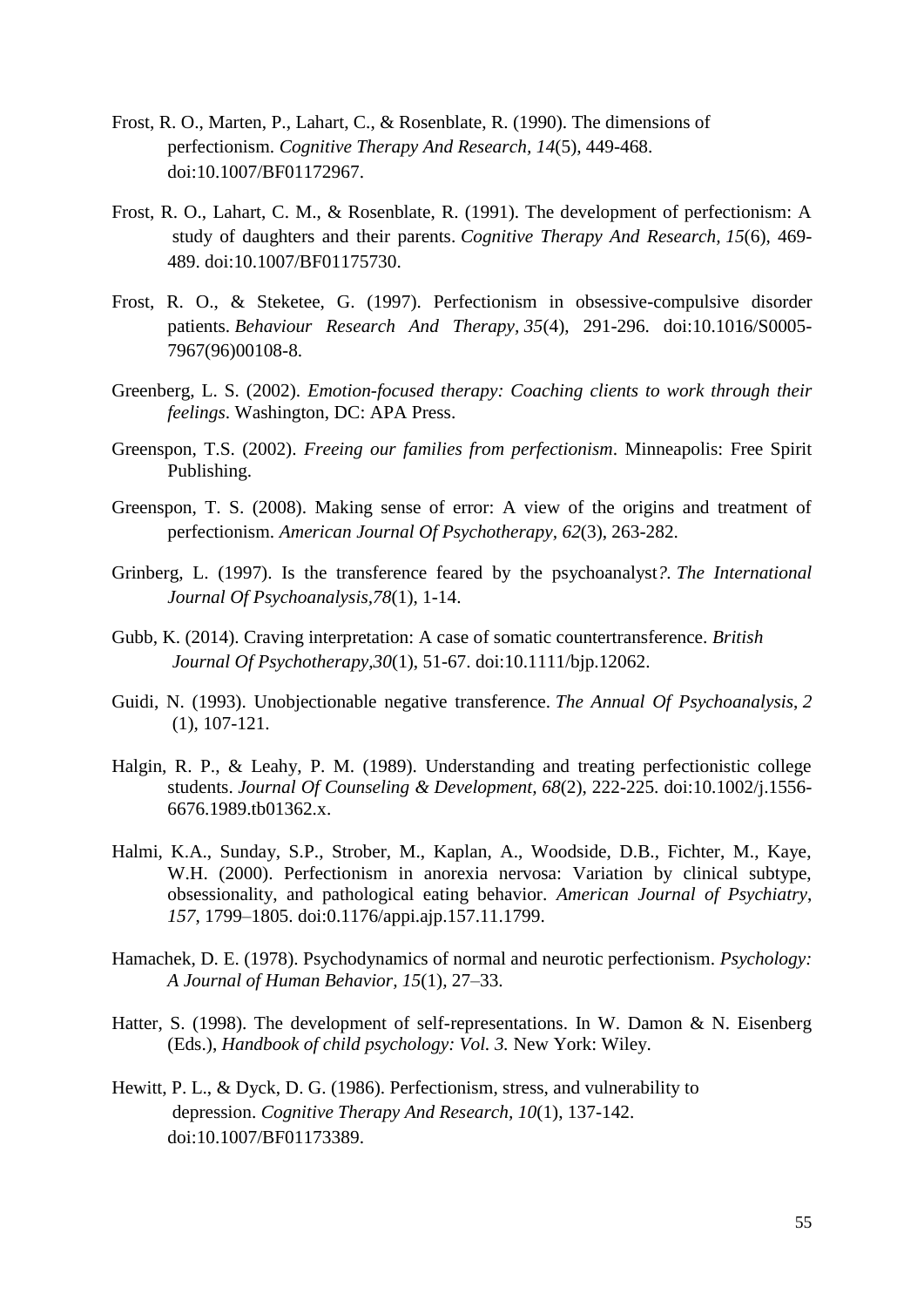- Hewitt, P. L., & Flett G. L. (1990). Perfectionism and depression: A multidimensional analysis. *Journal of Social Behavior and Personality. 5*(5), 423-438.
- Hewitt, P. L., & Flett, G. L. (1991a). Dimensions of perfectionism in unipolar depression. *Journal Of Abnormal Psychology, 100*(1), 98-101. doi:10.1037/0021843X.100.1.98.
- Hewitt, P. L., & Flett, G. L. (1991b). Perfectionism in the self and social contexts: Conceptualization, assessment, and association with psychopathology. *Journal Of Personality And Social Psychology, 60*(3), 456-470. doi:10.1037/0022-3514.60.3.456.
- Hewitt, P. L., Flett, G. L., & Turnbull-Donovan, W. (1992). Perfectionism and suicide potential. *British Journal Of Clinical Psychology, 31*(2), 181-190. doi:10.1111/j.2044- 8260.1992.tb00982.x.
- Hewitt, P. L., Flett, G. L., & Ediger, E. (1996). Perfectionism and depression: Longitudinal assessment of a specific vulnerability hypothesis*. Journal Of Abnormal Psychology, 105*(2), 276-280. doi:10.1037/0021-843X.105.2.276.
- Hewitt, P. L., Flett, G. L., Sherry, S. B., Habke, M., Parkin, M., Lam, R. W., & ... Stein, M. B. (2003). The interpersonal expression of perfection: Perfectionistic self-presentation and psychological distress. *Journal Of Personality And Social Psychology, 84*(6), 1303-1325. doi:10.1037/0022-3514.84.6.1303.
- Hewitt, P. L., & Flett, G.L. (2007). When does conscientiousness become perfectionism? *Current Psychiatry, 6*(7), 49-59.
- Jacobs, M. (2010). *Psychodynamic counselling in action*.  $4<sup>th</sup>$  edn. London: SAGE.
- Kahn, M. (2001). *Between therapist and client: the new relationship*. Rev. edn. New York: Henry Holt and Company, LLS.
- Kawamura, K. Y., & Frost, R. O. (2004). Self-Concealment as a Mediator in the Relationship Between Perfectionism and Psychological Distress. *Cognitive Therapy And Research, 28*(2), 183-191. doi:10.1023/B:COTR.0000021539.48926.c1.
- Kennedy, B. L., Schwab, J. J., & Hyde, J. A. (2001). Defense styles and personality dimensions of research subjects with anxiety and depressive disorders. *Psychiatric Quarterly, 72*(3), 251-262. doi:10.1023/A:1010353116016.
- Kiesler, D. J. (2001). Therapist countertransference: In search of common themes and empirical referents. *Journal Of Clinical Psychology, 57*(8), 1053-1063. doi:10.1002/jclp.1073.
- Klein, M. (1984). *Love, guilt, and reparation, and other works, 1921-1945*. New York: Free Press.
- Klein, M., Heimann, P. & Kyrle, R. (1985). *New directions in psycho-analysis the significance of infant conflict in the pattern of adult behaviour*. London: Karnac.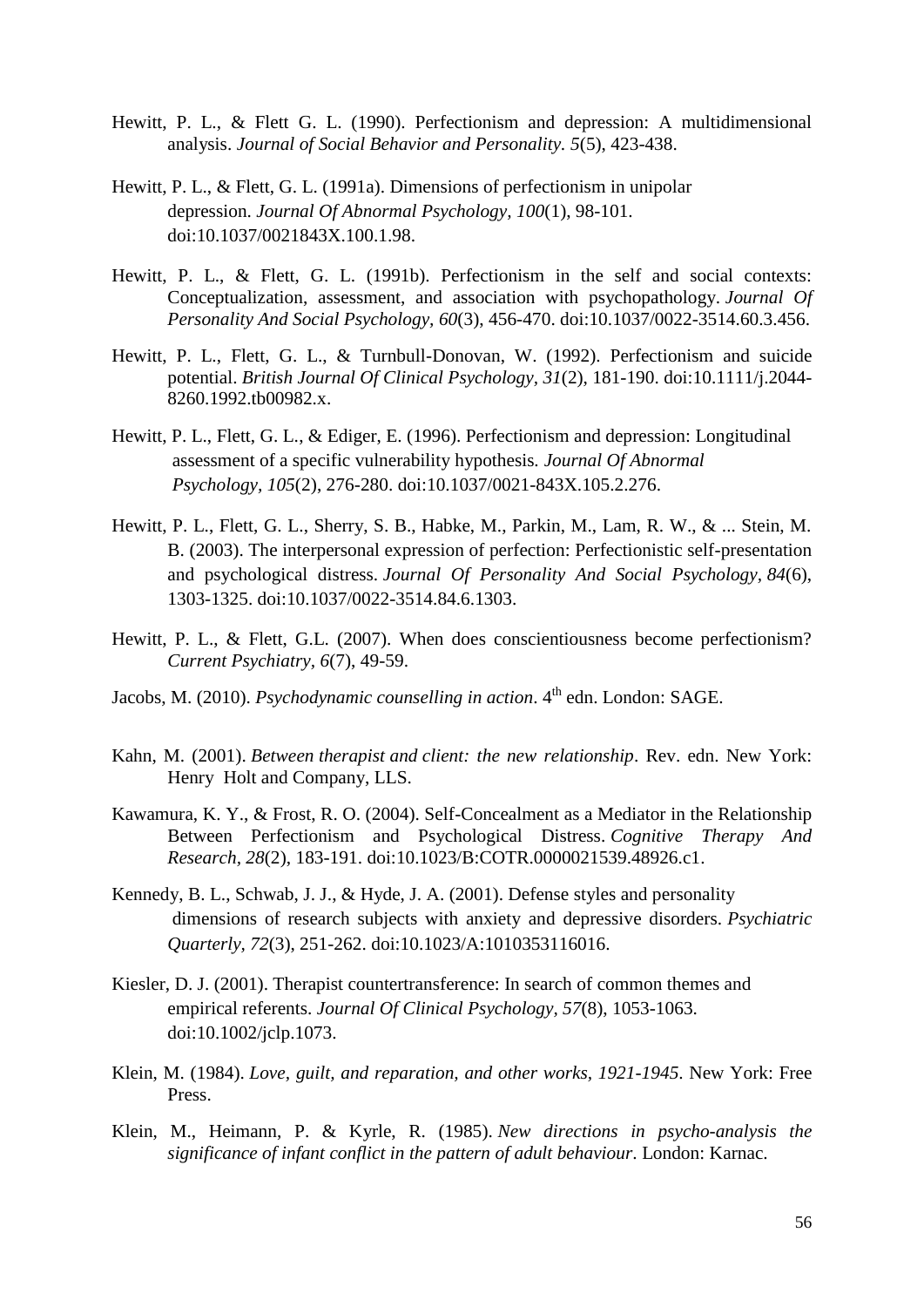- Klein, M., Riviere, J. & Jones, E. (1989). *Developments in psycho-analysis*. London New York: Karnac.
- Klein, M., Strachey, A. & Thorner, H. (1997). *The psycho-analysis of children*. London: Vintage.
- Kneepkens, R., & Oakley, L. (1996). Rapid improvement in the defense style of depressed women and men. *The Journal Of Nervous And Mental Disease, 184*(6), 358-361.
- Knutt, A. D. (2007). Pathological perfectionism: Implications for the treatment of depression, eating disorders, and obsessive-compulsive disorder in suicide prevention (Doctoral dissertation, University of Hartford). *Dissertation Abstracts International, 68*, 1930.
- Kohut, H., & Wolf, E. S. (1978). The disorders of the self and their treatment: An outline. *The International Journal Of Psychoanalysis, 59*(4), 413-425.
- Lapan, R., & Patton, M. J. (1986). Self-psychology and the adolescent process: Measures of pseudoautonomy and peer-group dependence. *Journal Of Counseling Psychology, 33*(2), 136-142. doi:10.1037/0022-0167.33.2.136.
- Ligiéro, D. P., & Gelso, C. J. (2002). Countertransference, attachment, and the working alliance: The therapist's contribution. *Psychotherapy: Theory, Research, Practice, Training,39*(1), 3-11. doi:10.1037/0033-3204.39.1.3.
- Lo, A., & Abbott, M. J. (2013). Review of the theoretical, empirical, and clinical status of adaptive and maladaptive perfectionism. *Behaviour Change, 30*(2), 96-116. doi:10.1017/bec.2013.9.
- LoCicero, K. A., & Ashby, J. S. (2000). Multidimensional Perfectionism in Middle School Age Gifted Students: A Comparison to Peers from the General Cohort. *Roeper Review, 22*(3), 182-85.
- Malan, D.H. (1995). *Individual psychotherapy. and the science of psychodynamics*. (2nd ed.). Oxford: Butterworth Heinemann.
- McFall, M. E., & Wollersheim, J. P. (1979). Obsessive-compulsive neurosis: A cognitivebehavioral formulation and approach to treatment. *Cognitive Therapy And Research, 3*(4), 333-348. doi:10.1007/BF01184447.
- McLeod, J. (2003). *Doing Counselling Research*. (2<sup>nd</sup> ed.). London: Sage Publications Ltd.
- Mearns, D. and Thorne, B. (2007). *Person-centred Counselling in Action*. (3<sup>rd</sup> ed.). London: Sage.
- Minarik, M. L., & Ahrens, A. H. (1996). Relations of eating behaviour and symptoms of depression and anxiety to the dimensions of perfectionism among undergraduate women. *Cognitive Therapy & Research, 20*(2), 155-169.

Missildine, W.H. (1963). *Your inner child of the past.* New York: Simon and Schuster.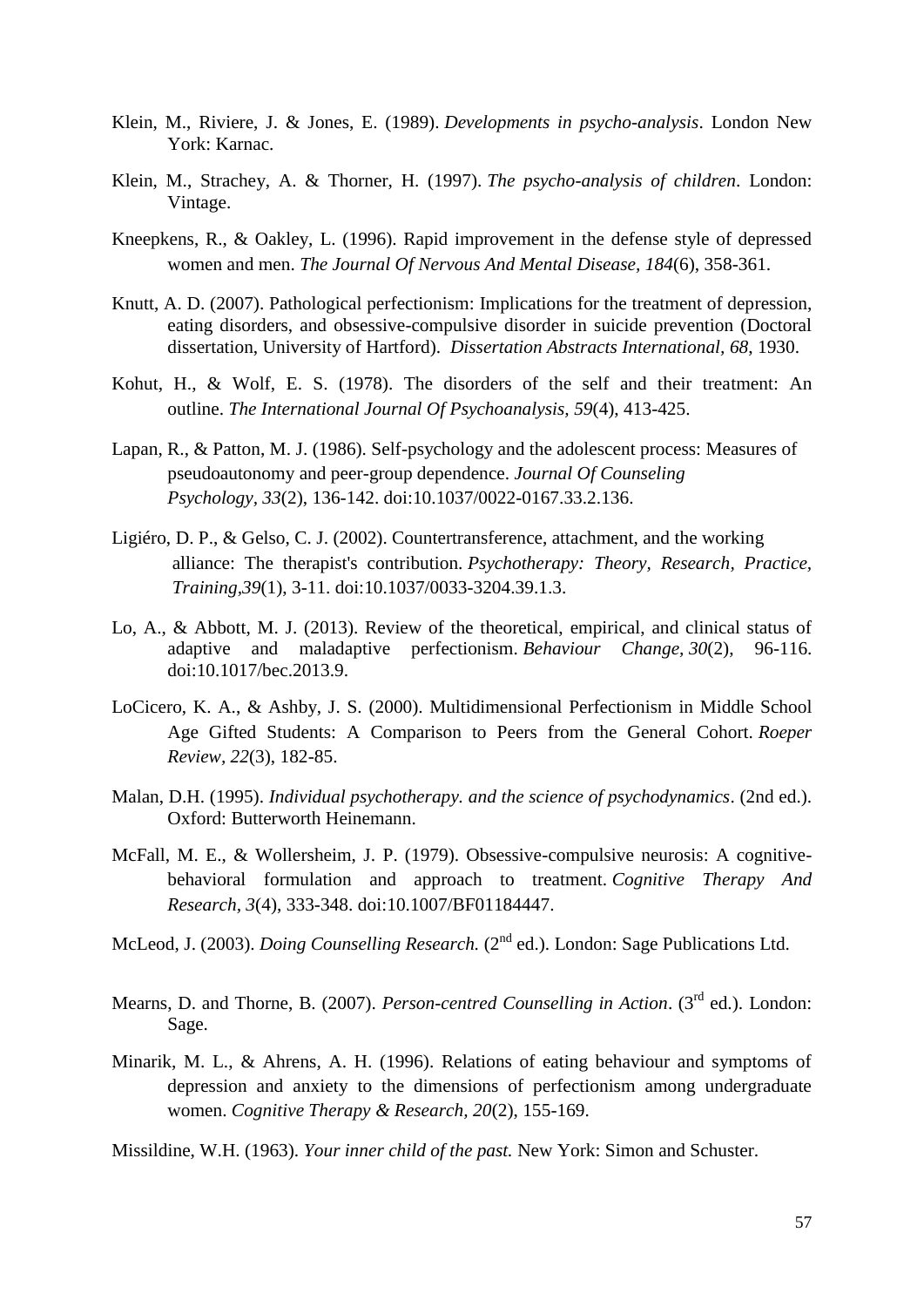- Mongrain, M., Vettese, L. C., Shuster, B., & Kendal, N. (1998). Perceptual biases, affect, and behavior in the relationships of dependents and self-critics. *Journal Of Personality And Social Psychology, 75*(1), 230-241. doi:10.1037/0022-3514.75.1.230.
- Morrel, A. (1992). Countertransference and the Analyst's Response to It: Feelings About Feelings. *Modern Psychoanalysis, 17*(1), 85-99.
- Nadler, A. (1983). Personal characteristics and help-seeking. In B. M. Depaulo, A. Nadler, & J. D. Fisher (Eds.),*New directions in help-seeking: Vol. 2 Help-seeking*. San Diego, CA: Academic Press.
- Pacht, A. R. (1984). Reflections on perfection. *American Psychologist, 39(*4), 386-390. doi:10.1037/0003-066X.39.4.386.
- Polit, F.D., & Hungler, B.P. (1999). *Nursing research: principles and methods*. (5th ed.). Baltimore: Lippincott.
- Powers, T. A., Zuroff, D. C., & Topciu, R. A. (2004). Covert and overt expressions of selfcriticism and perfectionism and their relation to depression. *European Journal Of Personality, 18*(1), 61-72. doi:10.1002/per.499.
- Quadland, M. C. (1980). Private self-consciousness, attribution of responsibility, and perfectionistic thinking in secondary erectile dysfunction. *Journal Of Sex & Marital Therapy, 6*(1), 47-55. doi:10.1080/00926238008404245.
- Racker, H. (1953). A Contribution to the Problem of Counter-Transference. *International Journal Of Psycho-Analysis, 3*(4), 313-324.
- Racker, H. (2007). The meanings and uses of countertransference. *Psychoanalytic Quarterly*, *76*(3), 725.
- Rice, K. G., Ashby, J. S., & Preusser, K. J. (1996). Perfectionism, relationships with parents, and self-esteem*. Individual Psychology: Journal Of Adlerian Theory, Research & Practice, 52*(3), 246-260.
- Rice, K. G., Ashby, J. S., & Slaney, R. B. (1998). Self-esteem as a mediator between perfectionism and depression: A structural equations analysis. *Journal Of Counseling Psychology, 45*(3), 304-314. doi:10.1037/0022-0167.45.3.304.
- Rice, K. G., & Mirzadeh, S. (2000). Perfectionism, attachment, and adjustment. *Journal Of Counseling Psychology,47*(2), 238-250. doi:10.1037/0022-0167.47.2.238.
- Rice, K. G., & Slaney, R. B. (2002). Clusters of Perfectionists: Two Studies of Emotional Adjustment and Academic Achievement. *Measurement And Evaluation In Counseling And Development, 35*(1), 35-48.
- Rice, K. G., & Lopez, F. G. (2004). Maladaptive Perfectionism, Adult Attachment, and Self-Esteem in College Students. *Journal Of College Counseling, 7*(2), 118-128. doi:10.1002/j.2161-1882.2004.tb00243.x.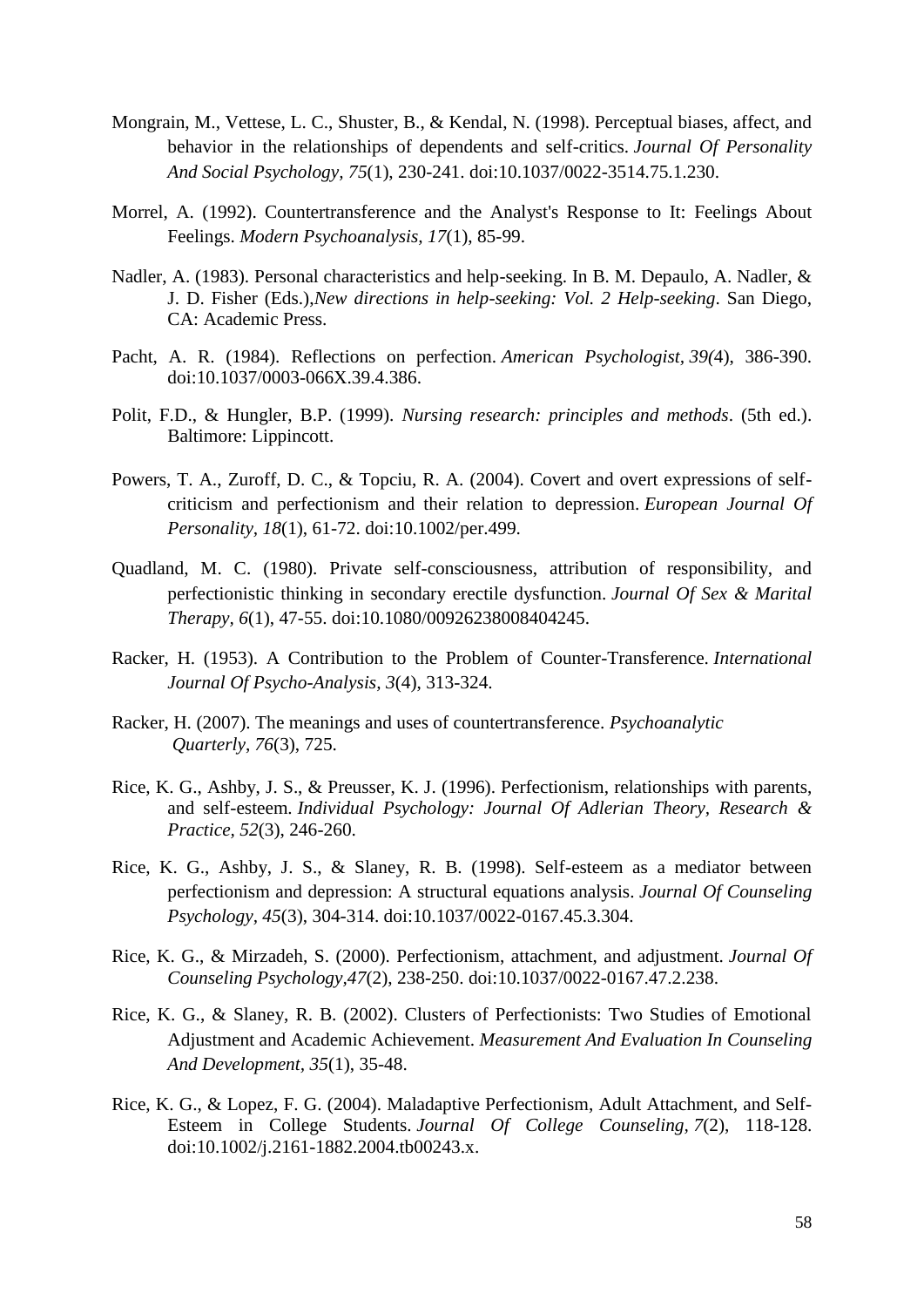- Rice, K. G., Lopez, F. G., & Vergara, D. (2005). Parental/social influences on perfectionism and adult attachment orientations. *Journal Of Social And Clinical Psychology, 24(*4), 580-605. doi:10.1521/jscp.2005.24.4.580.
- Robbins, S. B., & Patton, M. J. (1985). Self-psychology and career development: Construction of the Superiority and Goal Instability scales. *Journal Of Counseling Psychology, 32*(2), 221-231. doi:10.1037/0022-0167.32.2.221.
- Robins, C. J., Ladd, J., Welkowitz, J., & Blaney, P. H. (1994). The Personal Style Inventory: Preliminary validation studies of new measures of sociotropy and autonomy. *Journal Of Psychopathology And Behavioral Assessment,16*(4), 277-300. doi:10.1007/BF02239408.
- Rogers, C.R. (2004). *On Becoming a Person: A therapist's view of psychotherapy*. London: Constable.
- Rogers, C.R. (1951). *Client-Centered Therapy*. Boston: Houghton Mifflin.
- Ross, M. (2000). Body talk: Somatic countertransference. *Psychodynamic Counselling, 6*(4), 451-467. doi:10.1080/13533330050197089.
- Sandler, J., & Rosenblatt, B. (1962). The Concept of the Representational World. *Psychoanalytic Study Of The Child,17,*128-145.
- Schweitzer, R. D., & Hamilton, T. K. (2002). Perfectionism and Mental Health in Australian University Students: Is There a Relationship?. *Journal Of College Student development*, *43*(5), 684-695.
- Shafran, R., & Mansell, W. (2001). Perfectionism and psychopathology: A review of research and treatment. *Clinical Psychology Review, 21*(6), 879-906. doi:10.1016/S0272- 7358(00)00072.
- Shafran, R., Cooper, Z., & Fairburn, C. G. (2002). Clinical perfectionism: A cognitivebehavioural analysis. *Behaviour Research And Therapy, 40*(7), 773-791. doi:10.1016/S0005-7967(01)00059-6.
- Shahar, G., Blatt, S. J., & Zuroff, D. C. (2007). Satisfaction with social relations buffers the adverse effect of (mid-level) self-critical perfectionism in brief treatment for depression. *Journal Of Social And Clinical Psychology, 26*(5), 540-555. doi:10.1521/jscp.2007.26.5.540.
- Silverman, D. (2005). *Doing Qualitative Research.* (2nd ed.) London: Sage Publications.
- Sorotzkin, B. (1985). The quest for perfection: Avoiding guilt or avoiding shame? *Psychotherapy: Theory, Research, Practice, Training, 22*(3), 564- 571.doi:10.1037/h0085541.
- Speirs Neumeister, K. L., & Finch, H. (2006). Perfectionism in High-Ability Students: Relational Precursors and Influences on Achievement Motivation. *Gifted Child Quarterly, 50*(3), 238-251.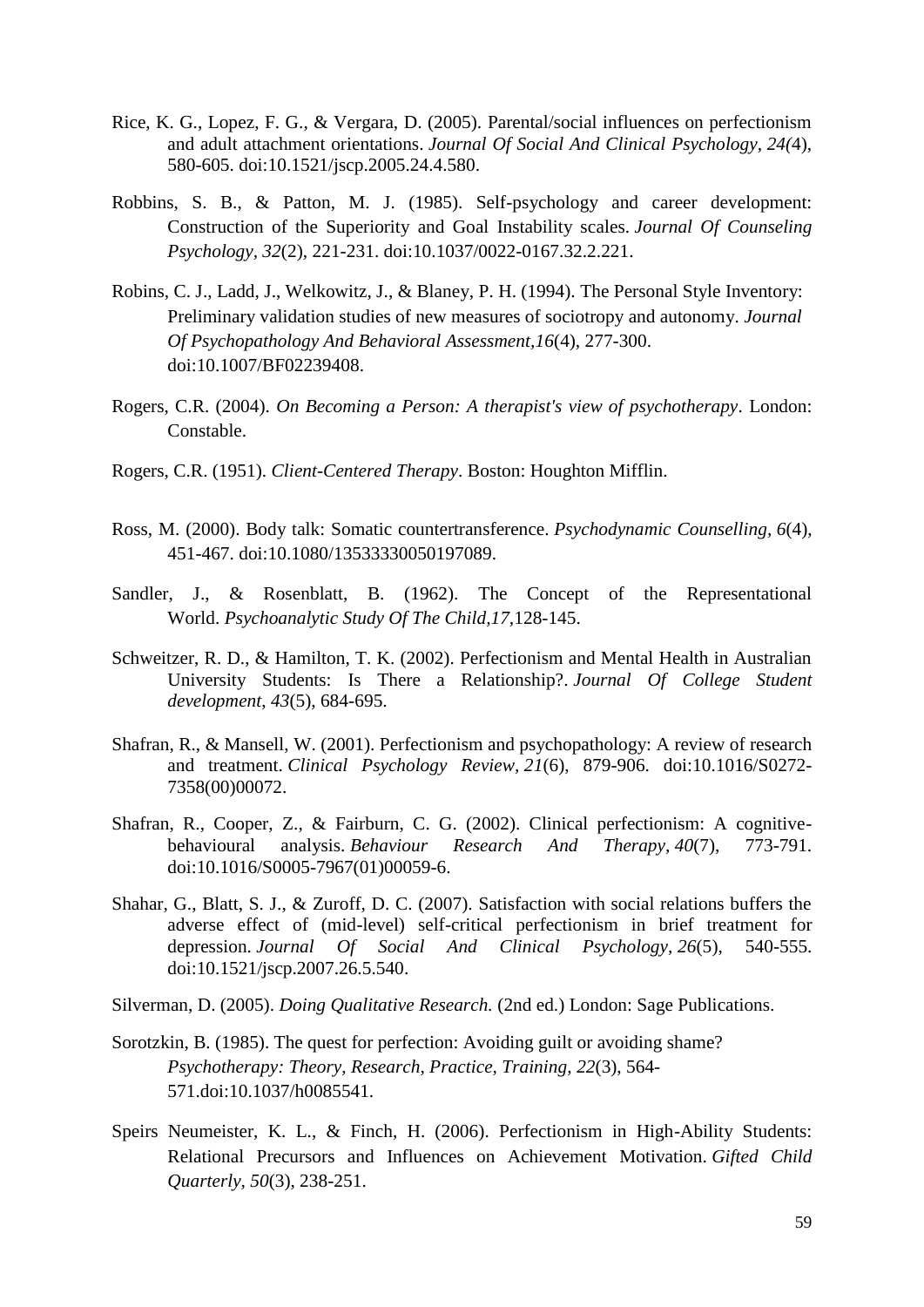Sullivan, H. S. (1953). *The interpersonal theory of psychiatry*. New York: Norton.

- Terry-Short, L. A., Glynn Owens, R. R., Slade, P. D., & Dewey, M. E. (1995). Positive and negative perfectionism. *Personality And Individual Differences, 18*(5), 663-668. doi:10.1016/0191-8869(94)00192-U.
- Thorne, B. (2008). *Carl Rogers.* (2<sup>nd</sup> ed.). London: SAGE.
- Trochim, W. (2006). "Nonprobability Sampling". *Research Methods Knowledge Base*, Retrieved March 17, 2014, from <http://www.socialresearchmethods.net/kb/sampnon.php>
- Tziner, A., & Tanami, M. (2013). Examining the links between attachment, perfectionism, and job motivation potential with job engagement and workaholism. *Revista De Psicologia Del Trabajo Y De Las Organizaciones, 29*(2), 65-74. doi:10.5093/tr2013a10.
- Vaillant, G. E. (1994). Ego mechanisms of defense and personality psychopathology. *Journal Of Abnormal Psychology, 103*(1), 44-50. doi:10.1037/0021-843X.103.1.44.
- Valliant, G. E. (1992). *Ego mechanisms of defense: A guide for clinicians and researchers*. Washington, DC: American Psychiatric Press.
- Valliant, G. E., & Valliant, C. O. (1992). A cross-validation of two methods of investigating defenses. In G. E. Valliant (Ed.), *Ego mechanisms of defense: A guide for clinicians and researchers*. Washington, DC: American Psychiatric Press.
- Valliant, G. E. (1977). *Adaptation to life*. Boston: Little and Brown.
- Wei, M., Mallinckrodt, B., Russell, D. W., & Abraham, W. (2004). Maladaptive Perfectionism as a Mediator and Moderator Between Adult Attachment and Depressive Mood. *Journal Of Counseling Psychology, 51*(2), 201-212. doi:10.1037/0022-0167.51.2.201.
- Wei, M., Heppner, P., Russell, D. W., & Young, S. K. (2006). Maladaptive perfectionism and ineffective coping as mediators between attachment and future depression: A prospective analysis. *Journal Of Counseling Psychology,53*(1), 67-79. doi:10.1037/0022-0167.53.1.67.
- Weissman, A. N. (1979). The Dysfunctional Attitude Scale: A validation study (Doctoral dissertation, University of Pennsylvania). *Dissertation Abstracts International, 40*(3), 1389-1390.
- Weissman, A. N., & Beck, A. T. (1978). *Development and validation of the Dysfunctional Attitude Scale: A preliminary investigation.* Paper presented at the 86th Annual Convention of the American Psychological Association, Toronto, Ontario, Canada.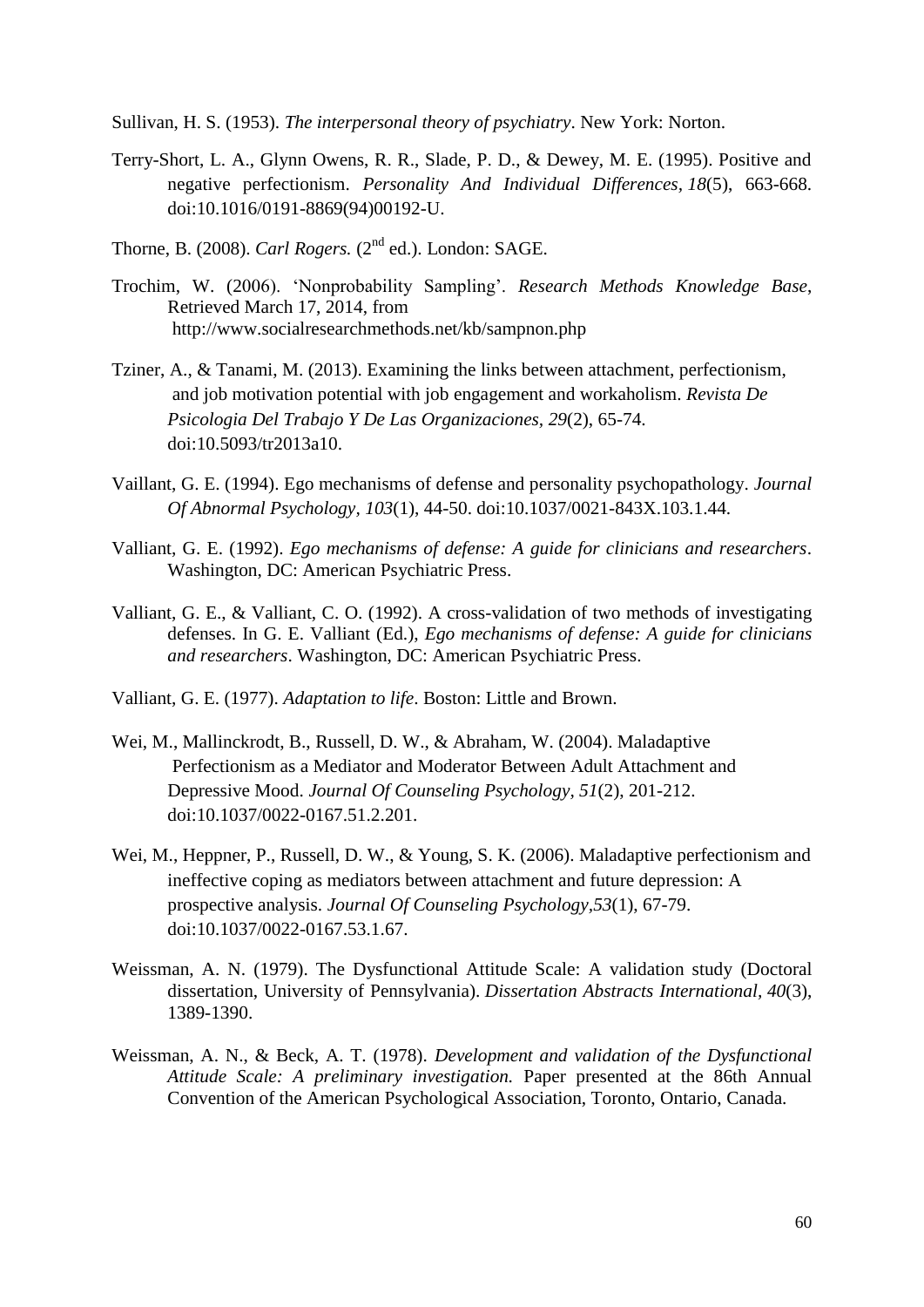- Whelton, W. J., Paulson, B., & Marusiak, C. W. (2007). Self-criticism and the therapeutic relationship. Counselling Psychology Quarterly, 20(2), 135-148. doi:10.1080/09515070701412423.
- White, R. W. & Watt, N. F. (1981). *The Abnormal Personality* (5th ed.). New York: John Wiley.
- Winnicott, D.W., Winnicott, C., Shepherd, R. & Davis, M. (1986). *Home is where we start from: essays by a psychoanalyst*. New York: Norton.
- Winnicott, D.W.(1965). *The Maturational Process and the Facilitating Environment: Studies in the Theory of Emotional Development*. London: Hogarth Press.

Winnicott, D.W. (1991). *The child, the family, and the outside world*. London: Penguin.

Winnicott, D.W. (2005). *Playing and reality*. London New York: Routledge.

Winnicott, D.W.(2006). *The family and individual development*. London New York: Routledge.

Zuroff, D. C. (1994). Depressive personality styles and the five-factor model of personality. *Journal Of Personality Assessment, 63*(3), 453-472. doi:10.1207/s15327752jpa6303\_5.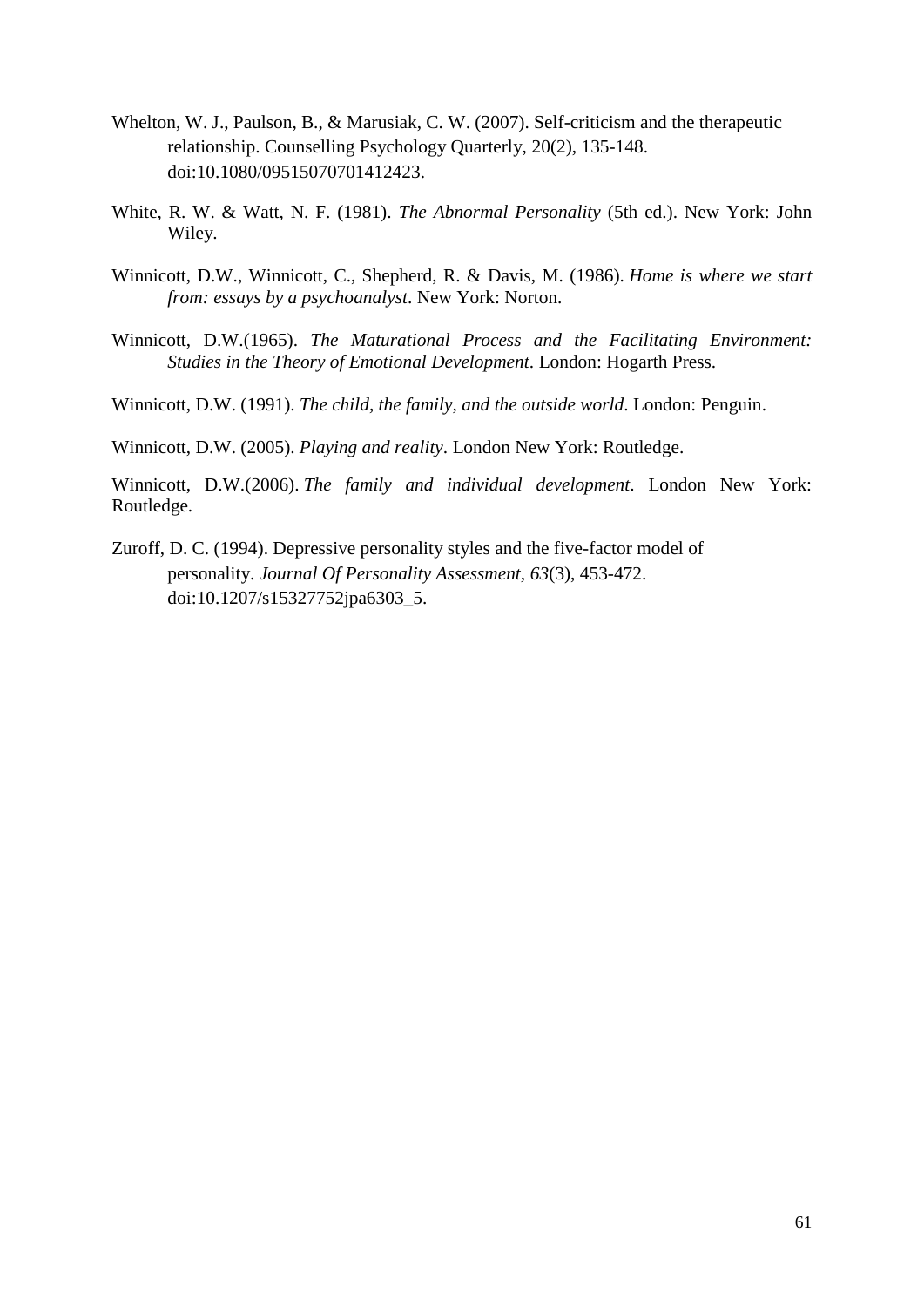# **Appendices**

# **Appendix A – Participant Information Sheet**

# **Title of this study:**

"A Psychodynamic Exploration of Neurotic Perfectionism from the Perspective of the Experienced Clinician"

**Researcher:** Ciarán McMahon (Dublin Business School)

**Researcher's contact details:** 087-2672475 and [ciaranmcmahon2014@gmail.com](mailto:ciaranmcmahon2014@gmail.com)

**Research Supervisor:** Cathal O'Keeffe (Dublin Business School)

#### **About the researcher:**

My name is Ciarán McMahon and I am a final year student on the BA (Hons) Counselling & Psychotherapy at Dublin Business School. I am currently in the process of carrying out a qualitative research study.

## **The purpose of this study**

The aim of this study is to understand the experience of Irish accredited (IACP/IAHIP) psychotherapists, who are experienced clinicians, working psychodynamically with clients who are neurotic perfectionists (i.e. clients living with maladaptive or very unhealthy levels of perfectionism). This study also aims to help further psychotherapy research in the field of neurotic perfectionism by means of qualitative exploration. If you decide to participate, I will ask you specific questions about your experience in this area to date.

# **Criteria for participation in this study**

- 1. Accredited with an Irish professional body (IACP/IAHIP)
- 2. A minimum of 5 years post accreditation clinical experience
- 3. Experience of working psychodynamically with clients who are neurotic perfectionists (i.e. clients living with maladaptive or very unhealthy levels of perfectionism)

#### **What involvement in this study will require**

Participation in this study will include attending a face-to-face interview with me, which will be audio-taped then later transcribed. **The interview will take approximately 40 minutes**. During this time you will be asked about your experience in relation to the research question. The interview will be conducted at a venue of your choosing, at a date and time that suits you best. Additionally, I will ask you to answer some demographic questions by email, in advance of the interview, about yourself and your experience. This will enable me to include a short anonymous biography of you as a participant in my study for contextualisation purposes.

# **Anonymity**

Your decision to participate is completely voluntary and all of the information you provide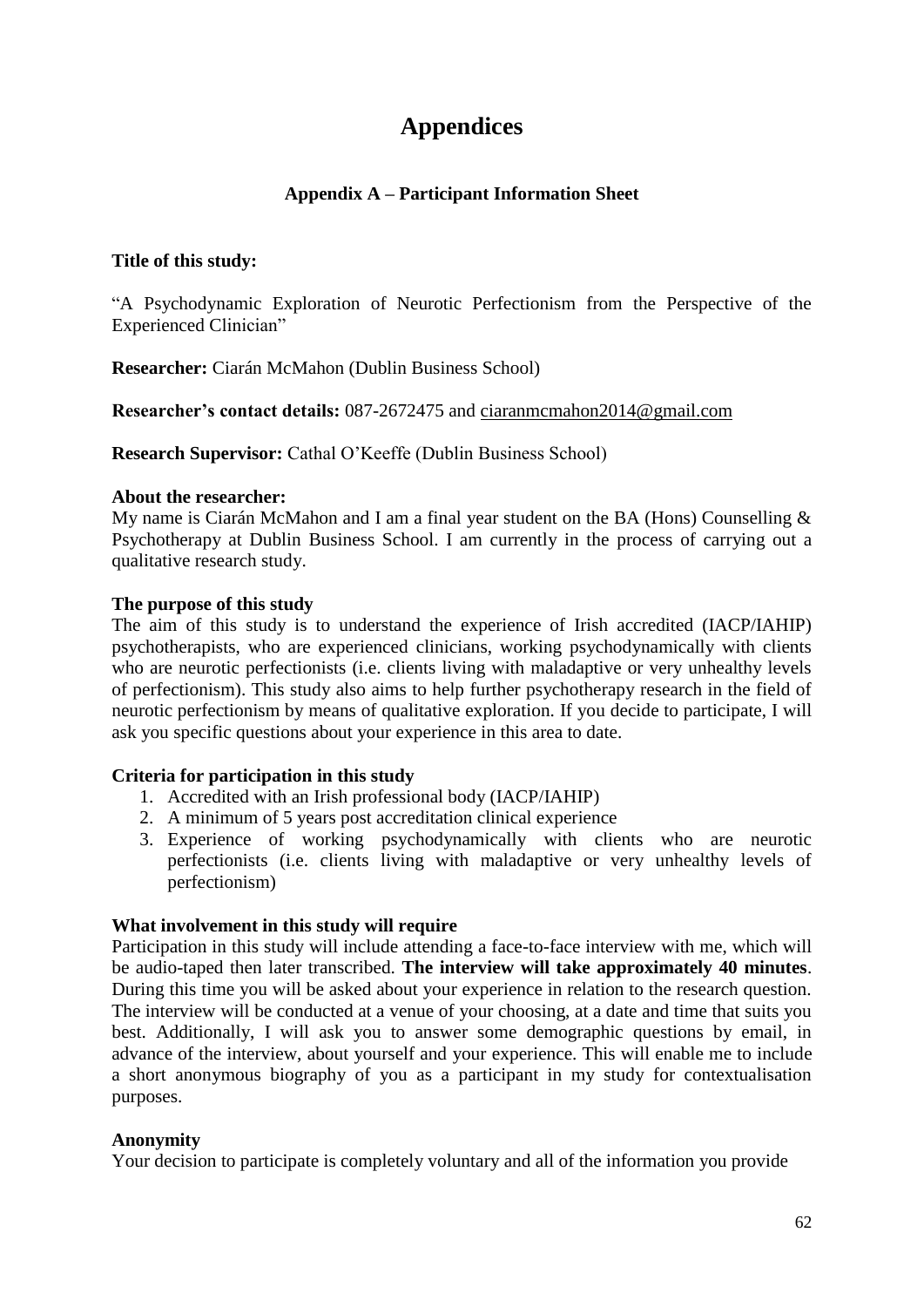will remain completely anonymous. A code number will identify all forms used in this research. Any names or other identifying information that you provide during the course of the interview will be removed during transcription. Audio recordings will be transferred to the researcher"s personal computer and password protected. Transcripts will be made of the interview which will subsequently be coded by number and kept in a secure location. Excerpts from the interview may be made part of the final research project for contextualisation purposes.

## **Limitations to confidentiality:**

It is important for you to know that there are naturally some appropriate limits to confidentiality. This applies even if you withdraw from this study after disclosing such information. The only times when confidentiality cannot be kept is if you tell me that children are at risk of harm or any form of abuse, or if I believe that you are at risk of harming yourself or others.

# **Freedom of Information and the right to withdraw from this study:**

If you initially decide to take part you can subsequently change your mind and withdraw from this study without prejudice, and request to have your data removed from this study. Additionally, under the Freedom of Information Act (1997) you have the right of access to information concerning you, which you may request from the researcher in writing.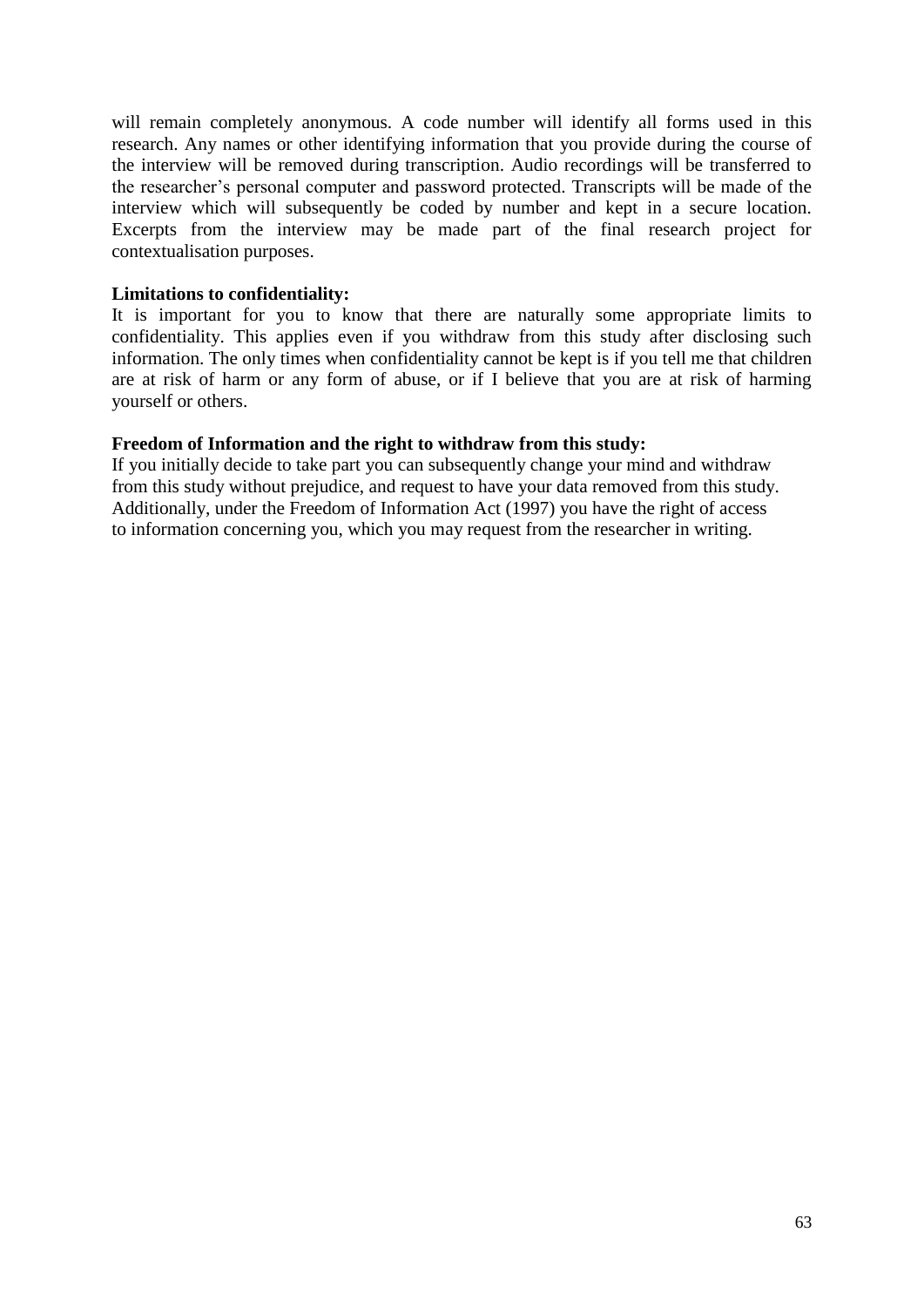# **Appendix B – Participant Consent Form**

#### **BACKGROUND INFORMATION**

The aim of this study is: **to conduct a psychodynamic exploration of neurotic perfectionism from the perspective of the experienced clinician**. I am therefore incredibly interested to hear about the clinical experience of psychotherapists working psychodynamically with clients who are neurotic perfectionists (i.e. clients living with maladaptive or very unhealthy levels of perfectionism). I intend to explore the experience and opinions of experienced clinicians like you, all of whom work as Irish accredited (IACP/IAHIP) psychotherapists with a minimum of 5 years post accreditation clinical experience. I am therefore inviting you to participate in this research.

#### **WHAT IS INVOLVED?**

If you agree to participate in this research, you will be invited to attend an interview with myself in a setting of your convenience, at a date and time that suits you best. **The interview**  will take approximately 40 minutes. During the interview I will ask you a series of questions relating to the research question and specifically in relation to your experience of working with clients who are neurotic perfectionists (i.e. clients living with maladaptive or very unhealthy levels of perfectionism). After completion of the interview, with your permission, I may request to contact you by telephone or email if I have any follow-up questions.

#### **ANONYMITY**

All information obtained from you during the research will be completely anonymous. Notes about the research and any form you may fill in will be coded and stored in a locked file. The key to the code numbers will be kept in a separate locked file. All data stored will be deidentified. Audio recordings will be transferred to the researcher"s personal computer and password protected. Transcripts will be made of the interview which will be subsequently coded by number and kept in a secure location. Excerpts from the interview may be made part of the final research project. Your decision to participate in this research study is completely voluntary. You are free to withdraw from this study at any point without any disadvantage.

Thank you very much for your time,

Ciarán McMahon

**Contact details:** 087-2672475 and [ciaranmcmahon2014@gmail.com](mailto:ciaranmcmahon2014@gmail.com)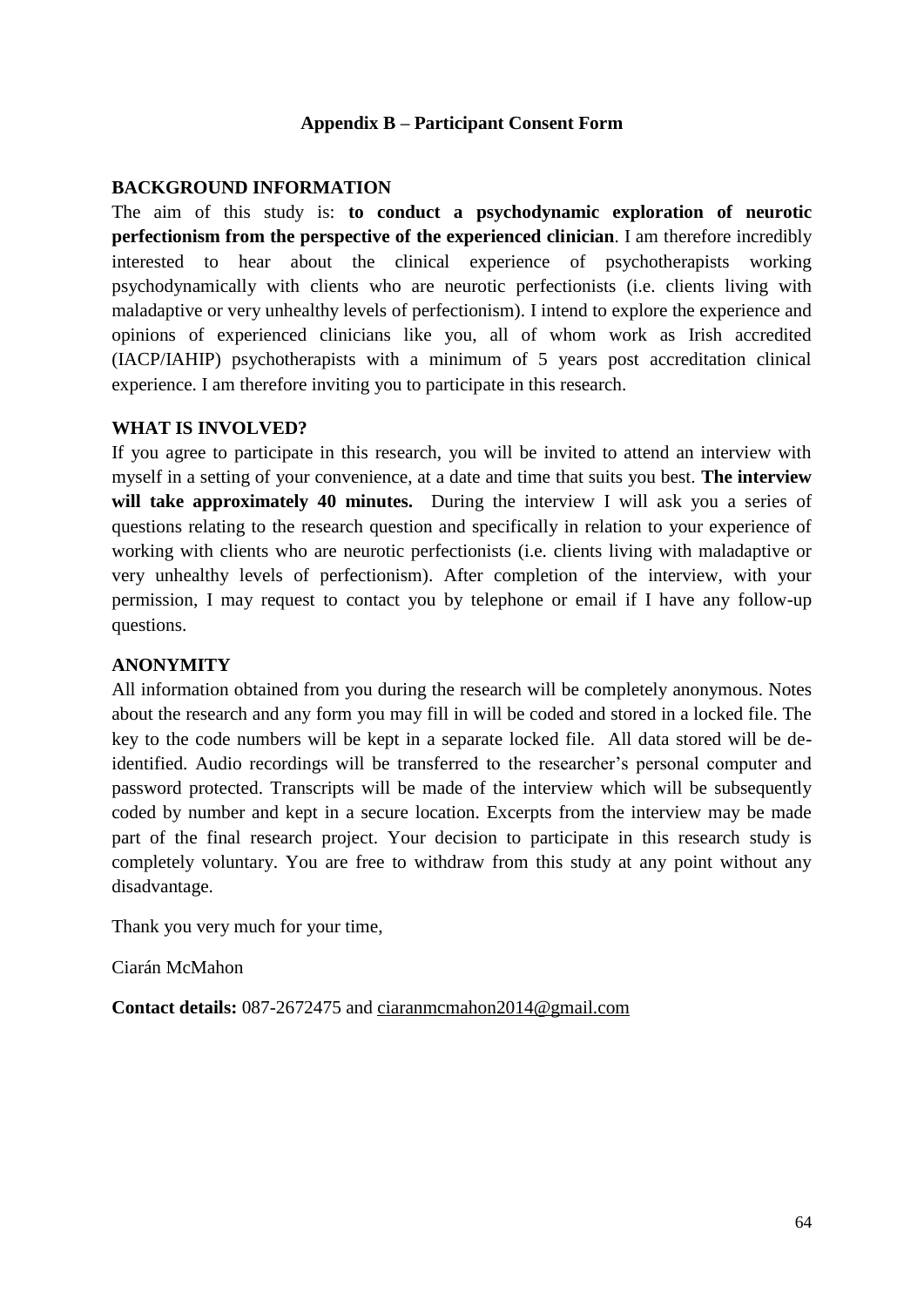# **DECLARATION**

**I have read this consent form and have had time to consider whether to take part in this study. I understand that my participation is voluntary (it is my choice) and that I am free to withdraw from the research at any time without disadvantage. I agree to take part in this research.**

**I understand that, as part of this research project, notes of my participation in the research will be made. I understand that my name will not be identified in any use of these records. I am voluntarily agreeing that any notes may be studied by the researcher for use in the research project and used in scientific publications.**

**Signature\_\_\_\_\_\_\_\_\_\_\_\_\_\_\_\_\_\_\_\_\_\_\_\_\_\_\_\_\_\_\_\_\_\_\_\_\_\_\_\_\_\_\_\_\_\_\_\_\_\_\_\_\_\_\_\_\_\_\_\_\_**

**Date / /**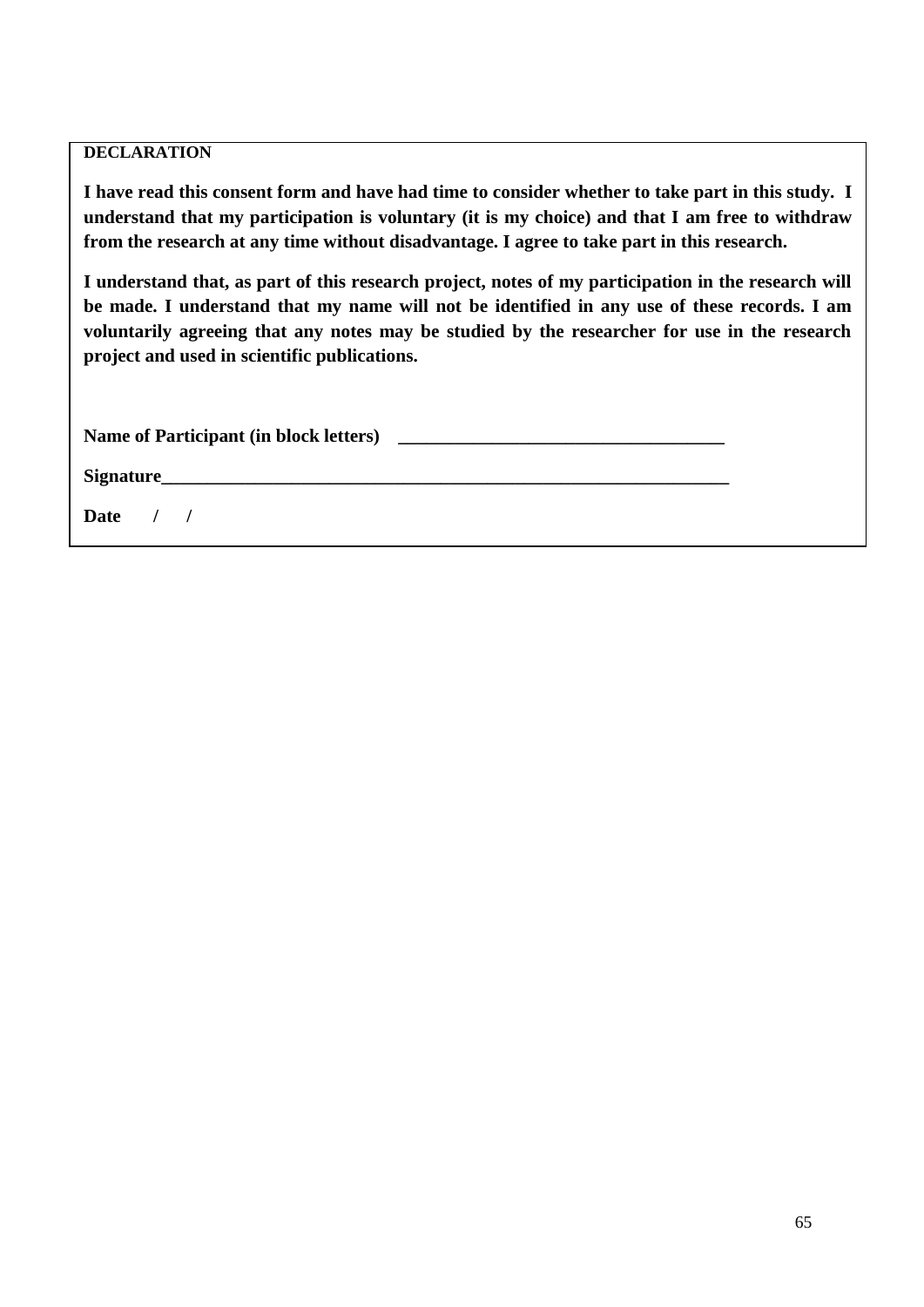# **Appendix C – Demographic Questionnaire**

I would be very grateful if you could please take a few minutes to answer these important demographic questions prior to interview and return to me by e-mail at: [ciaranmcmahon2014@gmail.com](mailto:ciaranmcmahon2014@gmail.com)

1. Name: (Reference Code: )

- 2. Age:
- 3. How long have you been practicing as a psychotherapist?
- 4. What qualification(s) do you hold?
- 5. How would you best describe your practicing theoretical orientation?
- 6. Please note any other any other psychotherapy specializations or any specific areas of focus in your psychotherapeutic work?
- 7. Who are you accredited with?
- 8. How long are you accredited?
- 9. Do you work in private practice?
- 10. Do you work as a psychotherapist outside of private practice? If so, where?
- 11. How many clients do you see per week (on average)?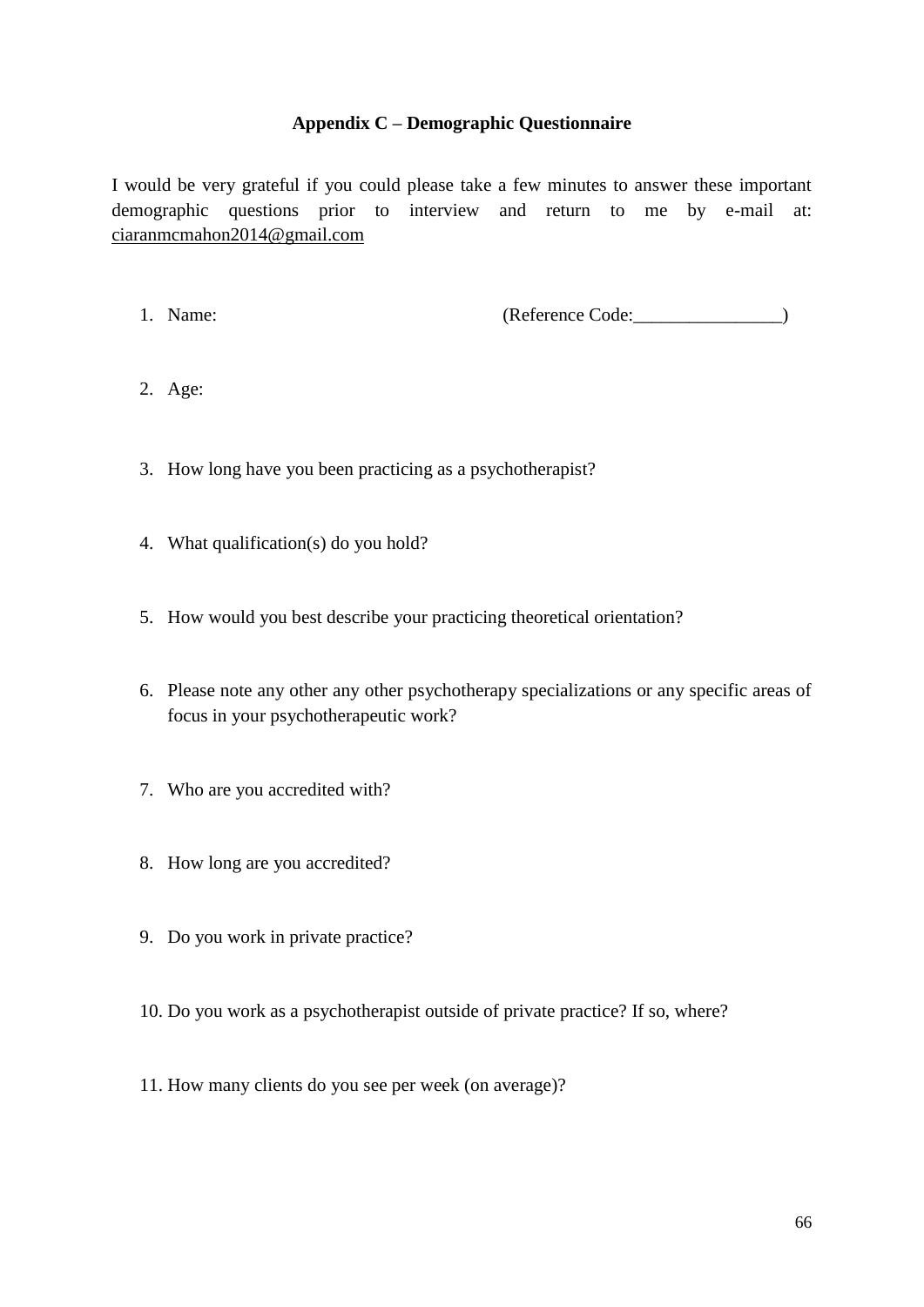## **Appendix D – Semi-Structured Interview Questions**

- 1. What thoughts, if any, come to your mind when you hear the term neurotic perfectionism?
- 2. What body sensations, if any, do you feel when you think of neurotic perfectionism?
- 3. How would you theoretically define the concept of neurotic perfectionism?
- 4. Can you describe how neurotic perfectionism manifests in clients in the clinic?
- 5. Can you tell me, in as much detail as possible, how you work with clients who are neurotic perfectionists?
- 6. A study relating to parent-child attachment styles and neurotic perfectionism stated "Maladaptive [*neurotic*] perfectionists reported insecure relationships to [*their*] parents". What is your opinion of this statement?
- 7. In your experience, what effect does neurotic perfectionism have on the psychotherapeutic process?
- 8. What negative transference issues, if any, have you experienced while working with clients who are neurotic perfectionists?
- 9. What negative countertransference issues, if any, have you experienced while working with clients who are neurotic perfectionists?
- 10. What would you say are the most common ego defence mechanisms employed by neurotic perfectionists?
- 11. In your experience, what additional psychopathological disorders, if any, are associated with clients who are neurotic perfectionists?
- 12. In your opinion, is it possible for clients with neurotic perfectionism to experience positive change during the therapeutic process?
- 13. What therapeutic interventions have you found to be most effective while working with clients who are neurotic perfectionists?
- 14. Is there anything else, which you feel is important, that you would like to add?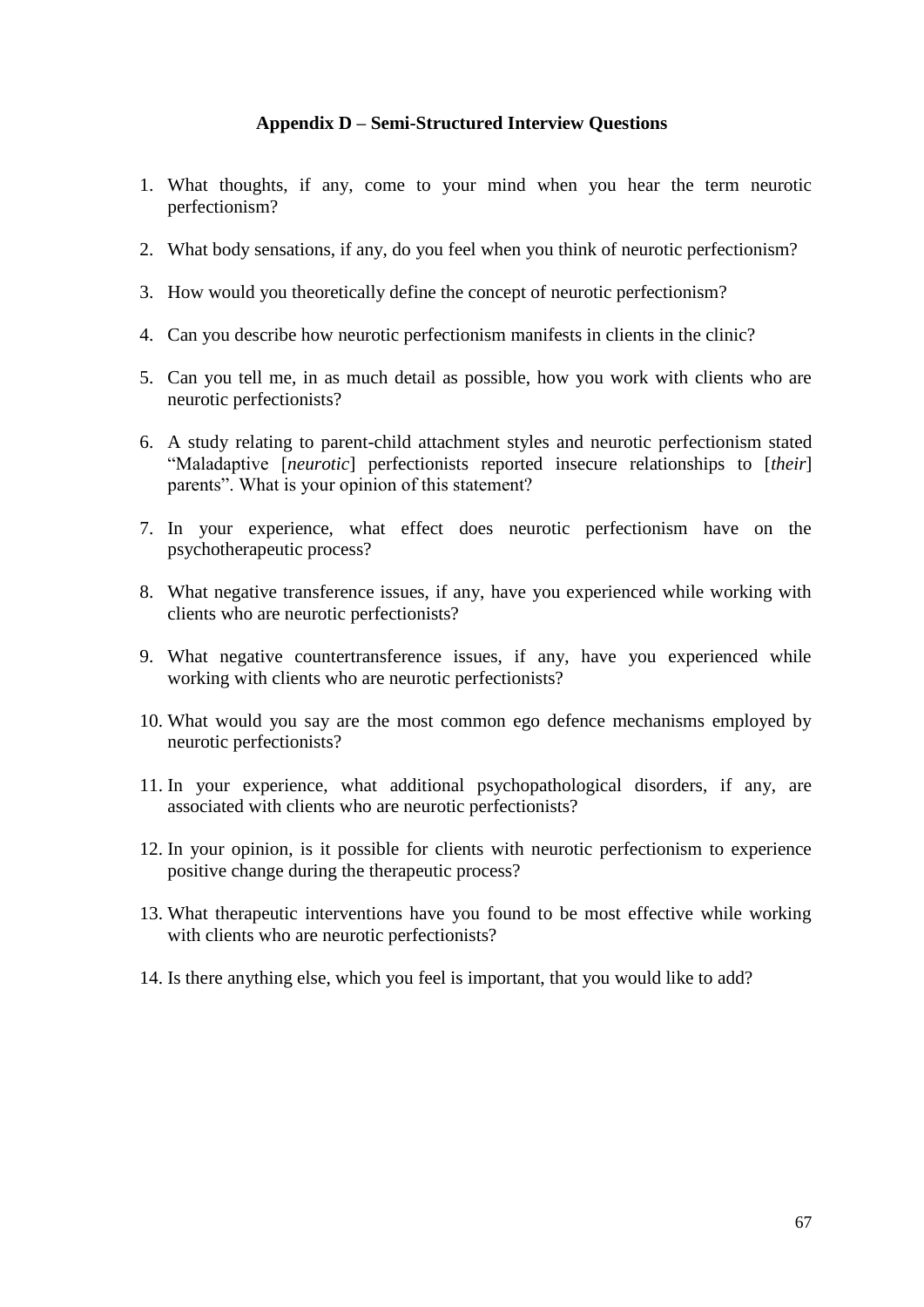## **Appendix E – First Contact Email**

## **Dear (insert first name),**

I found your contact details on the IACP website. I hope you do not mind me contacting you by email.

My name is Ciarán McMahon and I am a final year student on the BA (Hons) Counselling and Psychotherapy at Dublin Business School. I am currently in the process of carrying out a qualitative research project. The aim of my study is to conduct a psychodynamic exploration of neurotic perfectionism from the perspective of the experienced clinician.

I am therefore interested in researching the experience of Irish accredited (IACH/IAHIP) psychotherapists working psychodynamically with neurotic perfectionists (i.e. clients living with maladaptive or very unhealthy levels of perfectionism).

Please find attached, also, an information sheet which explains more about my study and what would be involved should you decide to participate.

I would appreciate if you could take a few minutes to consider whether you would like to participate in my study. Your participation would be vital to this gap in research surrounding neurotic perfectionism and the field of psychotherapy.

If you wish to participate, I would greatly appreciate you responding by email at [ciaranmcmahon2014@gmail.com](mailto:ciaranmcmahon2014@gmail.com) or alternatively please feel free to do so via phone call at 087-2672475.

Kind regards,

Ciarán